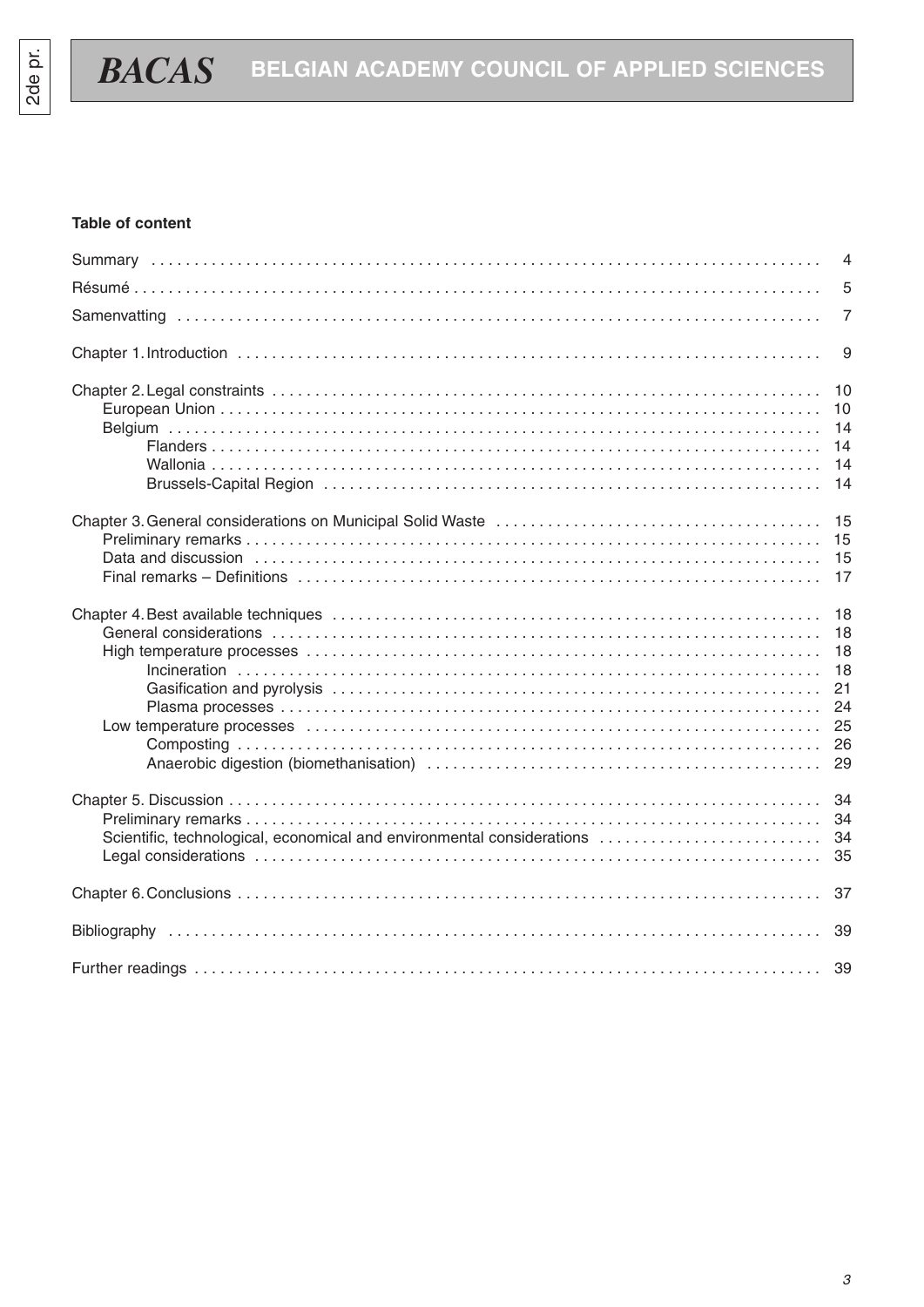ਨੂ  $\overline{\mathsf{e}}$  $\overline{\circ}$ 

# **SUMMARY**

*This report was prepared according to the BACAS objectives to inform responsible authorities and to recommend the measures to deal with the concerned topic.*

The paper deals with the biodegradable part of waste generated by citizens in urban environments. This is essentially household waste and gardening waste. Assimilated to this category of waste is almost all that comes from restaurants, canteens and food shops inasmuch as its composition is similar to that of household waste.

In the European Union, people generate currently 523 kg per inhabitant and per year of municipal solid waste (MSW). Hazards and nuisances associated with dumping are deemed unacceptable. Very specific and mandatory regulations make landfilling very difficult to manage. The trend is, accordingly, to reduce as far as possible the residual amount of waste to dump. Today, in most developed countries, local programs aim to separate household hazardous wastes (chemical cleaners, pesticides, paints, batteries, oils, etc…) and to recover certain materials (metals, paper, cardboard, plastics, glass, textiles, etc…) at the source. There remains however currently 204 kg/inhabitant. year of biodegradable waste in MSW, and it is responsible for most of the waste's related disturbances in urban environments. For the European Union with its 500 millions inhabitants, this makes 102 million Mg  $(1Mq = 1$  metric tonne) of biodegradable MSW, i.e. approximately 20% of all biodegradable waste generated by economic activities each year in the EU. This justifies fully the present report.

From a legal standpoint, the European Union adopts directives which must be transposed by Member States in their own legislation within a given period of time. This report includes a short analysis of the main directives of interest for the subject treated. The new Directive 2008/98/EC is examined in detail; it introduces a waste hierarchy in 5 points: prevention; preparing for re-use; recycling; other recovery, e.g. energy recovery; disposal. The present status of legislation in Belgium is also described briefly.

The best available techniques for the treatment of biodegradables contained in MSW are examined, restricting the scope to techniques that "have been developed and tried with success on an industrial scale allowing implementation in the relevant industrial sector, under economically and technically viable conditions" as defined in Directive 2008/1/EC. Accordingly, R&D processes and pilot plants are not included. However, some processes which still depend on subsidies for survival are discussed in the report.

Among the high temperature processes, incineration may be considered as pertaining to the best available techniques for the treatment of MSW, because it complies with all the conditions imposed by the relevant EU directives, including environment protection. Biodegradables contained in MSW are easily processed in mass-burn, modular or fluidized-bed incinerators. There is no need for separate collection or preliminary sorting out. They can be burnt as such, even in cardboard or plastics packaging. A preparation step is however required before introduction in a fluidized bed incinerator. If the incinerator plant generates enough energy to comply with the requirements defined in Annex II/R1 of the Directive 2008/98/EC, it can be called "Energy recovery plant".

Other high temperature processes (pyrolysis, gasification and plasma processes) are not considered today as "best available techniques" in the European Union for various reasons mentioned in the report. They should be monitored for their technical and economical progresses. The low temperature processes are not able to treat MSW as such. They can only cope with the biodegradables fraction contained in MSW, and necessitate either separate collection of the biodegradables at the source or adequate sorting of MSW before loading in the process. There are two possibilities: aerobic treatment (composting) and anaerobic digestion (biomethanisation). The two processes depend on microorganisms for their correct functioning. Only part of the carbon is converted to CO<sub>2</sub>.

Composting can be operated over a large range of scale from very small (home and backyard) to large centralized composting plants. At the small scale, there is the advantage that biodegradables are removed from the waste stream. At the large scale, the process becomes more difficult to operate because of the need to feed correctly air and water to the load and also because the liquids must be recovered andtreated. There is no energy recovery. Good quality compost can be considered as a fertilizer and a soil amendment. However, a true market for this compost does not seem to exist.

Biomethanisation received a lot of attention during the past decades, because it generates methane that can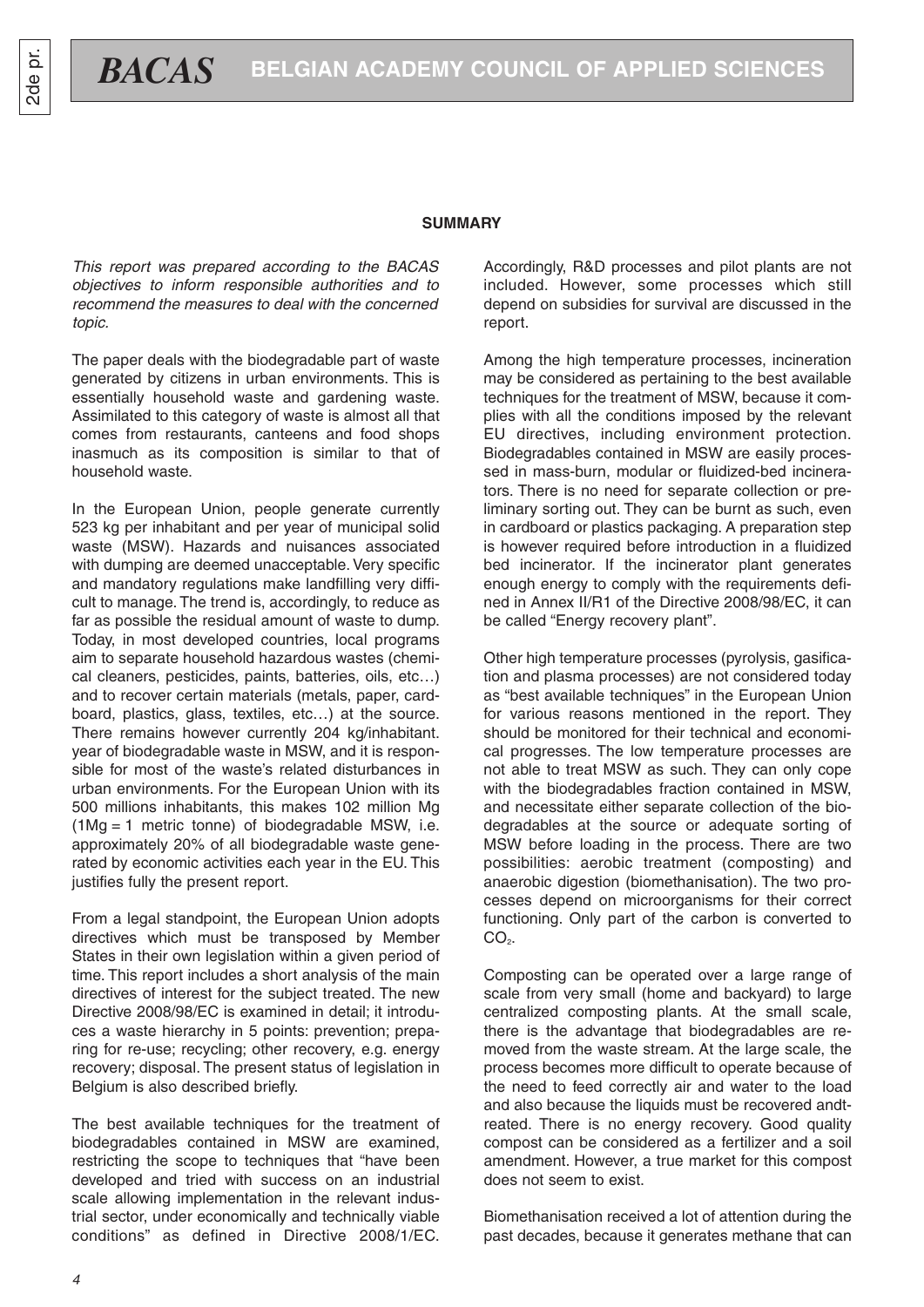be used to recover energy. There are various ways to operate the process, and potential feedstocks from different origins may be envisaged (agricultural origin; industrial origin; MSW and sewage sludge). There are difficulties to control properly the process especially if the characteristics of the load change with time. Energy recovery is much lower than with incineration. Good quality digestate can be considered as a fertilizer. Again, a true market for this digestate does not seem to exist.The process is economically viable only when subsidies are available.

ਨੂ  $\overline{\mathsf{e}}$ pr.

> A detailed discussion is included in the report. In preliminary remarks it is stated that: any chemical element present in the incoming stream will anyhow be present in the outputs in the same quantity (this holds especially for heavy metals); no process may claim any "greenhouse effect" advantage (after decomposition, compost and digestate end up with  $CO<sub>2</sub>$  and H<sub>2</sub>O); for energy recovery, when the global process is split into two partial processes, with the first of the partial exothermic, the net calorific effect of the second

partial is reduced (this is the case for the combustion of methane from anaerobic digestion); most flawed waste policies forget and leave out thermodynamics; "not in my backyard" emotional reactions are ruled out if the technology does not justify them. The discussion is split in two parts: the first one is limited to scientific, technological, economical and environmental considerations; the second to legal considerations.

Finally, the conclusions present the necessary elements for the authorities to make correct decisions. After reducing by all possible means the amount of biodegradables contained in MSW, the main decision deals with proceeding or not to the separate collection of the biodegradables remaining in MSW at the source, taking all elements in consideration.There are also recommendations. Among them appears the need for new European directives and BREF documents for composting and anaerobic digestion: this could help in generating markets for compost and digestate.

# **RÉSUMÉ**

*Ce document a été rédigé selon les objectifs du BACAS d'informer les autorités responsables et de mettre à leur disposition tous les éléments nécessaires pour prendre les bonnes décisions.*

Ce rapport concerne la partie biodégradable des déchets générés par les citoyens dans un environnement urbain. Il s'agit essentiellement de déchets ménagers et de jardinage. Sont aussi assimilés à cette catégorie de déchets presque tous ceux qui viennent des restaurants, des cantines et des épiceries pour autant que leur composition soit analogue à celle des déchets ménagers.

Dans l'Union Européenne, la population génère actuellement 523 kg par habitant et par an de déchets municipaux solides (MSW). Les risques et nuisances associés à leur mise en décharge sont jugés inacceptables. La tendance est donc à réduire autant que possible la quantité résiduelle de déchets à mettre en décharge.

Aujourd'hui, dans la plupart des pays développés, des programmes locaux permettent de séparer à la source les déchets ménagers dangereux (nettoyants chimiques, pesticides, peintures, batteries, huiles, etc…) et de récupérer certains matériaux (métaux, papiers, cartons, plastiques, verre, textiles, etc…). Il reste néanmoins actuellement 204 kg/habitant.an de déchets biodégradables dans les MSW, et ce sont eux qui sont responsables de la plupart des nuisances dues aux déchets en milieu urbain. Considérant environ 500 millions d'habitants dans l'Union Européenne, cela fait au total 102 millions Mg (1 Mg = 1 tonne métrique) de déchets biodégradables dans les MSW, c'est-à-dire environ 20% de l'ensemble des déchets biodégradables générés par l'activité économique dans l'UE. Ceci justifie pleinement le présent rapport.

D'un point de vue légal, l'Union Européenne édicte des directives qui doivent être transposées par chaque pays membre dans leur propre législation dans un délai limité. Ce rapport comprend une courte analyse des principales directives d'intérêt pour le sujet traité. La nouvelle Directive 2008/98/EC est examinée en détails; elle introduit une hiérarchie en 5 points: prévention; préparation pour la réutilisation; recyclage; autre récupération, par exemple récupération d'énergie; mise en décharge. L'état actuel de la législation belge est aussi inclus.

Les meilleures techniques disponibles pour le traitement de la partie biodégradable des déchets contenus dans les MSW sont examinées, en se limitant à "celles qui ont été développées et essayées avec succès à l'échelle industrielle de façon à permettre leur incorporation dans le secteur industriel adéquat, dans des conditions économiquement et techniquement viables", ainsi que prévu dans la Directive 2008/1/EC. Les procédés qui sont au stade de la R&D ainsi que les installations pilotes ne sont pas inclus. Toutefois, certains procédés dont la survie est assurée par des subsides sont discutés dans ce rapport.

Parmi les procédés fonctionnant à température élevée, l'incinération peut être considérée, au sein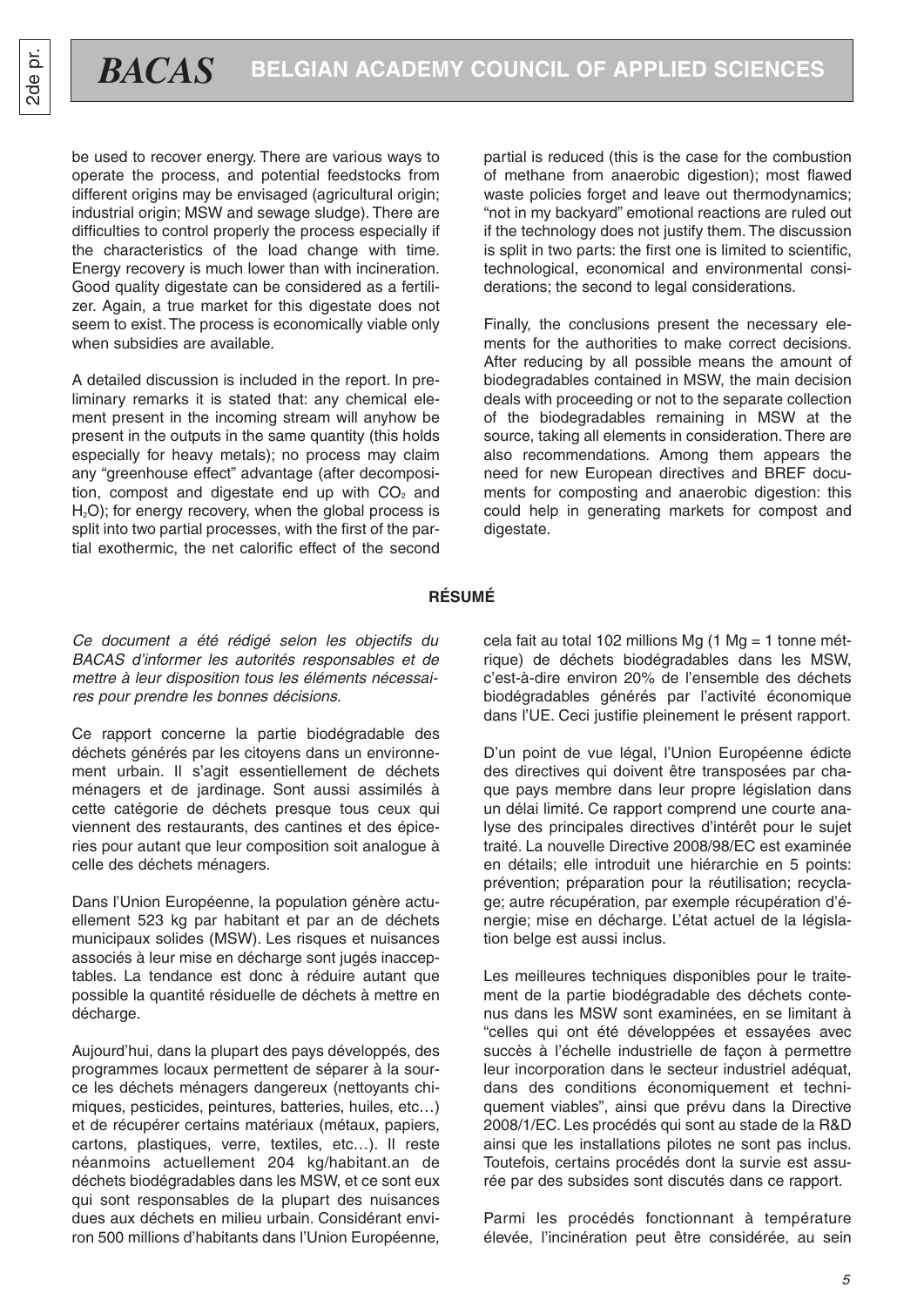de l'Union Européenne, comme appartenant aux meilleures techniques disponibles pour le traitement des MSW, parce qu'elle satisfait à toutes le conditions imposées par les directives européennes y relatives, y compris pour la protection de l'environnement. Les déchets biodégradables contenus dans les MSW sont aisément traités dans les incinérateurs à combustion de masse, modulaires ou à lit fluidisé. Il n'est pas nécessaire de procéder au préalable à une collecte séparée ou à un tri en usine. Ils peuvent être brûlés tels quels, même dans leur emballage en carton ou en plastique. Une certaine préparation est cependant nécessaire pour les incinérateurs à lit fluidisé. Si l'usine d'incinération satisfait à la formule définie dans l'Annexe II/R1 de la Directive 2008/98/EC, elle mérite l'appellation "Centre de valorisation énergétique".

ਨੂ  $\overline{\mathsf{e}}$ pr.

> Les autres procédés fonctionnant à température élevée (pyrolyse, gazéification et procédés plasma) ne peuvent être considérés actuellement comme figurant dans les meilleures techniques disponibles pour l'Union Européenne pour diverses raisons mentionnées dans le rapport. Il convient évidemment de suivre les progrès techniques et économiques qu'ils feront.

> Les procédés fonctionnant à basse température ne sont pas capables de traiter les MSW tels quels. Ils ne peuvent traiter que la partie biodégradable des MSW, et nécessitent soit une collecte séparée de cette partie, soit un tri adéquat à l'entrée de l'installation de traitement. Il existe deux possibilités: le traitement aérobie (compostage) et la digestion anaérobie (biométhanisation). Les deux procédés dépendent de microorganismes pour leur fonctionnement. Seule une partie du carbone est convertie en CO<sub>2</sub>.

> Le compostage peut être réalisé depuis une échelle très petite (en appartement ou au fond du jardin) jusqu'à grande échelle (compostage centralisé). A petite échelle, il présente l'avantage de voir les déchets biodégradables retirés du circuit global des déchets. A grande échelle, le procédé devient plus difficile à exploiter à cause de la nécessité d'alimenter correctement la charge en air et en eau, et aussi parce qu'il faut récupérer et traiter les effluents liquides. Aucune énergie n'est récupérée. Un compost de bonne qualité peut être considéré comme un engrais et comme un agent d'amélioration des sols. Cependant, il ne semble pas qu'un réel marché existe pour ce compost.

> La biométhanisation a fait l'objet d'une attention particulière au cours des décennies écoulées parce qu'elle génère du méthane qui peut être utilisé comme

source d'énergie. Il y a différentes manières d'exploiter le procédé, et des matières d'origines diverses sont suceptibles d'être traitées (agricole, industrielle, MSW et boues d'épuration). On rencontre des difficultés dans le contrôle du processus notamment lorsque les caractéristiques de l'alimentation changent au cours du temps. La récupération d'énergie est nettement inférieure à celle obtenue par incinération. Un digestat de bonne qualité peut être considéré comme un engrais. A nouveau, il ne semble pas y avoir de réel marché pour ce digestat. Le procédé n'est économiquement viable que lorsque des subsides sont disponibles.

Le rapport comprend une discussion détaillée. Des remarques préliminaires font observer que: tout élément chimique présent dans le flux entrant doit se retrouver dans le flux sortant dans les mêmes quantités (ceci vaut spécialement pour les métaux lourds); aucun des procédés ne présente un avantage marqué en ce qui concerne les gaz à effet de serre (après décomposition, les composts et digestats terminent leur vie avec production de  $CO<sub>2</sub>$  et de H<sub>2</sub>O); en ce qui concerne la récupération d'énergie, quand un processus global est scindé en deux parties dont la première est exothermique, le dégagement de chaleur de la seconde partie en est diminué d'autant ( c'est le cas pour la combustion du méthane produit par digestion anaérobie); l'oubli de la thermodynamique explique la plupart des défauts de pas mal de politiques des déchets; les réactions émotionnelles du type "pas dans mon jardin" ne sont pas prises en considération si la technique ne les justifie pas. La discussion est scindée en deux parties: la première ne prend en compte que les considérations scientifiques, technologiques, économiques et environnementales; la seconde partie couvre les considérations légales .

Finalement, les conclusions reprennent tous les éléments nécessaires aux autorités pour prendre des décisions correctes. Après avoir réduit par tous les moyens disponibles la quantité de déchets biodégradables contenus dans les MSW, la décision principale porte sur la collecte séparée ou non de ces déchets à la source, prenant en compte tous les éléments à considérer. Les conclusions comprennent aussi des recommandations. Parmi elles figure la nécessité pour l'Union Européenne d'édicter de nouvelles directives et des documents BREF pour le compostage et pour la digestion anaérobie: ceci pourrait aider à la création de marchés pour les composts et pour les digestats.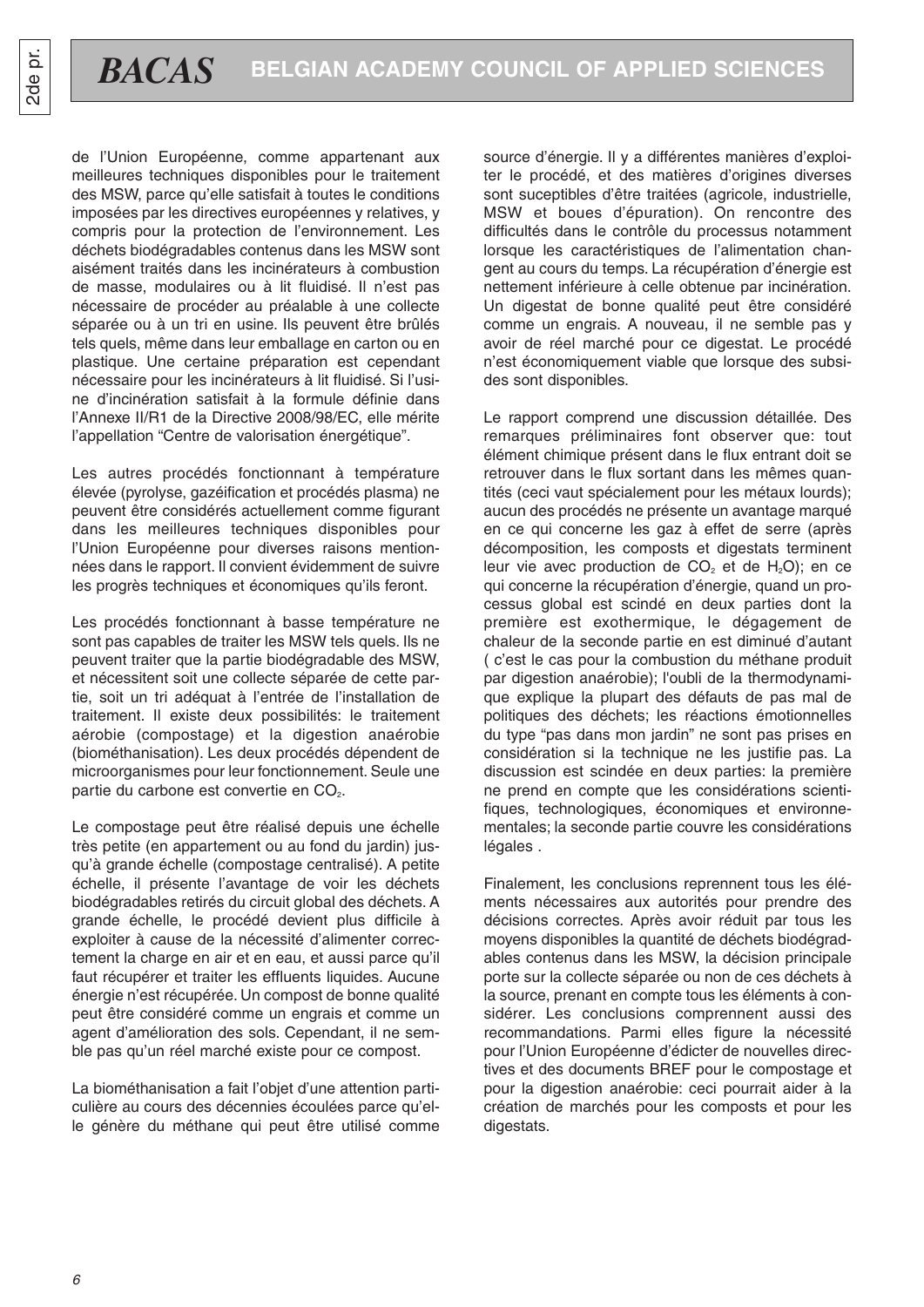## **SAMENVATTING**

*In overeenstemming met de door BACAS geformuleerde doelstellingen werd dit rapport opgemaakt om de bevoegde overheden te informeren en aanbevelingen te formuleren voor een gerichte aanpak van de erin beschreven problemen.*

ਨੂ  $\overline{\mathsf{e}}$ pr.

> Deze tekst handelt over het biologisch afbreekbare deel van het afval geproduceerd door de bevolking in een stedelijke omgeving. Het gaat hierbij voornamelijk om huishoudelijk en tuinafval. Ook het afval van restaurants, eetgelegenheden en voedingswinkels, voor zover de samenstelling ervan vergelijkbaar is met die van huishoudelijk afval, wordt hiermee geassimileerd.

> In de Europese Unie produceert de bevolking vandaag 523 kg vast huishoudelijk afval (MSW = municipal solid waste) per jaar en per inwoner. Risico's en hinder als gevolg van het storten ervan worden als onaanvaardbaar beschouwd. Zeer specifieke en bindende regelgeving maakt het storten erg moeilijk beheerbaar. Als gevolg hiervan is er een tendens ontstaan om de residuele hoeveelheid te storten afval maximaal te beperken.

> In de meeste ontwikkelde landen bestaan er nu locale programma's om risicohoudend huishoudelijk afval (chemische schoonmaakmiddelen, pesticiden, verven, batterijen, oliën etc.) van de rest van het MSW te scheiden en bepaalde materialen (metalen, papier, karton, kunststoffen, glas, textiel etc.) aan de bron te recupereren. Toch blijft er vandaag nog 204 kg biologisch afbreekbaar materiaal per jaar en per inwoner in het MSW, en dat is meteen de hoofdoorzaak van overlast door afval in stedelijke milieus. Voor de Europese Unie, met haar 500 miljoen inwoners, betekent dit 102 miljoen Mg (1 Mg = 1 metrieke ton) biologisch afbreekbaar MSW, d.i. nagenoeg 20% van al het biologisch afbreekbaar afval gegenereerd door economische activiteiten in de E.U. Deze vaststelling was voldoende aanleiding voor het schrijven van dit rapport.

> Wettelijk gesproken vaardigt de Europese Unie richtlijnen uit die door de lidstaten binnen een bepaalde tijd moeten omgezet worden in nationale wetgeving. In dit rapport wordt een korte analyse gemaakt van de belangrijkste richtlijnen die betrekking hebben op de afvalproblematiek. De nieuwe richtlijn 2008/98/EC wordt in detail besproken; zij definieert, in volgorde van prioriteit, vijf stappen in de afvalbehandeling, namelijk voorkoming, voorbereiding voor hergebruik, recycling, andere vormen van recuperatie, bv. energierecuperatie en tenslotte storten. De bestaande Belgische wetgeving ter zake wordt ook kort geanalyseerd.

De best beschikbare technieken voor de verwerking van biologisch afbreekbare materialen in MSW worden beschreven, zij het met een beperking tot die technieken die "met succes op industriële schaal ontwikkeld en getest zijn en in relevante industriële sectoren op economisch en technisch duurzame wijze inzetbaar zijn", zoals bepaald in richtlijn 2008/1/EC. Processen die nog in een onderzoeks- of pilootfase verkeren werden daarom niet opgenomen. Wel worden enkele processen, die nog steeds alleen maar mits subsidiëring leefbaar zijn, in dit rapport besproken.

Wat de hogetemperatuursprocessen betreft mag verbranding als een van de best beschikbare technieken voor de behandeling van MSW beschouwd worden, omdat zij voldoet aan alle voorwaarden opgelegd in de relevante E.U.-richtlijnen, met inbegrip van de eisen m.b.t. milieuzorg. Biologisch afbreekbare stoffen in MSW kunnen makkelijk mee verwerkt worden in modulaire of wervelbedovens voor massaverbranding. Het is niet nodig het biologisch afbreekbaar materiaal apart in te zamelen of vooraf uit te sorteren. Het kan als dusdanig verbrand worden, zelfs in zijn kartonnen of plastic verpakking. Bij verwerking in een wervelbedoven is echter wel een voorbereidende stap nodig. Indien de verbrandingsoven voldoende energie produceert volgens de vereisten gedefinieerd in bijlage II/R1 van richtlijn 2008/98/EC, kan over een "energieterug-winningsinstallatie" worden gesproken.

Andere hogetemperatuursprocessen (pyrolyse, vergassing en plasmavorming) worden vandaag in de Europese Unie om uiteenlopende redenen, die verder in dit rapport besproken worden, nog niet als best beschikbare technieken bestempeld. Hun technische en economische vooruitgang moet wel opgevolgd worden.

Lagetemperatuursprocessen zijn niet geschikt voor een ongeconditioneerde verwerking van MSW. Zij zijn enkel van toepassing voor de verwerking van de biologisch afbreekbare fracties in MSW en vergen ofwel een aparte inzameling aan de bron of een doelmatig uitsorteren van het MSW voor het in het proces ingebracht wordt. Er zijn twee mogelijkheden: aerobe behandeling (compostering) of anaerobe gisting (biomethanisering). Voor beide processen geldt dat hun goede werking afhangt van micro-organismen. Slechts een deel van de aanwezige koolstof wordt omgezet in kooldioxide.

Compostering kan zeer kleinschalig gebeuren (in de achtertuin) of in grote gecentraliseerde compostfabrieken. Toepassing op kleine schaal biedt het voordeel dat biologisch afbreekbare materialen uit de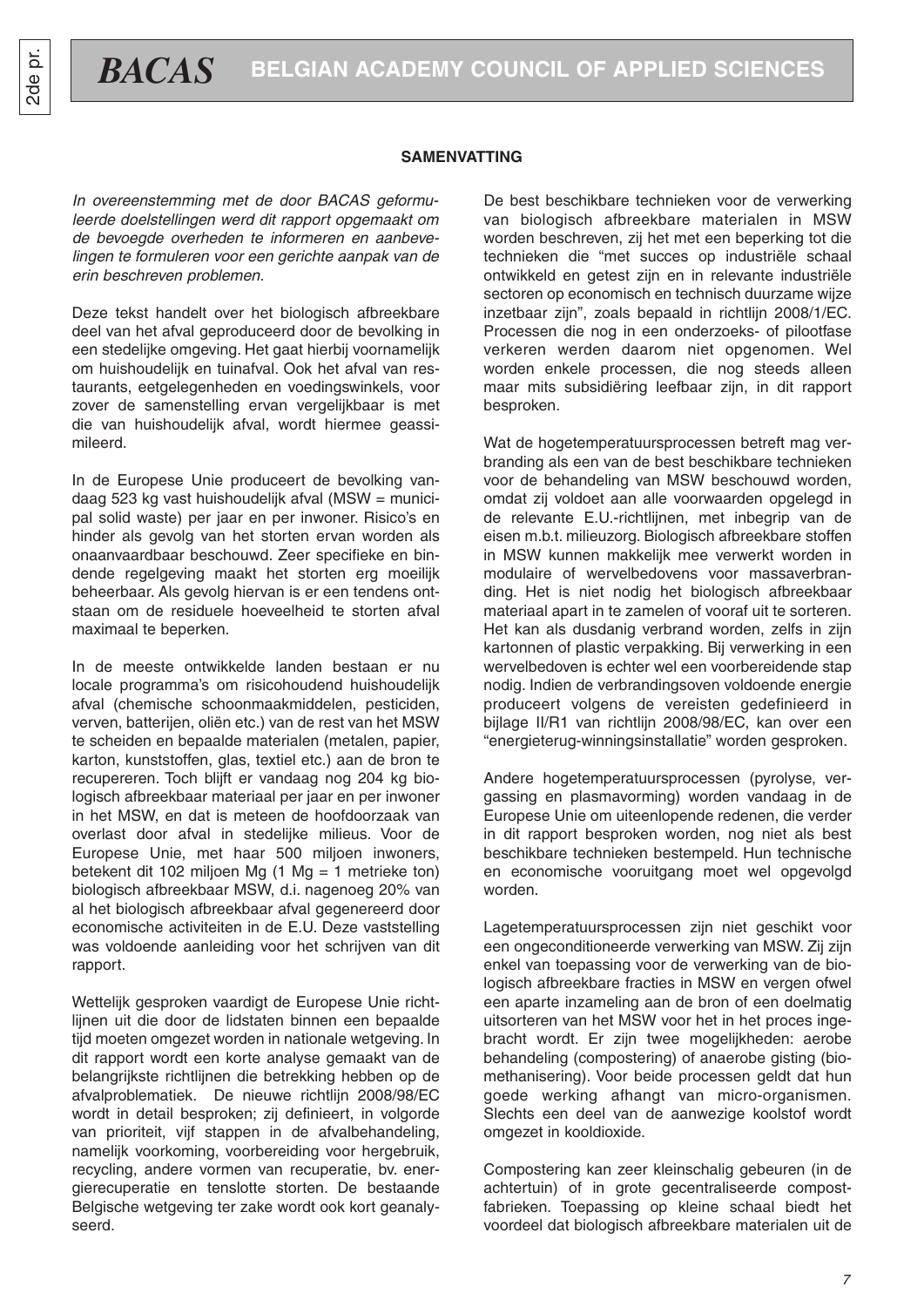afvalstroom verwijderd worden. Op grote schaal wordt het proces een stuk moeilijker omdat lucht en water heel precies in de lading gedoseerd moeten worden en ook omdat het afvalwater moet gerecupereerd en gezuiverd worden. Er is geen energieterugwinning. Compost van goede kwaliteit kan als meststof of grondverbeteraar gebruikt worden. Toch lijkt er niet echt een markt voor compost te bestaan.

ਨੂ  $\overline{\mathsf{e}}$ pr.

> Biomethanisering kreeg de voorbije decennia heel wat aandacht omdat in dit proces methaan geproduceerd wordt dat kan gebruikt worden om energie te recupereren. Er zijn verschillende mogelijkheden om dit proces uit te voeren en het kan met materiaal van diverse oorsprong gevoed worden (afval van landbouw of industrie, MSW en slib uit waterzuiveringsinstallaties). Een adequate procesbeheersing is niet eenvoudig, in het bijzonder wanneer de samenstelling van de lading varieert in de tijd. Energierecuperatie is veel geringer dan bij verbranding. Residu's van hoge kwaliteit kunnen als meststof ingezet worden. Ook hier lijkt er niet echt een markt voor dit soort reststoffen te bestaan. Het proces is economisch alleen maar leefbaar als het gesubsidieerd wordt.

> Het rapport omvat een gedetailleerde bespreking van de diverse processen. In de inleidende bemerkingen wordt onder meer het volgende gesteld: elk chemisch element aanwezig in de ingangsstroom zal hoe dan ook in gelijke hoeveelheid aanwezig zijn in de uitgangsstroom (dit is in het bijzonder het geval voor zware metalen); geen enkel proces kan bogen op enig

"broeikasgasvoordeel" (na ontbinding worden ook compost en residu's van gistingsprocessen omgezet in  $CO<sub>2</sub>$  en water); wanneer het globale proces opgesplitst is in twee deelprocessen, waarvan het eerste exotherm is, daalt het netto energetisch rendement van het tweede deelproces (dit is het geval met de verbranding van methaan verkregen uit anaerobe gisting); wanneer afvalbeleid mislukt is het meestal wegens een miskenning van de thermodynamische wetten; emotionele "not in my backyard" reacties worden niet besproken tenzij ze werkelijk op technische overwegingen gestoeld zijn. De bespreking bestaat uit twee delen: het eerste beperkt zich tot wetenschappelijke, technologische, economische en milieutechnische aspecten van afvalverwerking terwijl het tweede gaat over wettelijke overwegingen.

In de besluiten vindt men alle noodzakelijke elementen terug die de overheden in staat moeten stellen correcte beslissingen te nemen. Na in eerste instantie met alle mogelijke middelen het restaandeel aan biologisch afbreekbare stoffen in MSW verkleind te hebben, moet men beslissen of men al dan niet wil overgaan tot een aparte inzameling aan de bron van de biologisch afbreekbare stoffen die nog in het MSW aanwezig blijven, rekening houdend met alle aspecten die men in aanmerking moet nemen. De besluiten omvatten ook aanbevelingen, met name de nood aan nieuwe Europese richtlijnen en BREF -documenten voor compostering en anaerobe gisting: dit zou moeten bijdragen tot de ontwikkeling van een markt voor compost en restmateriaal uit vergistingsprocessen.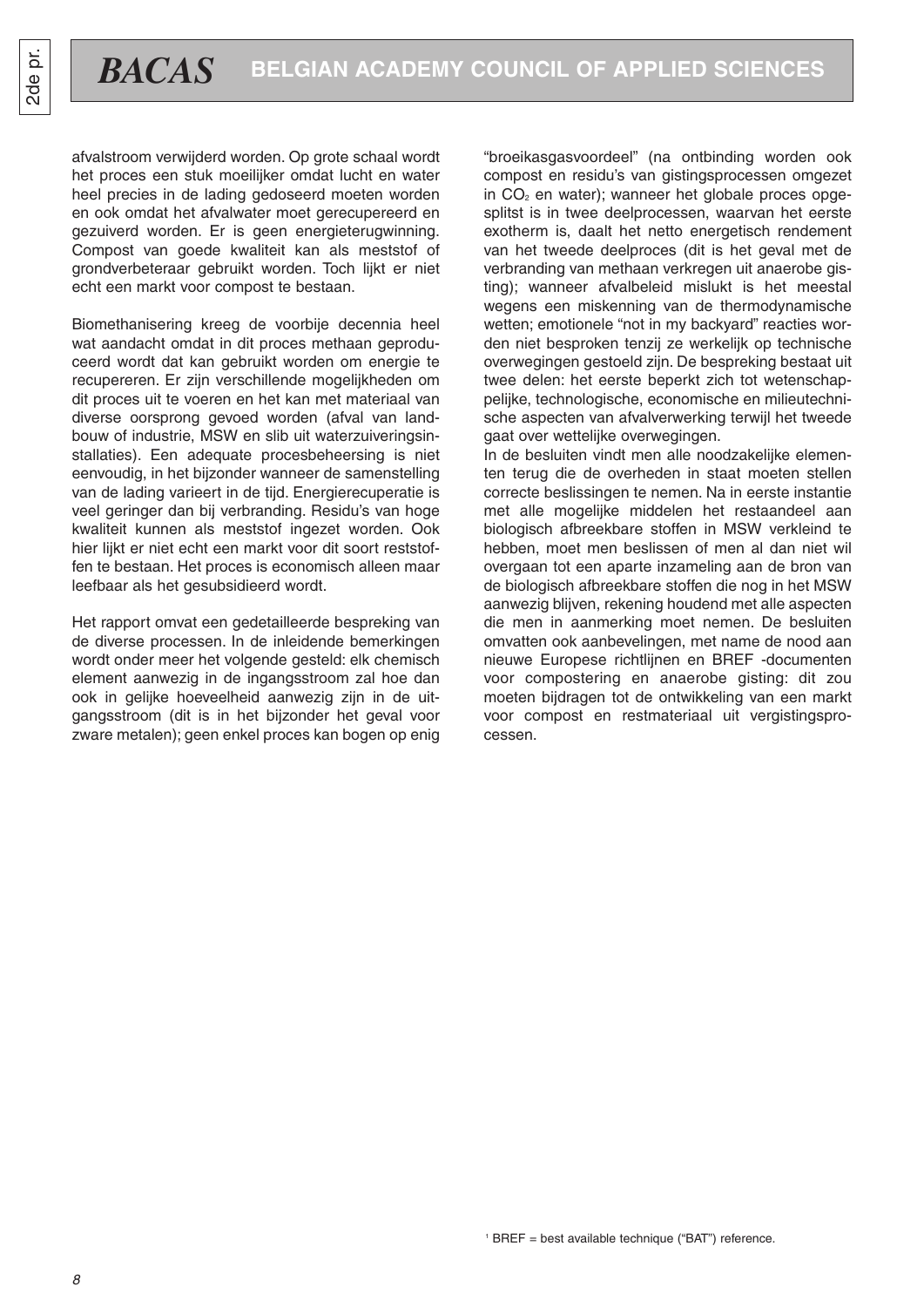#### Chapter 1

## **INTRODUCTION**

This paper deals essentially with biodegradables in municipal solid waste (MSW) generated by citizens in urban environments. This is essentially household waste and gardening waste. Assimilated to this category of waste is refuse from restaurants, canteens and food shops as far its composition is similar to that of household waste.

ਨੂ  $\overline{\mathsf{e}}$ pr.

> Not included are agricultural and forestry waste, sewage sludge, industrial waste of any kind, hazardous substances, waste electric and electronic equipment (WEEE), medical waste, waste oils, end-of-life vehicles, batteries and accumulators, mining waste, nuclear waste, etc… Most of these wastes are subject to distinct legislation and Codes of practice.

> Modern ways of life in developed countries have led people to generate more and more MSW: currently 523 kg per inhabitant and per year in the European Union. At the same time, landfilling has become more and more difficult to manage for many reasons: hazards and nuisances associated with dumping are deemed unacceptable and meet strong opposition, leading to very specific and compulsory regulations with, as a result, a dearth of suitable sites.

> This has created a very complex political, technological and economical problem for decision makers involved in waste management, especially under urban conditions.

> Sometimes, dramatic situations arise where waste is simply piling up in the streets with the associated disadvantages and health hazards. A situation of this kind occurred recently in Naples (Italy).

European Union Directives aim at reducing not only the amount of MSW but also the residues remaining after treatment to be dumped in dedicated landfills. As will appear in Chapters 2 and 3, the management of biodegradables in MSW needs some explicit decisions from the authorities, which are not so easy to make.

BACAS decided to set up a working group to gather as much information as possible on proven technologies that could be applied to these biodegradables and to consider their position in MSW treatment. The aim was to produce a document describing briefly the available technologies with their inherent advantages and disadvantages and including some cost estimates wherever available. This last exercise is risky, since cost factors are all but static, predictable and homogeneous.

Finally, some guidelines helping in decision-making should be proposed.

It should be emphasized that this report is not intended to waive the need for consulting appropriate specialists or to ask for competitive tenders for each specific situation.

At the outset, it immediately appeared that the amount of literature on the subject was far too large to be consulted and analysed in a reasonable timeframe. Experts were accordingly associated to the group, either as members or as lecturers on specific topics.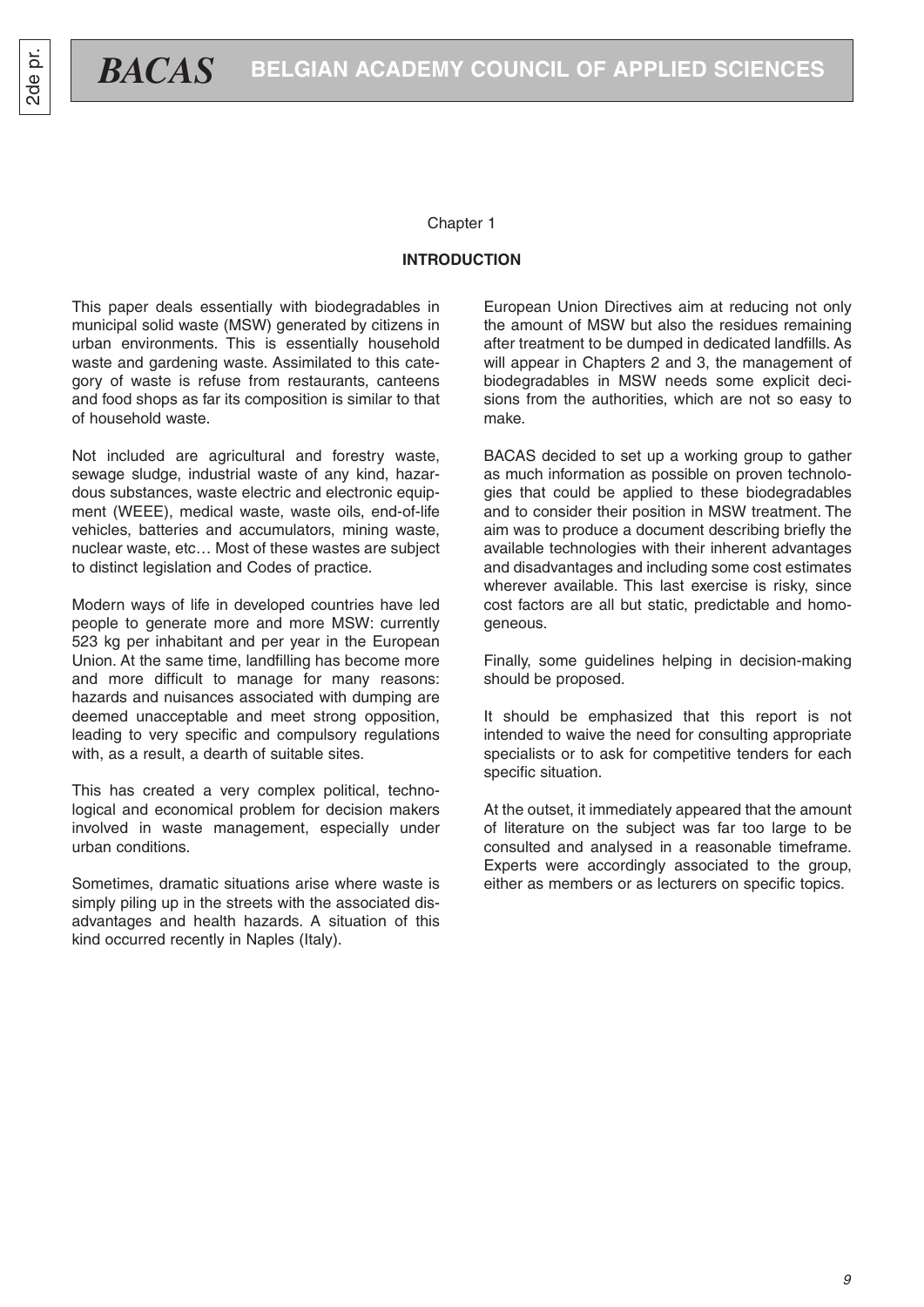### Chapter 2

# **LEGAL CONSTRAINTS**

# **2.1. European Union**

ਨੂ  $\overline{\mathsf{e}}$  $\overline{\circ}$ 

> In order to address properly the problem of biodegradables in MSW in the European Union at large and in Belgium in particular, it is necessary at first to enlarge the legislative scope to waste management in general, because part of the broader legislation is concerned with MSW. It must be emphasized that the European Union adopts directives, which must be transposed in the legislations of the Members States within a given time period. Each Member State must also issue a report on how this task was implemented. This general procedure was decided because the context and starting point are too different between the Members States. This is especially true for waste management and in particular for the biodegradables in the municipal waste.

> Although the E.U. directives have played an essential role in shaping the administrative structures responsible for waste management and in issuing rules for specific categories of waste, the biodegradables have until recently received only limited E.U. attention.

> The European Union is currently working on Thematic Strategies in the frame of the Sixth Environment Action Programme of the European Community 2002- 2012 (http://ec.europa.eu/environment/newprg/strategies en.htm). The thematic strategies are key elements for better regulation and are all accompanied by economic, social and environmental impact assessments and extensive stakeholder consultations.

> The fields covered are Air, Waste prevention and recycling, Maritime environment, Soil, Pesticides, Natural resources and Urban environment. The waste prevention and recycling strategy is of special interest for this report.

> The European Union's approach to waste management was based until 12 December 2008 (see below Directive 2008/98/EC) on **three basic principles** (http://ec.europa.eu/environment/waste/index.htm):

- **waste prevention**: reducing the amount of waste as well as its hazardousness (improve manufacturing methods, stimulate consumers to demand greener products and less packaging)
- **recycling and reuse**: if waste cannot be prevented, recover as much matter as possible, mainly by

recycling. Specific waste streams are defined (batteries, packaging waste, end-of-life vehicles, electrical and electronic waste, etc…)

– **improving final disposal and monitoring**: where possible, waste that cannot be recycled or reused should be safely incinerated, with landfill only used as a last resort. Strict guidelines must be followed in any case for incineration and for landfill.

An interesting background document entitled "EU Waste Policy – The story behind the strategy" may be downloaded for free on the site (http://ec.europa.eu/ environment/waste).

As to legislation, most of it may be found on the site (http://europa.eu/legislation\_summaries/environment/waste\_management/index\_en.htm).

Concerning **Waste Disposal**, Directive 2006/12/EC, which entered into force on 17 May 2006 aims to limit the generation of waste and to optimise the organization of waste treatment and disposal. Member States must prohibit the abandonment, dumping or uncontrolled disposal of waste, and must promote waste prevention, recycling and processing for re-use. Annex I defines categories of waste (MSW is not specified). Annex IIA lists disposal operations (incineration is considered here as a disposal operation). Annex IIB lists recovery operations (R1: use principally as a fuel or other means to generate energy).

Concerning a **Strategy on the Prevention and Recycling of Waste**, there is no specific directive. There is however a Commission Communication of 21 December 2005 COM (2005) 666. Emphasis is given on biodegradable waste, "two-thirds of which must be redirected to be disposed of using methods other than landfill as required under Directive 1999/31/EC"(see below specific directives after Directive 2008/98/EC).

Directive 2008/1/EC of the European Parliament and of the Council of 15 January 2008 deals with **Integrated Pollution Prevention and Control** (the IPPC Directive). It defines the obligations with which industrial and agricultural activities with a high pollution potential must comply. These activities require having a permit that can only be issued if certain environmental conditions are met, so that the companies themselves bear responsibility for preventing and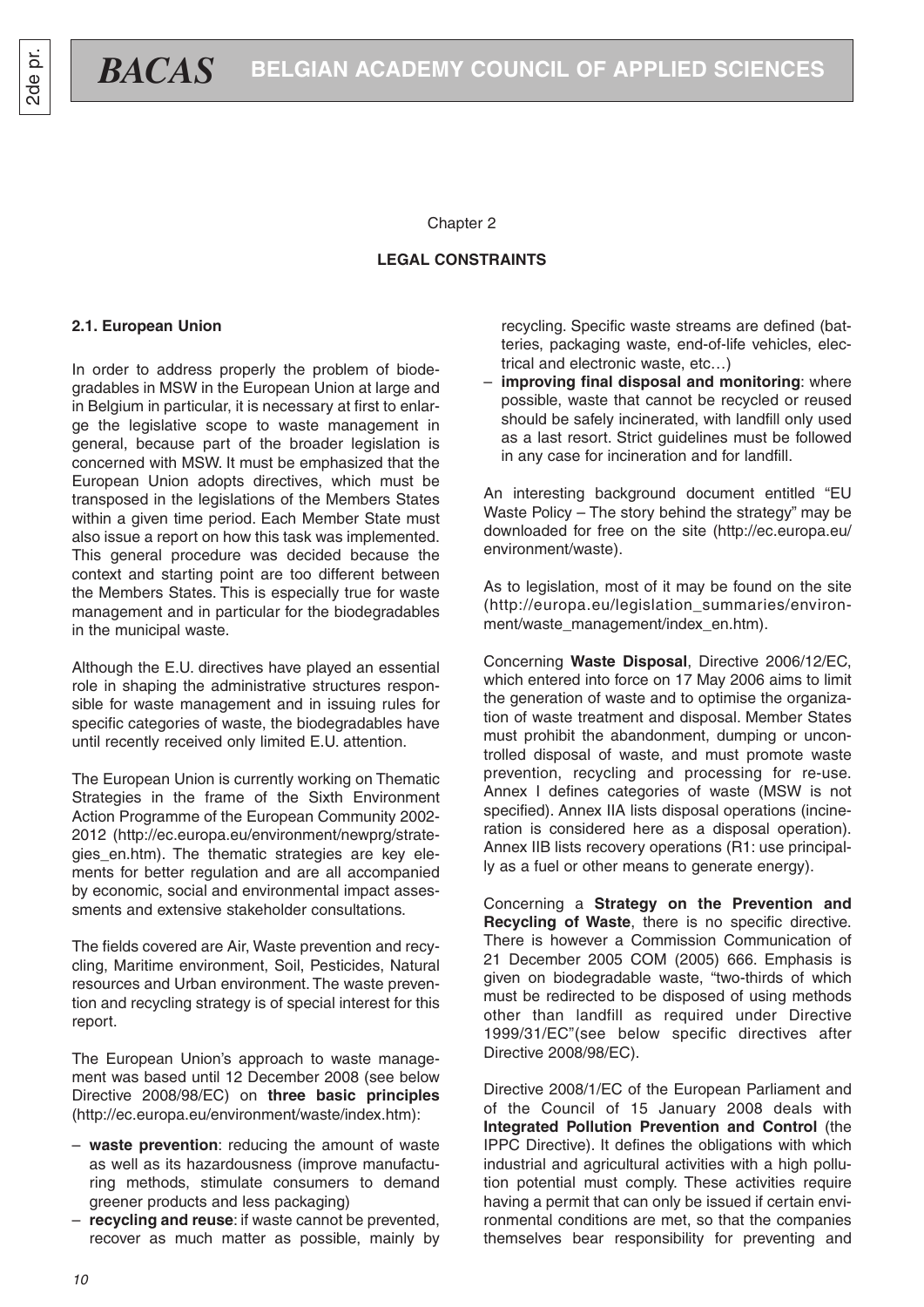reducing any pollution they may cause. This Directive replaces the earlier Directive 96/61/EC. Its Article 2 (Definitions, point 12) is of special interest for this report: "**best available techniques**" means the most effective and advanced stage in the development of activities and their methods of operation which indicate the practical suitability of particular techniques for providing in principle the basis for emission limit values designed to prevent and, where that is not practicable, generally to reduce emissions and the impact on the environment as a whole:

ਨੂ  $\overline{\mathsf{e}}$  $\overline{\circ}$ 

- "**techniques**" shall include both the technology used and the way in which the installation is designed, built, maintained, operated and decommissioned;
- "**available techniques**" means those developed on a scale which allows implementation in the relevant industrial sector, **under economically and technically viable conditions**, taking into consideration the costs and advantages, whether or not the techniques are used or produced inside the Member State in question, as long as they are reasonably accessible to the operator;
- "**best**" means most effective in achieving a high general level of protection of the environment as a whole.

In determining the best available techniques, special consideration should be given to the items listed in Annex IV (notably "**comparable processes, facilities or methods of operation which have been tried with success on an industrial scale**") ".

The IPPC Directive is completed with so-called "**BREF" documents** (Best Available Techniques REFerence documents); among these various BREF Documents, two are devoted to waste: the BREF on Waste Incineration and that on Waste Treatment facilities.

The **new Directive 2008/98/EC of the European Parliament and of the Council of 19 November 2008 on waste and repealing certain Directives** was published in the Official Journal of the European Union of 22 November 2008 and entered into force on 12 December 2008. The deadline for transposition in the Member States is 12 December 2010. Its content is of special interest for this report.

– **In the introducing preamble** (Whereas), it is stated that: "(6) The first objective of any waste policy should be to minimise the negative effects of the generation and management of waste on human health and the environment. Waste policy should also aim at reducing the use of resources, and favour the practical application of the waste hierarchy"; "(8) It is (therefore) necessary to revise Directive 2006/12/EC in order to clarify key concepts such as the definitions of waste, recovery and

disposal, to strengthen the measures that must be taken in regard to waste prevention, to introduce an approach that takes into account the whole lifecycle of products and materials not only the waste phase, and to focus on reducing the environmental impacts of waste generation and waste management, thereby strengthening the economic value of waste. Furthermore, the recovery of waste and the use of recovered materials should be encouraged in order to conserve natural resources..."; "(14)…encourage a harmonised classification of waste and ensure the harmonised determination of hazardous waste within the Community"; "(15) It is necessary to distinguish between the preliminary storage of waste pending its collection, the collection of waste and the storage of waste pending treatment…"; "(18) Definitions of prevention, re-use, treatment and recycling should be included in this Directive, in order to clarify the scope of these concepts."; "(20) This Directive should also clarify when the incineration of municipal solid waste is energyefficient and may be considered a recovery operation"; "(22) There should be no confusion between the various aspects of waste definition, and appropriate procedures should be applied, where necessary, to by-products that are not waste, on the one hand, or to waste that ceases to be waste, on the other hand…"; "(28)… waste should be separately collected if technically, environmentally and economically practicable, before undergoing recovery operations that deliver the best overall environmental outcome…"; "(31) **The waste hierarchy generally lays down a priority order of what constitutes the best overall environmental option in waste legislation and policy, while departing from such hierarchy may be necessary for specific waste streams when justified for reasons of, inter alia, technical feasibility, economic viability and environmental protection**."; " (35) It is important, in accordance with the waste hierarchy, and for the purpose of reduction of greenhouse gas emissions originating from waste disposal on landfills, to facilitate the separate collection and proper treatment of bio-waste in order to produce environmentally safe compost and other bio-waste based materials…"; " (45) Member States should provide for effective, proportionate and dissuasive penalties to be imposed on natural and legal persons responsible for waste management, such as waste producers, holders, brokers, dealers, transporters and collectors, establishments or undertakings which carry out waste treatment operations and waste management schemes, in cases where they infringe the provisions of this Directive…" ; " (47) In particular, the Commission should be empowered to establish criteria regarding a number of issues such as the conditions under which an object is to be considered a byproduct, the end-of-waste status and the determination of waste which is considered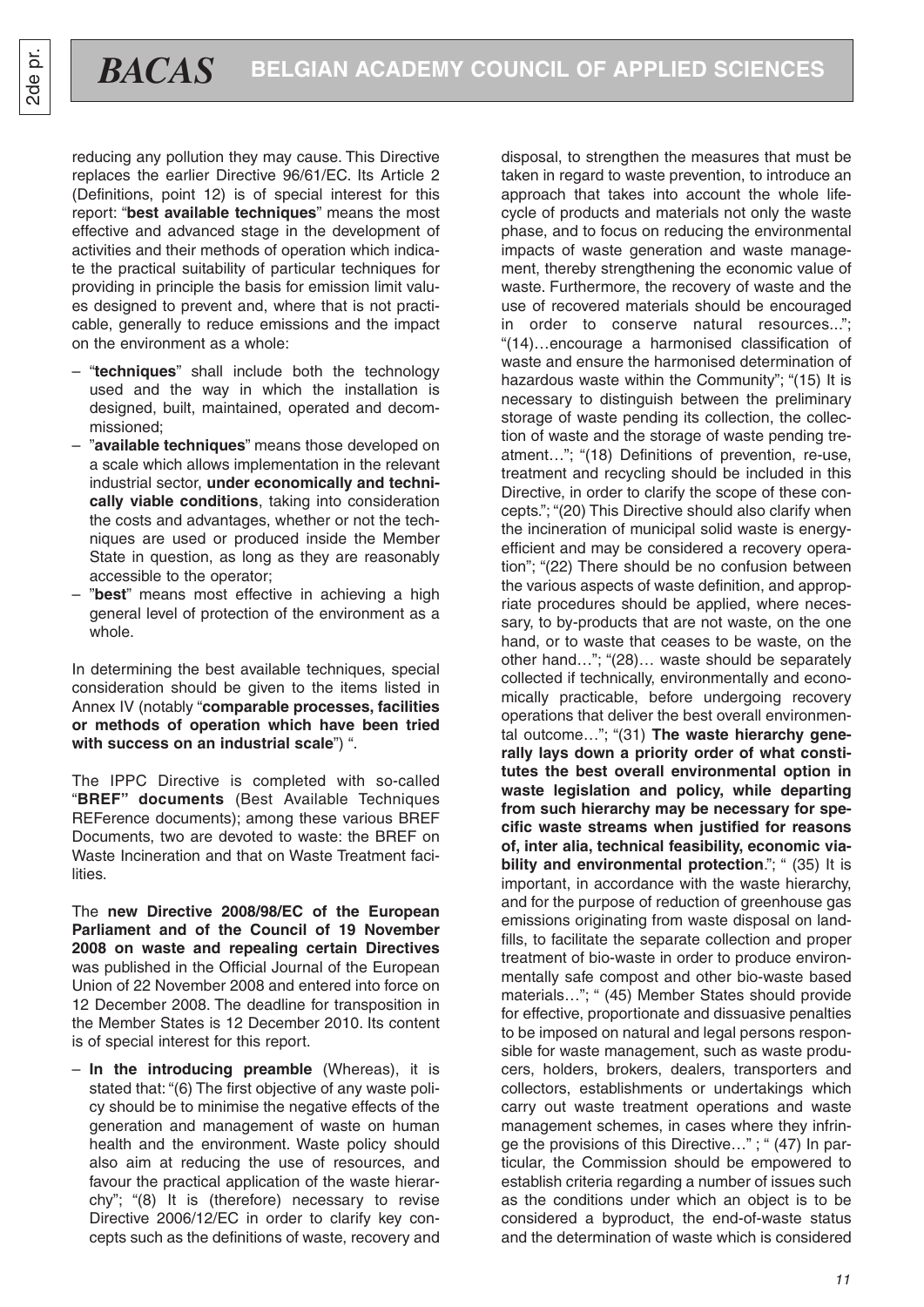as hazardous, as well as to establish detailed rules on the application and calculation methods for verifying compliance with the recycling targets set out in this Directive. Furthermore, **the Commission should be empowered to adapt the annexes to technical and scientific progress and to specify the application of the formula for incineration facilities referred to in Annex II, R1…**"

ਨੂ  $\overline{\mathsf{e}}$  $\overline{\circ}$ 

> – **In Chapter I - Subject matter, scope and definitions**, are worth to be mentioned: in **Article 3 Definitions** 4. "**Bio-waste" means biodegradable garden and park waste, food and kitchen waste from households, restaurants, caterers and retail premises and comparable waste from food processing plants**. 12. "**Prevention**" means measures taken before a substance, material or product has become waste, that reduce: (a) the quantity of waste, including through the re-use of products or the extension of the life-span of products; (b) the adverse impacts of the generated waste on the environment and human health; or (c) the content of harmful substances in materials and products. 13. "**Re-use**" means any operation by which products or components that are not waste are used again for the same purpose for which they were conceived. 14. "**Treatment**" means recovery or disposal operations, including preparation prior to recovery or disposal. 15. "**Recovery**" means any operation the principal result of which is waste serving a useful purpose by replacing other materials, which would otherwise have been used to fulfil a particular function, or waste being prepared to fulfil that function, in the plant or in the wider economy. Annex II sets out a nonexhaustive list of recovery operations. 16. "**Preparing for re-use**" means checking, cleaning or repairing recovery operations, by which products or components of products that have become waste are prepared so that they can be re-used without any other pre-processing. 17. " **Recycling**" means any recovery operation by which waste materials are reprocessed into products, materials or substances whether for the original or other purposes. It includes the reprocessing of organic materials but **does not include energy recovery** and the reprocessing into materials that are to be used as fuels or for backfilling operations. 19 "**Disposal**" means any operation, which is not recovery even where the operation has as a secondary consequence the reclamation of substances or energy. Annex I sets out a nonexhaustive list of disposal operations. 20. "**Best available techniques**" means best available techniques as defined in Article 2(11) of Directive 96/61/EC.

#### In **Article 4. Waste hierarchy**

1. **The following waste hierarchy shall apply as a priority order** in waste prevention and management legislation and policy:

- (a) **prevention**;
- (b) **preparing for re-use**;
- (c) **recycling**;
- (d) **other recovery, e.g. energy recovery**; and
- (e) **disposal**.

2. When applying the waste hierarchy referred to in paragraph 1, Member States shall take measures to **encourage the options that deliver the best overall environmental outcome.This may require specific waste streams departing from the hierarchy**…

In **Article 5 By-Products**. 1.A substance or object, resulting from a production process, the primary aim of which is not the production of that item, may be regarded as not being waste… but as being a by-product only if the following conditions are met: (a) further use of the substance or object is certain; (b) the substance or object can be used directly without any further processing other than normal industrial practice; (c) the substance or object is produced as an integral part of a production process; and (d) further use is lawful, i.e. the substance or object fulfils all relevant product, environmental and health protection requirements for the specific use and will not lead to overall adverse environmental or human health impacts.

In **Article 6 End-of-waste status** 1. Certain specified waste shall cease to be waste within the meaning of point (1) of Article 3 when it has undergone a recovery, including recycling, operation and complies with specific criteria to be developed in accordance with the following conditions: (a) the substance or object is commonly used for specific purposes; (b) a market or demand exists for such a substance or object; (c) the substance or object fulfils the technical requirements for the specific purposes and meets the existing legislation and standards applicable to products; and (d) the use of the substance or object will not lead to overall adverse environmental or human health impacts… criteria shall include limit values for pollutants…

In **Article 7 List of waste** 4. **The reclassification of hazardous waste as non-hazardous waste may not be achieved by diluting or mixing** the waste with the aim of lowering the initial concentrations of hazardous substances to a level below the thresholds for defining waste as hazardous.

– In **Chapter II General Requirements**. Article 13. **Protection of human health and the environment**. Member States shall take the necessary measures to ensure that waste management is carried out without endangering human health, without harming the environment and in particular: (a) without risk for water, air, soil, plants or animals; (b) without causing a nuisance through noise and odours; and (c) without adversely affecting the countryside or places of special interest.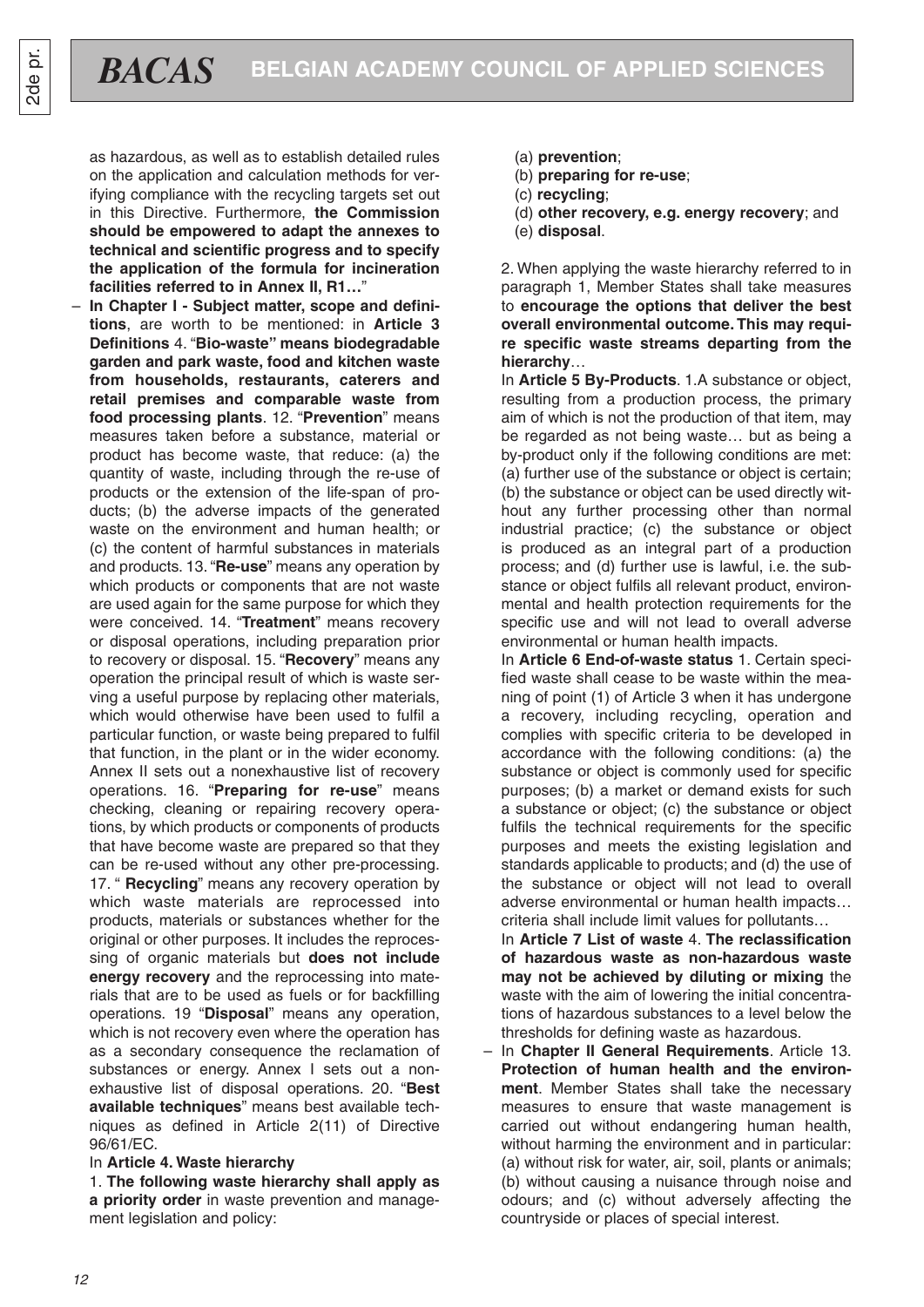– In **Chapter III Waste Management. Article 22. Bio-waste**. Member States shall **take measures, as appropriate… to encourage**: (a) **the separate collection of bio-waste with a view to the composting and digestion of bio-waste**; (b) the treatment of bio-waste in a way that fulfils a high level of environmental protection; (c) the use of environmentally safe materials produced from bio-waste. **The Commission shall carry out an assessment** on the management of bio-waste with a view to submitting a proposal if appropriate. The assessment shall **examine the opportunity of setting minimum requirements for bio-waste management and quality criteria for compost and digestate from bio-waste**, in order to guarantee a high level of protection for human health and the environment.

ਨੂ  $\overline{\mathsf{e}}$  $\overline{\circ}$ 

- In **Chapter VII Final Provisions**. Article 41 Repeal and transitional provisions: Directives 75/439/EEC, 91/689/EEC and 2006/12/EC are hereby repealed with effect from 12 December 2010.
- **In Annex II Recovery operations. R1 Use principally as a fuel or other means to generate energy**: this includes incineration facilities dedicated to the processing of municipal solid waste only where their energy efficiency is equal to or above… (a certain value obtained by applying a formula given in the Directive).

Concerning **Waste Management Statistics**, there is only an EC Regulation n° 2150/2002 of the European Parliament and of the Council of 25 November 2002. Statistics are to be produced using a nomenclature set out in Annex III.

There is also a Communication from the Commission of July 1998 (COM(98)463) dealing with the **Competitiveness of the recycling industries**. This communication lists the major difficulties encountered by recycling businesses in achieving or maintaining viability, and proposes a package of measures capable of solving these problems.

**Landfill of waste** is the object of Council Directive 1999/31/EC of 26 April 1999, intended to prevent or reduce the adverse effects of the landfill of waste on the environment, in particular on surface water, groundwater, soil, air and human health.

It defines the different categories of waste (Article 2 (b)"**municipal waste**" **means waste from households, as well as other waste which, because of its nature or composition, is similar to waste from household**"). Landfills are divided into three categories: landfills for hazardous waste; landfills for nonhazardous waste; landfills for inert waste. Waste must be treated before being dumped.The following wastes may not be accepted in a landfill: liquid waste; flammable waste; explosive or oxidizing waste; used tyres,

with certain exceptions; any other type of waste which does not meet the acceptance criteria defined in Annex II. Control and monitoring procedures in operation and after-care phases are described in Annex III. Article 5 states that "Member States shall set up a national strategy for the implementation of the reduction of biodegradable waste going to landfills, not later than two years after its entry into force". This strategy shall ensure that, not later than 5 years thereafter, biodegradable municipal waste going to landfill must be reduced to 75% of the total amount (by weight) of biodegradable municipal waste produced in 1995. This proportion must be reduced to 50% not later than 8 years (2009) and to 35% not later than 15 years (2016) after the entry into force. The Directive also states (article 6) that only waste that has been subject to treatment can be dumped. Treatment means the physical, thermal, chemical or biological processes, including sorting, which change the characteristics of the waste in order to reduce its volume or hazardous nature, to facilitate its handling or to enhance recovery.

Directive 2000/76/EC of the European Parliament and of the Council of 4 December 2000 deals with **Waste Incineration**. This Directive introduces measures to prevent or reduce air, water and soil pollution caused by the incineration or co-incineration of waste, as well as the resulting risk to human health. There is a prior authorization requirement for incineration and co-incineration plants, and emission limits are given for certain pollutants released to air or to water. The Directive does not cover experimental plants for improving the incineration process and which treat less than 50 Mg of waste per year. Nor does it cover plants treating only: vegetable waste from agriculture and forestry, the food industry or the production of paper; wood waste; cork waste; radioactive waste; animal carcases; waste resulting from the exploitation of oil and gas and incinerated on board offshore installations. To guarantee complete waste combustion, all plants are required to keep the gases at a temperature of at least 850°C for at least 2 seconds. If hazardous waste with a content of more than 1% of halogenated organic substances, expressed as chlorine, is incinerated, the temperature has to be raised to 1100°C for at least 2 seconds. The heat generated has to be put to good use as far as possible: this is the reason why incineration is nowadays mostly called "Energy recovery" technology. Annex V gives limit values for incineration plant emissions to air. Corresponding limit values for co- incineration (notably cement kilns) are given in Annex II. Monitoring systems must be installed.

The Directive deals also with wastewater from the cleaning of exhaust gases as well as with residues resulting from the operation. Member States had to adopt appropriate measures before 28 February 2002. **Since the end of 2005 all existing plants in**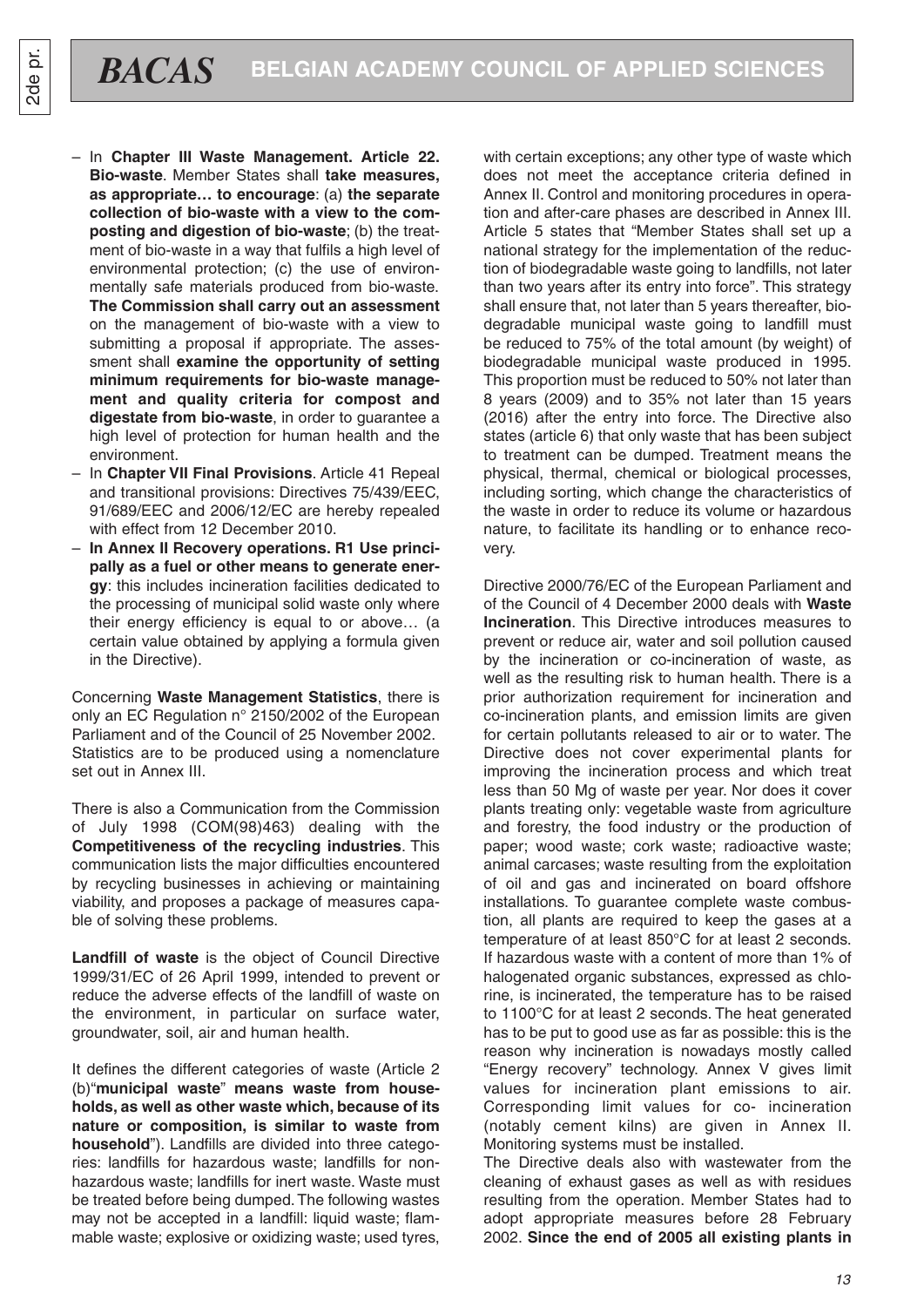## **the European Union must satisfy to this Directive**.

The BREF Document on Waste Incineration introduces complementary recommendations, e.g. achievable emission values, sometimes more severe than the limit values of the Incineration Directive. In addition to this, the new Directive 2008/98/EC imposes even more severe constraints.

Although this falls out of the scope of this report, it is also interesting to mention Council Directive 91/689/EEC of 12 December 1991 on the Controlled **Management of Hazardous Waste**. The Directive does not cover domestic waste.

The Member States are to ensure that hazardous waste is recorded and identified.

They must also ensure that different categories of hazardous waste are not mixed and that hazardous waste is not mixed with non-hazardous waste, save where the necessary measures have been taken to safeguard human health and the environment.

## **2.2. Belgium**

ਨੂ  $\overline{\mathsf{e}}$ pr.

> With a few exceptions, environmental policy is regionalized in Belgium.Thus EU directives are transposed in each Region separately, with the consequence that differences may appear between the actual regulations applying in each of the three Regions as well as their practical implementation. The 2008 waste framework directive (Directive 2008/98/EC) has to be transposed no later than 12 December 2010.

#### *Flanders*

The Vlaams Reglement inzake Afvalvoorkoming en Afvalbeheer (VLAREA) was promulgated on 17 December 1997. Implementation plans for household waste management were established successively, the last one dating from 14 December 2007 and covering the 2008-2015 period. Among its objectives are a limitation of waste production to 560 kg/inhabitant. year, with a maximum of residual waste of 180 kg/inhabitant.year by 2010 and 150 kg/inhabitant.year by 2015. This will require expanding the rate of selective collection to 75%.

According to the Order of the Flemish government of 5 December 2003, the following waste categories must be separated from household waste: hazardous waste, glass, paper and cardboard, metals, vegetables, textiles, electrical and electronic waste, tyres and demolition waste. The Order also stipulates that it is forbidden to dump unsorted household waste. Derogations are allowed under special circumstances.

#### *Wallonia*

The first waste decree dates from 27 June 1996. It was modified on 22 March 2007.

It acknowledges the waste management hierarchy of the EC, and prescribes among others the establishment of implementation plans ("Plans wallons des déchets").

On 30 March 2006, the Walloon government defined new strategic orientations in order to reach the objective of a maximum annual per capita waste generation of 471 kg/inhabitant.year.

In compliance with the EC landfill Directive, by 1 January 2010, biodegradable waste will no longer be allowed in controlled landfills ("Centre d'enfouissement technique" or CET), except under exceptional circumstances such as the unavailability of treatment facilities.

A new regulation ("Arrêté") on waste management is almost ready, supposed to take effect on 1 January 2010. It deals with the use on or in soils of composts coming from aerobic and anaerobic decomposition, and fermentation residues coming from anaerobic decomposition of waste.

Another "Arrêté" was issued on 18 June 2009 (published in the "Moniteur belge" on 11 September 2009). It deals with specific conditions to be applied to composting facilities having storage capacities equal or higher to 500 m3.

#### *Brussels–Capital Region*

From the on-line Documentation Centre of the Brussels Capital Region (Droit bruxellois de l'environnement): http://www.bruxellesenvironnement.be/ Templates/DroitContent.aspx?langtype=2060 it appears that since 1991, 7 "Arrêtés" were taken concerning **incineration**. The last one was issued on 23 November 2000 and published in the "Moniteur belge" on 22 December 2000. It was dealing with maximum concentrations of dioxins and furans in exit gases taking into account the toxicity equivalent factor for each specific molecule. Concerning **landfills**, the "Arrêtés" of 18 April 2002 and of 13 November 2003, respectively published in the "Moniteur belge" of 17 May 2002 and of 18 December 2003 implement Directive 1999/31/EC and modify Annex II according to Council decision 2003/33/CE.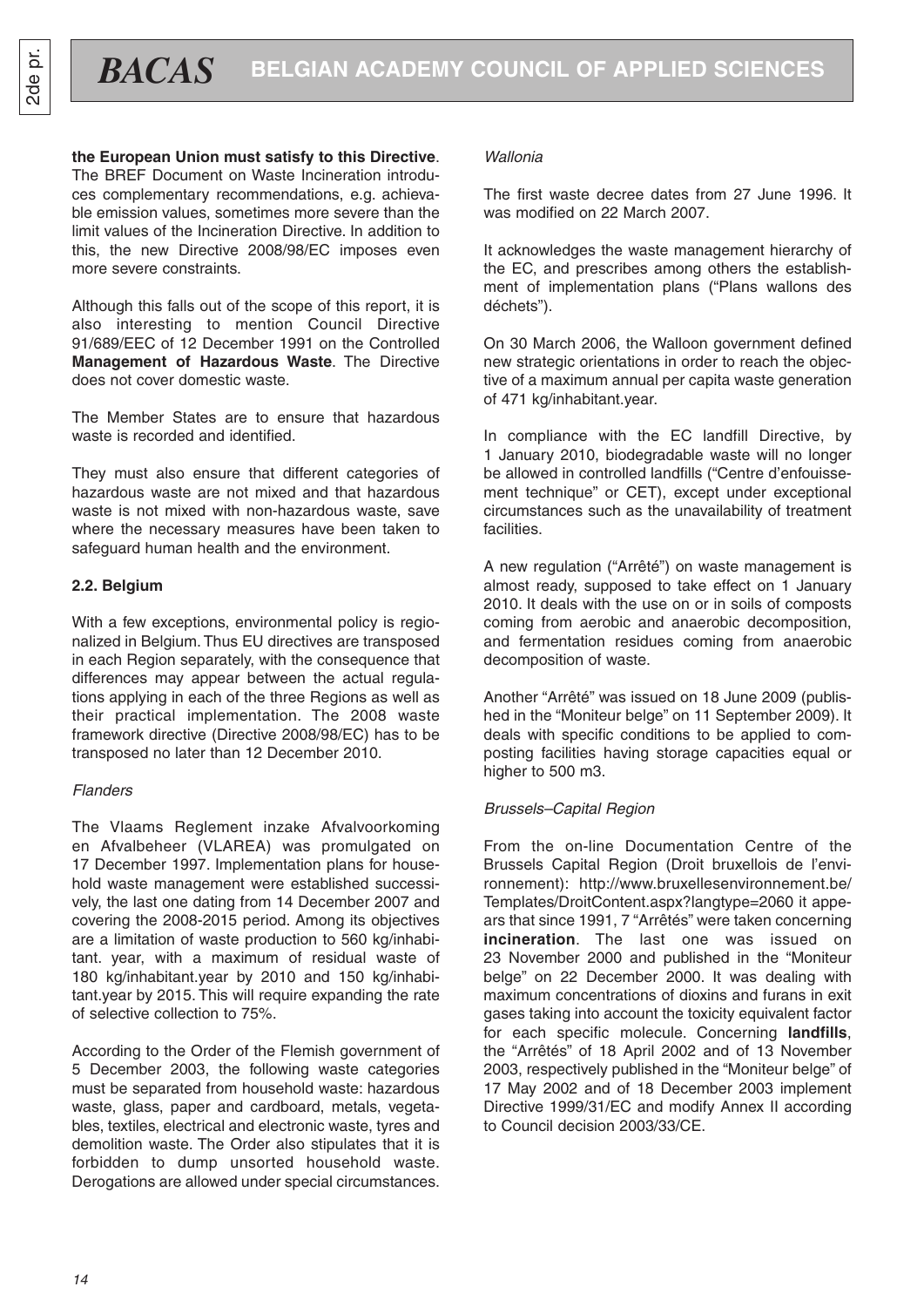## Chapter 3

## **GENERAL CONSIDERATIONS ON MUNICIPAL SOLID WASTE**

#### **3.1. Preliminary remarks**

The waste statistics mentioned in this chapter originate from Eurostat and/or from OECD sources. The respective National Statistical Institutes and Ministries collect data on the environment each year. These institutions complete the section on waste in a joint Eurostat/OECD questionnaire. This questionnaire also contains data collected in previous years. Member States send updated tables to Eurostat and the OECD. Differences between statistics given by Eurostat and OECD should accordingly occur only when no data is available for a certain country and year since an estimate must be established to fill the gap in order to calculate aggregates at EU level.

At the Eurostat website http://epp.eurostat.ec. europa.eu/portal/page/portal/waste/data/ data is also accessible concerning the generation of waste, sorted out by economic activities according to the NACE Rev.1.1. Code. An entry Waste from households is available.

*Municipal waste* consists of waste collected by or on behalf of municipal authorities. For areas not covered by a municipal waste collection scheme the amount of waste generated is estimated. The term "Municipal" is used in different ways in the various countries due to different waste management practices. The bulk of municipal waste is originating from households, though similar wastes from sources such as commerce, offices and public institutions are partly included, depending on local collection practices, which may vary from place to place. Differences between countries are mainly the result of differences in the coverage of these "assimilated wastes".

According to the OECD/Eurostat Joint Questionnaire municipal waste includes the following types of materials: paper, paperboard and paper products, plastics, glass, metals, food and garden waste and textiles. There are also data concerning the treatment of municipal waste: *landfill* is defined as deposit of waste into or onto land and thus covers both internal sites (where a waste generator is carrying out its own waste disposal at the place of generation) and external sites. *Incineration* covers incineration plants and co-incineration plants as defined in Directive 2000/76/EC.

Data for the year 2006 are used because they are available for every item considered. Data for the

European Union come from Eurostat. For other countries, they come from OECD.

As a final remark, it should be noted that in the statistical classification used in the OECD/Eurostat Joined Questionnaire, the Waste section is currently under revision in the frame of the implementation of the Waste Statistics Regulation.

#### **3.2. Data and discussion**

Each year the 27 countries in the European Union discard approximately 3 billion Mg  $(1 \text{ Mg} = 1 \text{ metric})$ tonne) of waste generated by economic activity and consumption.

Among these some 60 million Mg are hazardous waste. In total, we throw away almost 6 Mg/inhabitant.year of waste. Among these, 523 kg/inhabitant. year are MSW (representing more than 260 million Mg), of which 204 kg/inhabitant.year are biodegradable waste: the fraction this report deals with essentially. Considering some 500 millions inhabitants, that makes 102 million Mg of biodegradable MSW in the European Union. A rough estimate of the total amount of biodegradable waste included in the 3 billion Mg of total waste falls in the range between 500 and 700 million Mg a year. Accordingly, this paper deals with approximately 20% (102 divided by 500) of the biodegradable waste generated by economic activities each year in the European Union. It should also be remembered that biodegradable MSW are responsible for most of the waste's related disturbances in urban environments. This brief evaluation justifies fully the present paper.

As far as the composition of MSW is concerned, although there are differences between countries and cities, the following approximate percentages come out from an analysis of the literature on the subject:

| - food and garden     | 39%   |
|-----------------------|-------|
| - paper and cardboard | 25%   |
| $-$ plastics          | 7%    |
| - glass               | 8%    |
| - metals              | 5%    |
| - textiles            | $1\%$ |
| - others              | 15%   |

The percentage of biodegradable waste in MSW varies largely among the European Union Member States with a minimum in the UK (22%) and a maxi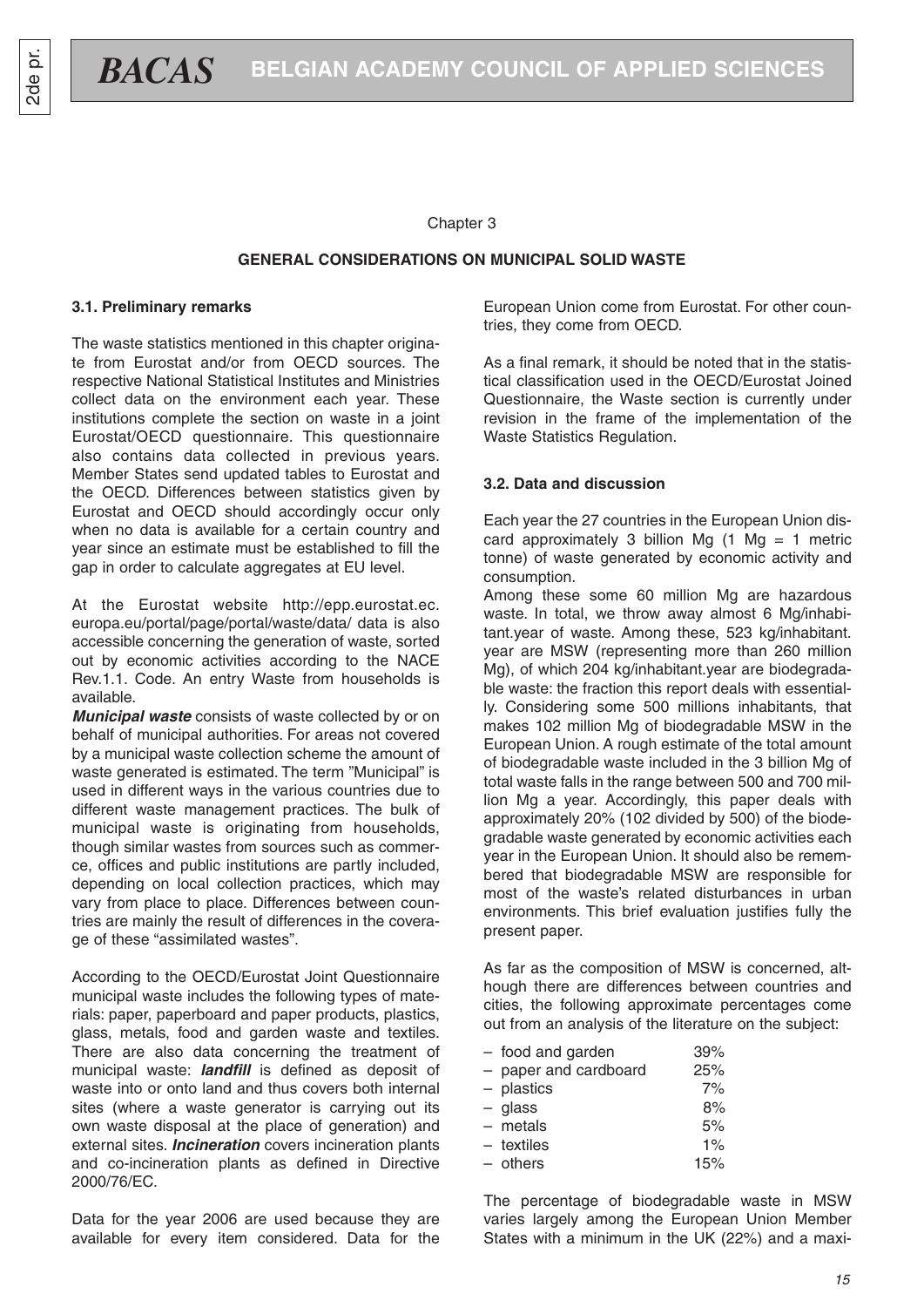mum in Greece (49%). The percentage of garden waste (citizens and local authorities) also varies widely from 20-30 kg/inhabitant.year in cities to 150 kg /inhabitant.year and more in rural environment. The amount of kitchen waste (citizens, canteens, catering, retailers and supermarkets) is more constant and remains between 60 and 90 kg/inhabitant.year.

According to Eurostat, in 2006, 221 kg/inhabitant.year of MSW were landfilled in the EU27, decreasing from 289 in 1996. The amounts landfilled were very different from one country to another: between a maximum of 652 kg/inhabitant.year for Cyprus and a minimum of 4 kg/inhabitant.year in Germany (Belgium is among the "good" countries with 24 kg/inhabitant. year coming from 169 kg/inhabitant.year in 1996).

There is considerable pressure to decrease landfilling in the European Union.

Eurostat gives also statistics for MSW incineration. In 2006, 100 kg/inhabitant.year were incinerated in the EU27, increasing from 66 kg/inhabitant.year in 1996. Again, large differences are observed between the countries: between 0 kg/inhabitant.year for some of the new members to a maximum of 394 kg/inhabitant.year in Denmark.

Belgium is at 162 kg/inhabitant.year to compare with 182 kg/inhabitant.year for France, 184 kg/inhabitant. year for Germany and 233 kg/inhabitant.year for Sweden.

Today, the general trend is to enforce the **waste hierarchy** established by the European Union (Directive 2008/98/EC, Article 4):

- prevent waste in the first place
- preparing the product for re-use
- recycle

ਨੂ  $\overline{\mathsf{e}}$ pr.

- other recovery (e.g. energy recovery by incineration)
- environmentally sound disposal of the waste (in a landfill)

Much is already done in this direction: paper and cardboards, plastics, glass, metals, textiles, batteries, electrical and electronic equipment, construction and demolition debris, waste clothing, medication, fluorescent tubes, paints, chemicals, spray cans, fertilizer and pesticide containers, shoe polish are sorted out at the source and recovered separately either on a doorto-door basis or in special collection centres (civic amenities). A big part of it is recycled or re-used after reconditioning. There is also an effort to decrease the packaging (plastics and paper or cardboards), eventually coming back to glass or metals. Of course, complete recycling is not possible: there is always an economic limit. For instance, in a document entitled "Support in the Drafting of an ExIA on the Thematic Strategy on the Prevention and Recycling of Waste

(TSPRW)", Final Report submitted by EPEC (London) in preparation to the IPPC – Directive 2008/1/EC, on page 51 is given a Table with the optimal recycling rates for packaging materials:

- plastics: 28 to 38%
- steel: 60 to 75%
- aluminium: 25 to 31%
- wood: 47 to 65%
- paper and board: 60 to 74%
- $-$  glass: 53 to 87%
- composites: 0%

Taking this into consideration, what is left is to optimize the treatment of the biodegradables in MSW.

This is not an easy task because its content is not well defined:

- for food, there are fruits and vegetables residues either free or packed, the same already cooked or prepared with some kind of sauce, fast food packed meals eventually not even opened, various packed milk products, eggs, meat, bread, cakes, chocolates, ice cream residues, and various packages not accepted in the plastic recycling stream
- for garden waste, there are grass and bush or even tree residues (greens and browns) in variable amounts according to the season.

The question arises as to whether to impose a source separation at home. This is already done partially for the garden residues, and citizens can either deliver themselves the residues in containers parks, or ask to the municipal authorities to have these residues collected at their door at their own expense.

It remains finally to sort out very carefully the food residues in order to prepare separate uncooked fruits and vegetables residues that could be treated either by aerobic (compost) or anaerobic digestion (biomethanisation). A rough estimate is that the maximum amount that could be recovered this way is around 50 kg/inhabitant.year.The issues involved are to make sure that the citizens will agree to do so (some training will be necessary because for instance fruits that are treated chemically should not be introduced in composting facilities), to transform all collecting trucks in order to manage a separate bin for this new kind of residue, and to take into account the expenses associated with the new waste stream to treat and treatment properly speaking.

In the following chapters, the main high temperature (incineration, gasification, pyrolysis, and certain plasma processes) and low temperature processes (composting and anaerobic digestion) will be considered. After a short technical description, the main characteristic data will be given including economics where available, and their advantages and disadvan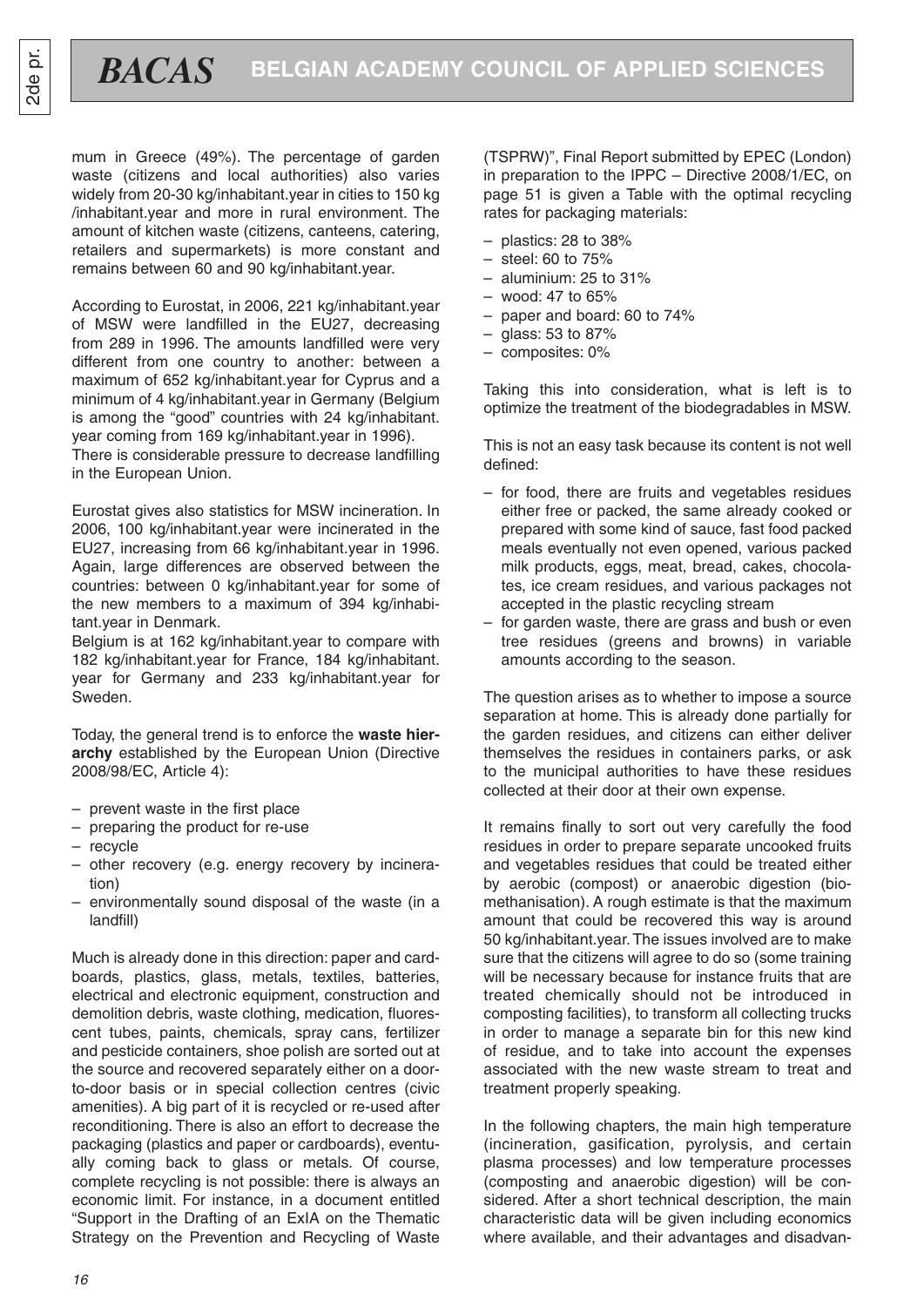tages will be discussed. Finally, after some general discussion, a scheme will be presented, aimed at helping decision makers in their final choice.

# **3.3. Final remarks – Definitions**

ਨੂ  $\overline{\mathsf{e}}$ pr.

> Difficulties were encountered while writing these first three chapters, due to imprecise definitions of waste. This can lead to wrong statistics data: some residues could be counted twice (or more) or be deleted. It is evident that collecting data for residues or waste is very difficult anyway. Although an effort has already be done to better define "waste" in Directive 2006/12/EC and recently in Directive 2008/98/EC, a further effort could be done to improve definitions in the field of MSW. Here are some examples:

- In Directive 1999/31/EC, "municipal waste" is defined as "waste from households, as well as other waste which, because of its nature or composition, is similar to waste from households". As there is no specification concerning neither the nature nor the composition of this kind of waste, and as Directive 2008/98/EC does not give any further information with this respect, the content of this paper could remain very imprecise.
- In the Glossary of statistical terms OECD (http://stats.oecd.org/glossary/download.asp.) «municipal wastes are wastes produced by residential, commercial and public sectors that are collected by local authorities for treatment and/or disposal in a central location". Another definition concerns "municipal waste (for energy) consists of products that are combusted directly to produce heat and/or power and comprises wastes produced by the residential, commercial and public services sectors that are collected by local authorities for disposal in a central location. Hospital waste is included in this category". Another definition is given for "household waste: refers to waste material usually generated in the residential environment. Waste with similar characteristics may be generated in other economic activities and can thus be treated and disposed together with household waste".

– In the OECD/Eurostat Joint Questionnaire, "municipal waste" includes the following types of materials: paper, paperboard and paper products, plastics, glass, metals, food and garden waste and textiles.

**In this paper**, **MSW** are considered as produced by households, commercial and public services sectors and collected by local authorities. They include paper and cardboard, plastics, glass, metals, textiles, food and garden waste. Hospital waste is not included except if especially mentioned.

Another quite imprecise definition concerns **biomass** and **bio-waste**:

- In the abovementioned Glossary, "**biological waste** is waste containing mostly natural organic materials (remains of plants, animal excrements, biological sludge from waste-water treatment plants and so forth)"; "**biomass** is the quantity of living material of plant or animal origin, present at a given time within a given area";"**solid biomass** is defined as any plant matter used directly as fuel or converted into other forms before combustion. Included are wood, vegetal waste (including wood waste and crops used for energy production), animal materials/wastes, sulphite lyes, also known as "black liquor" (an alkaline spent liquor from the digesters in the production of sulphate or soda pulp during the manufacture of paper where the energy content derives from the lignin removed from the wood pulp) and other solid biomass. Charcoal is included."
- Directive 2006/12/EC did not give any precision on the subject.
- In Directive 2008/98/EC, Article 3, Definitions, 4. "**bio-waste**" means biodegradable garden and park waste, food and kitchen waste from households, restaurants, caterers and retail premises and comparable waste from food processing plants.

**There are large discrepancies between the various estimates of the amount of bio-waste that could be used to produce energy or fuel of any kind, by a factor of at least 5 or 10!**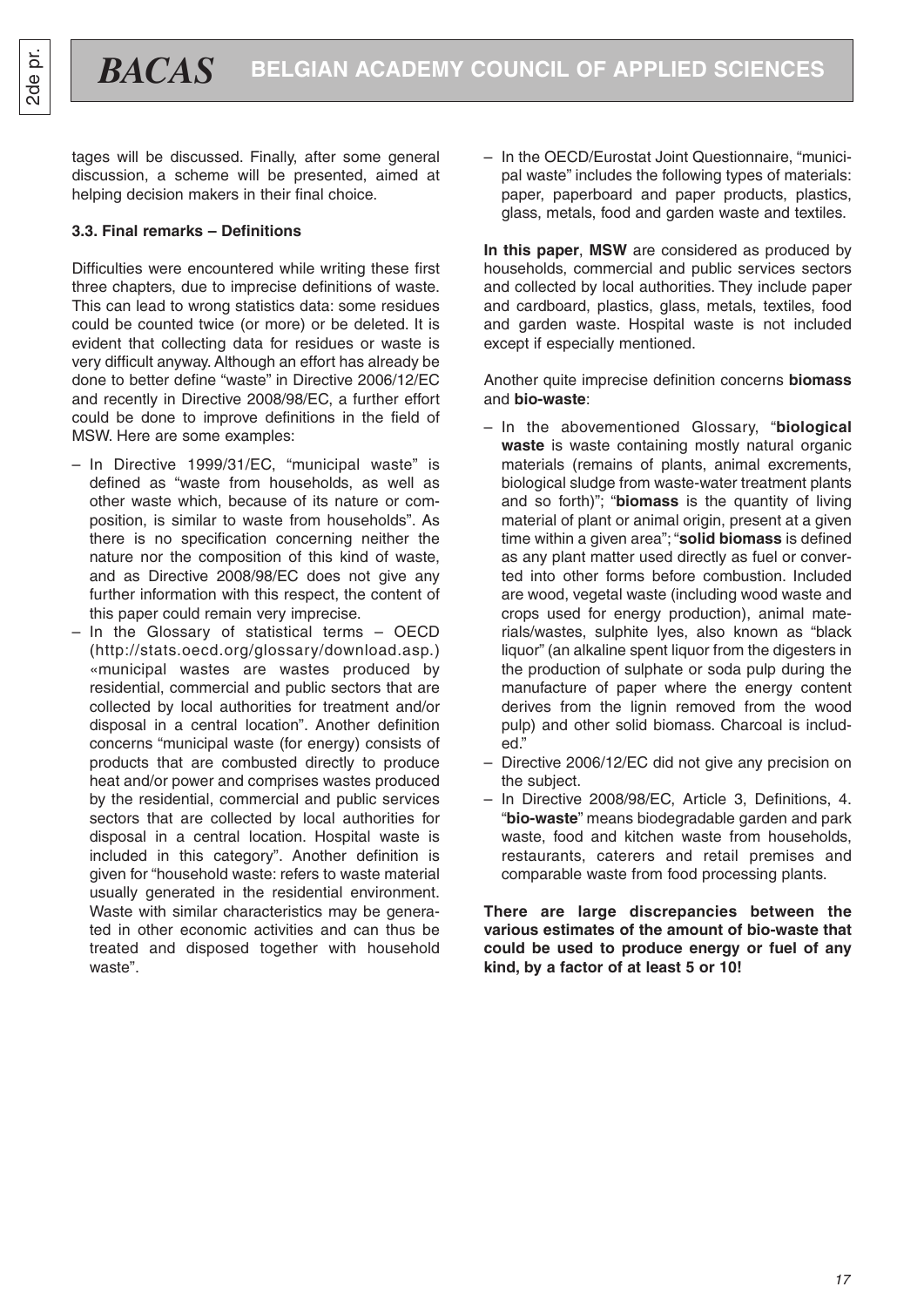### Chapter 4

#### **BEST AVAILABLE TECHNIQUES**

#### **4.1. General considerations**

ਨੂ  $\overline{\mathsf{e}}$  $\overline{\circ}$ 

> In this chapter, "**best available techniques**" are considered as defined in Directive 2008/1/EC (the IPPC Directive). They **must have been developed and tried with success on an industrial scale allowing implementation in the relevant industrial sector, under economically and technically viable conditions**.

> Accordingly, research and development as well as pilot plant processes will not be discussed. Further, will only be considered techniques that are of interest for the treatment of biodegradables in MSW. Selective collection, recycling and manual or electromechanical sorting will only be briefly discussed, where appropriate.

> A distinction can be made between processes operating at high temperature and those where the boiling point of water at atmospheric pressure is not exceeded.

#### **4.2. High temperature processes**

They include incineration, gasification and pyrolysis depending on the amount of air introduced in the heating chamber. Incineration is a combustion process conducted with an adequate amount of excess air to ensure that all carbonaceous materials introduced into the system are completely burnt to  $CO<sub>2</sub>$ . In gasification, only part of these carbonaceous materials introduced in the system is burnt, delivering enough heat to allow endothermic reactions between carbon and  $H_2O$ ,  $CO_2$  and eventually  $H_2$  to occur, and generating low calorific power gases containing CO,  $H<sub>2</sub>$ ,  $CO<sub>2</sub>$ , H<sub>2</sub>O and CH<sub>4</sub>. In pyrolysis, no oxygen at all is introduced into the externally heated chamber containing the waste material, and carbonaceous materials undergo only thermal decomposition without any oxidization or gasification reactions. As gases produced by these processes must still be purified, plasma generators were tested, introducing heat by electricity instead of by combustion reactions in order to decrease the volume of gases to be cleaned.

# *4.2.A. Incineration*

Incineration has been practiced already for centuries: old timers knew how to "purify by fire" especially in case of an outbreak of contagious disease. By the end of the nineteenth century, incineration of urban waste

started to take place at a large scale in order to replace exports of MSW to the countryside. The first furnaces were operated manually with heavy air pollution caused by grit and smoke, resulting in strong public opposition. This should no more be the case as all incineration plants must comply with the European Directives on the subject, as mentioned in Chapter 2.

**Incineration in the European Union may accordingly be considered as pertaining to the best available techniques** for the treatment of MSW. When the incineration plant generates energy and satisfies to the formulae defined in Annex II/R1 of the Directive 2008/98/EC, it can be called "**Energy recovery plant**".

Without going into the details, here are some technological points of interest in the frame of this report.

According to the Solid Waste Management Sourcebook edited by the United Nations in the frame of the United Nations Environment Programme (available through the following website address: http://www.unep.or.jp/ietc/estdir/pub/msw/), there are four environmentally sound technical options: massburn systems, modular systems, fluidized-bed systems and refuse-derived fuel (RDF) firing.

#### *Mass-burn systems*

They are predominant in Europe and the USA for MSW incineration. They consist generally of two or three incineration units ranging in capacity from 50 Mg to 1,000 Mg per day, so that the facility capacity ranges from about 100 Mg to 3,000 Mg per day. They can accept waste almost without pre-processing except for removal of oversized items that could get stuck in the ash extractor. **Anyway, in most European countries, local programs aim to separate household hazardous wastes (chemical cleaners, pesticides, paints, batteries, oils, etc…) and to recover certain materials (metals, paper, cardboard, plastics, glass, textiles, etc…) at the source**.

Although the following description is general, specifics are inspired from the Bruxelles-Energie plant.

Trucks enter directly the intake area and tip their wastes either on the tipping floor (USA) or, even better, directly in the pit. From a feed chute, MSW is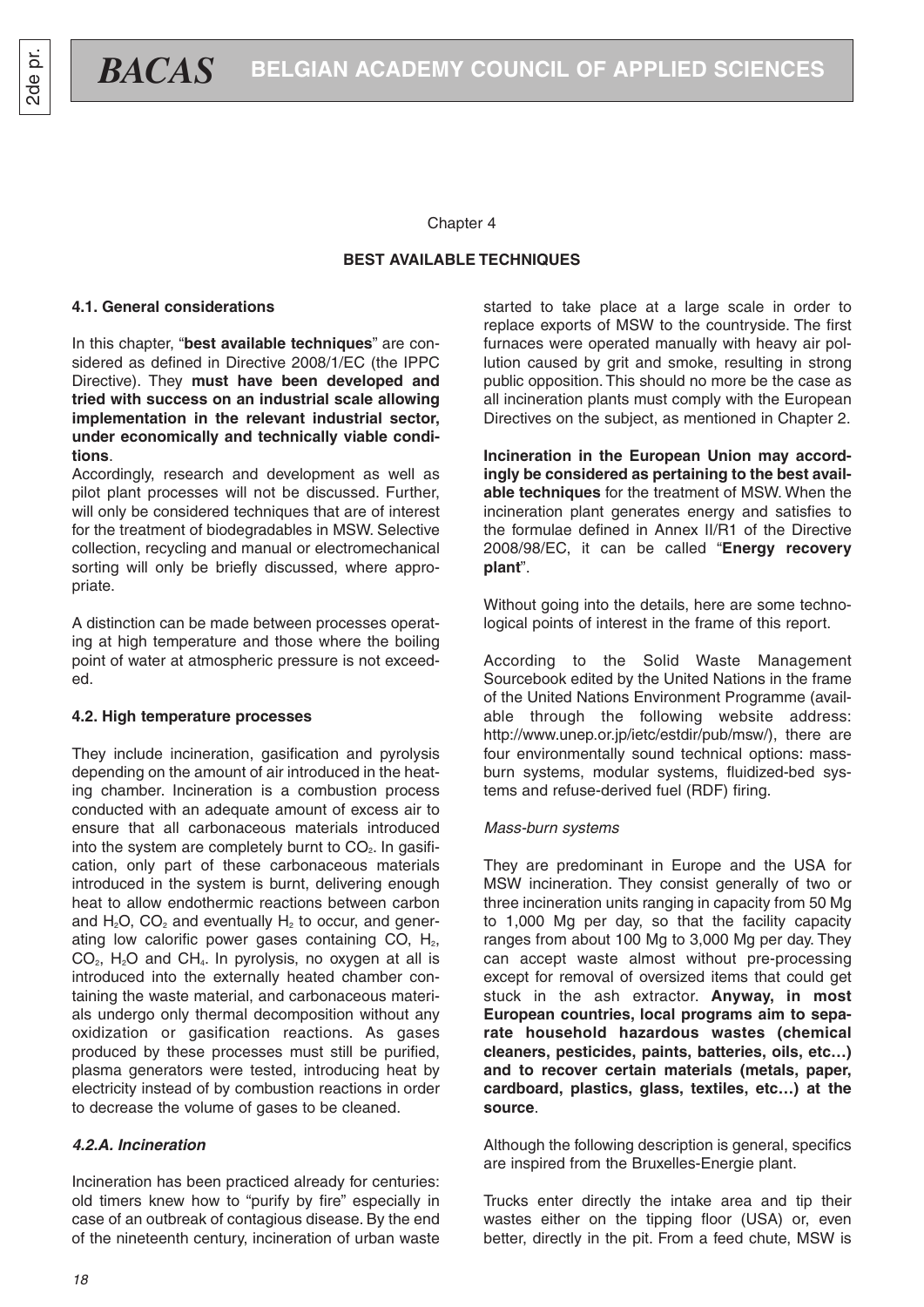continuously fed to a grate system, which moves the waste through a combustion chamber using a tumbling motion. There are many grate systems: moving grates, reciprocating grates, reverse reciprocating grates, roller grates, etc… As the lower heating value of the waste has steadily increased, water-cooled grates are becoming more common. The residence time of the waste on the grate is large enough to ensure full combustion: more or less 50 minutes. Most systems are presently waste-to-energy plants and the combustion chamber walls are equipped with water tubes hidden from the flames by refractory silicon-carbide tiles to protect the steel tubes from the aggressive combustion gases and wastes projections. Water in the tubes is converted to steam that can either be used for heating (urban heating, swimming pools, industrial heating, etc…) or fed to turbines to generate electricity. In the latter case, superheating is necessary, achieved by fuel or gas injection in a separate boiler.

ਨੂ  $\overline{\mathsf{e}}$  $\overline{\circ}$ 

> Waste combustion occurs with large excess air, injected at high velocity to mix the combustion gases and avoid any production of CO. When introduced on the grate, the waste is dried and dehydrated due to radiant heat coming from the walls of the combustion chamber: the surface of the refractory tiles is at least at 850°C.

> Decomposition and combustion processes start accordingly, generating the necessary heat to the whole system. To avoid any gas leak to the ambient atmosphere, the whole system is under depression. Part of the combustion air is introduced underneath the grate as primary air while secondary air is introduced above the grate, enhancing turbulence. Retention time of the gases in the turbulent high temperature zone is higher than 2 seconds at more than 850°C to complete combustion and ensure decomposition of any dioxins. If the gases temperature does not exceed  $950^{\circ}$ C, NO<sub>x</sub> production remains very small. In any case, flue gases treatment is compulsory and constitutes somehow a plant in the plant allowing the separation of fly ash, the neutralization of acids (HCl, SOx, HF), the abatement of heavy metals, the reduction of NOx, and the trapping of any remaining dioxins or furans by adsorption on activated carbon or oxidation on a DeNOx-catalyst. Flue gas treatment sharply increases the investment costs. Also, although the thermal efficiency of the boiler is better than 80%, global thermal efficiency falls to 60% due to all annex treatments. In many plants, activated carbon contaminated by dioxins and furans is reintroduced in the combustion chamber, and any water used for flue gas purification is recycled after treatment.

# The main **advantages of mass-burn MSW incineration** are as follows:

- volume reduction of at least 90%
- weight reduction of 75%
- residues are sterile
- heat of combustion is recovered either to generate electricity or for heating
- there is a potential recovery of metals and construction materials
- the amount of final residue to dump in a hazardous waste landfill is low
- the process is capable to destroy most undesirable organic molecules

## **Disadvantages** are as follows:

- capital intensive
- technically complicated plant, mainly due to gas purification
- special precautions must be taken during maintenance (dust, heavy metals, various hazardous organic materials)
- down time for maintenance is from 8 to 15% on a yearly basis
- cans, tarry materials, bulky tree roots and large pieces of plastics should be avoided

Here are **some quantitative data** (partly from experts and from CCE "Livre vert sur la gestion des biodéchets dans l'UE" COM(2008)811 final – SEC(2008)2936, paragraph 4.2:

- investment costs: 300 to 360 Euros per annual Mg of waste
- total treatment cost, including capital charges: 100 Euros per Mg of waste
- power requirements: 40 to 120 kWh per Mg of waste (including some thermal energy)
- after deduction of the power requirements, there remains between 450 kWh/Mg and 500 kWh/Mg of waste for the electricity network
- after treatment, about 20% of the initial waste are recovered as bottom ashes partly sintered used for road embankment after removing metal inclusions, 1.5% are recycled as metals, 1.5% are recovered as fly ash to incorporate in porous cement blocks or in cement insulating products, 0.2% to 3% are finally dumped or retreated as hazardous sludge
- at the Brussels Region, the minimum acceptable lower heating value is 4 GJ/Mg of waste (i.e. one tenth of the lower heating value of fuel oil). In 1996, the actual value was 7.6 GJ/Mg. It increased steadily to the current value of 9 GJ/Mg. In 1986, the design value of the plant was for a lower heating value of 7.5 GJ/Mg of waste. The maximum acceptable lower heating value is 14.7 GJ/Mg of waste but it must be mixed with other waste to bring the average value below 12.6 GJ/Mg, acceptable on the grate of the furnace-boiler. In that case, the input of waste must be proportionally reduced.

### *Modular incinerators*

Modular incinerators are usually prefabricated units with relatively small capacities, of between 5 to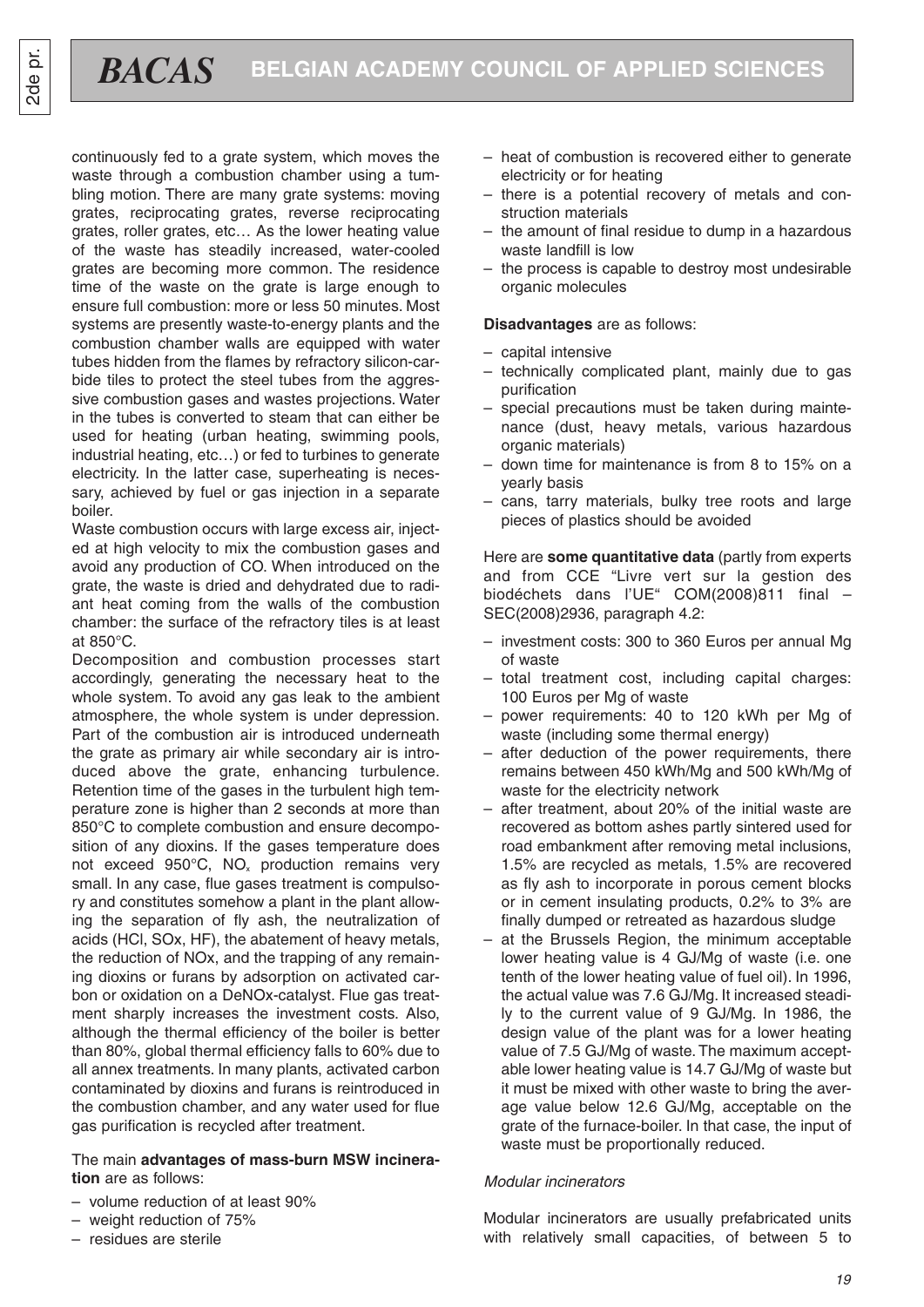120 Mg of solid waste per day. With one to four units, a typical facility reaches a total capacity of about 15 Mg to 400 Mg per day. Steam is usually the sole energy output.

They are used for smaller communities or for commercial or industrial operations. On average, capital costs per Mg of capacity are lower than for other incineration options. Gases generated in the primary combustion chamber flow to an afterburner secondary combustion chamber that ensures complete combustion and serves as the primary means of pollution control. Modular incinerators become less common because of concerns over the consistency and adequacy of air pollution controls.

## *Fluidized-bed incinerators*

ਨੂ  $\overline{\mathsf{e}}$ pr.

> Fluidized-bed incinerators are used most extensively in Japan (currently more than 167 facilities). Japanese plants are typically of medium scale (50 Mg to 150 Mg of waste per day). The process is gaining interest on the European MSW incineration market, because of potential co-firing of other waste, although mass-burn still dominates.

> In a fluidized-bed incinerator, a bed of limestone or sand, or other inert materials that can withstand high temperatures, is fluidized by air. Fluidisation causes the bed to expand and behave more or less like a boiling liquid. There are broadly two types of fluid-bed technologies: a bubbling bed and (for large plants) a circulating bed.

> Fluidized-bed incinerators require front-end processing, also called fuel preparation.

They are also generally associated with source separation because glass and metals are not really compatible with the system: their removal requires circulating about ten times more bed material, in order to subtract them from the bed. However, they can successfully burn wastes of widely varying moisture and heat content, making them more compatible with high recovery-recycling practices. They can also be very effectively controlled to achieve higher energy conversion efficiency, less residual ash, and lower air emissions. Cost comparisons with mass-burn are inconclusive; despite their apparent simplicity fluid bed units tend to be more expensive. This could become a fully commercially proven practice in Europe in the near future.

# *Refuse-derived fuel*

Refuse-derived fuel (**RDF**, sometimes called wastederived fuel **WDF**) refers to solid waste in any form that is used as fuel. However, it refers primarily to solid waste that has been mechanically processed to

produce storable, transportable, and more homogeneous fuel for combustion. Its production needs a number of processing stages: eventually a manual separation line, screening using trommel or vibrating screens, shredding or hammer milling with additional screening steps, magnetic separation, pelletizing or baling of combustibles. The complexity of this processing results in high operating and maintenance costs and in a reduced reliability of RDF production facilities. Also, capital costs are higher for RDF incineration units than for other incineration options. However, good quality RDF can be burnt in industrial rotating kilns like those used for cement production. Slightly apart from the RDF, **EBS** (in German, Ersatzbrennstoff) is obtained by sorting MSW in order to separate high calorific value parts. EBS is burnt in specialized plants to produce energy, mainly in Germany. Are also worth mentioning the Mechanical and Biological Treatment (**MBT**) processes mainly developed in Germany and in Austria. MBT typically includes a mechanical treatment stage to separate the biodegradable and dry fractions of waste. The biodegradable fraction undergoes biological treatment composting or anaerobic digestion).The dry fraction is either eliminated by incineration or discarded into landfill, or undergoes an additional treatment aimed at increasing its calorific value, reducing its particle size, and limiting its content in terms of undesirable substances (mainly chlorine and ash), with a view to recovering RDF in the cement-making process. MBT should be considered as a pre-treatment operation since waste is sorted, rather than eliminated.

## *Environmental impact of MSW incineration processes*

This impact comes from potential emission of contaminants into the air through exhaust stacks and into water through ash leaching effluent.

Concerning **air emissions**, the main concerns are metals, especially mercury, lead and cadmium; organics such as dioxins and furans; acid gases such as sulphur dioxide and hydrogen chloride; particulate matter such as dust and grit; nitrogen oxides (ozone precursors); and other substances such as carbon monoxide.

Modern incinerators all include effective **flue gas cleaning** equipment. CO is controlled by combustion conditions, not by end-of-pipe flue gas treatment. Dust is retained either by electrostatic precipitators or (most frequently) by bag filters. Acid gases are neutralized by neutralizing agents, with various kinds of processes classified in three categories:

– dry systems featuring a dry neutralizing agent (lime or sodium bicarbonate) injected in the flue gas, collecting the dry residue at a filter;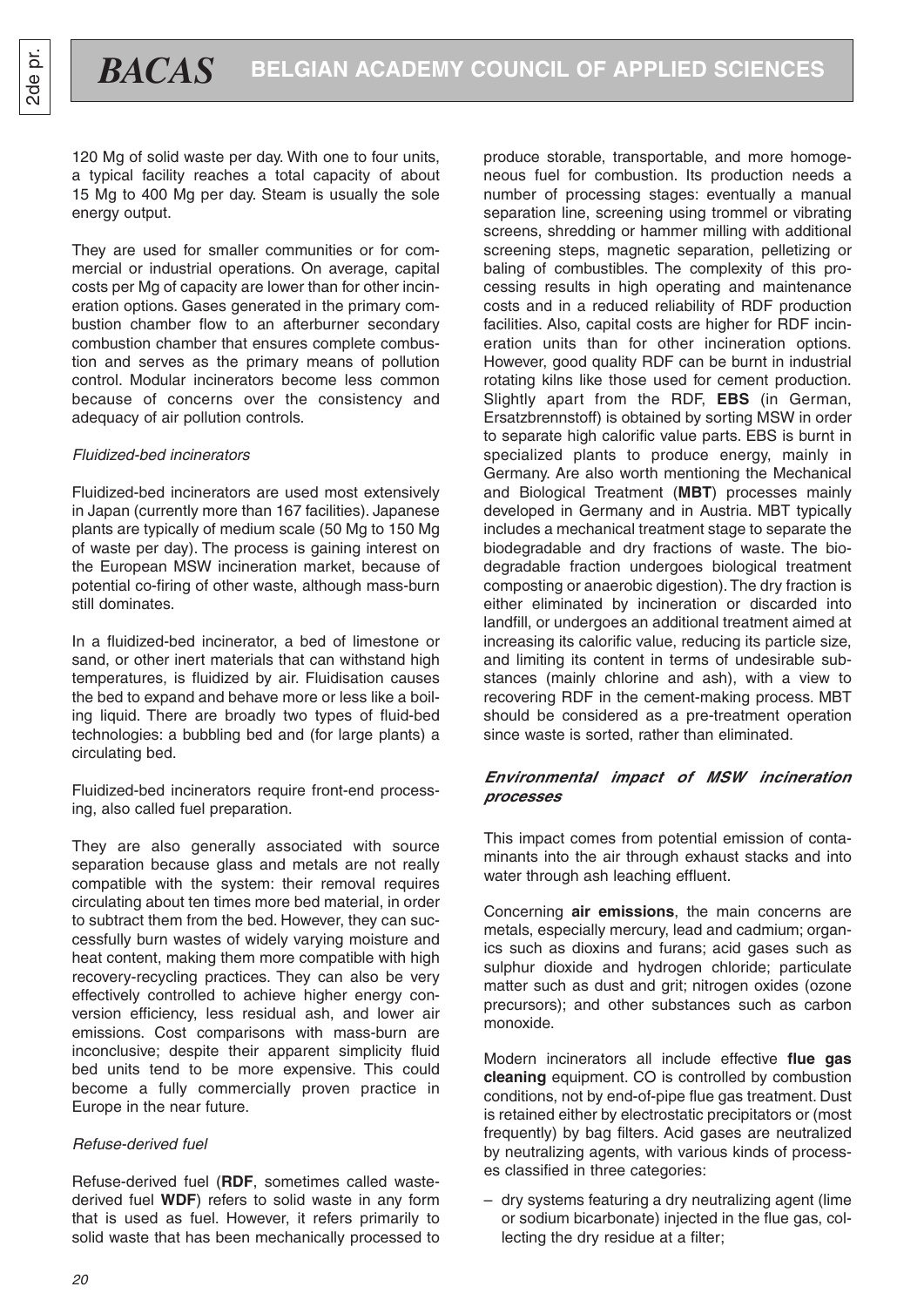– semi-dry systems using the injection (spray-drying) of a slurry containing the neutralizing agent (lime milk) and collecting the dry residue at a filter;

ਨੂ  $\overline{\mathsf{e}}$ pr.

> – wet systems using absorption columns where water and/or caustic soda solution neutralises the acids, the liquid effluent being thereafter processed and/or released in a receiving water.

> Heavy metals and residual organic compounds are adsorbed onto an injected sorbent substance like activated carbon. NOx production is first reduced by controlling the temperature in the combustion chamber and finally neutralized either by urea injection or by catalytic reduction with ammonia injection combined with a catalyst bed. There are two options: Selective Non-Catalytic Reduction (SNCR) in a temperature window of 700°C to 1,000°C, and Selective Catalytic Reduction (SCR) in a temperature window of 300°C to 400°C.

> These various processes have to be combined to obtain a layout achieving complete flue gas cleaning. There are a large number of possible combinations, especially because of extensive historical retro fitting. **The choice of a flue gas treatment layout** has to be made considering at least the following criteria:

- efficiency (ability and easiness to comply with emission limits, even with very variable flue gas pollutant contents – peak management);
- effect on energetic balance of plant (impact on the energy recovery efficiency);
- type, quantity and management of flue gas cleaning residues (e.g. recycling possibilities);
- ease of operation (reagent handling, equipment control complexity, etc…);
- economic balance (investment cost; operation costs: utilities, reagents, final residues);
- environmental balance: beyond the compliance with the requirements, includes elements like water consumption, assessment of type and quantity of final waste, transfer of pollution, etc…).

**Residual incinerator ash** can contain concentrations of heavy metals such as lead, cadmium, mercury, arsenic, copper, and zinc, which originate from plastics, coloured printing inks, batteries, certain rubber products, and hazardous waste from households and small industrial generators. Bottom ashes are generally less contaminated than fly ash recovered from bag filters, electrostatic precipitators or scrubbers. It is possible to reduce drastically the concentration of contaminants by removing at source from the mainstream household batteries, thermostats, fluorescent lamps, plastics and solder-bearing items (e.g. consumer electronics, light bulb sockets, and plated metals). Some incinerators (mainly in Japan) are equipped with small additional furnaces to melt bottom ashes, recovering separately a molten slag and a metallic phase containing most of the contaminants. It is also possible to treat separately fly ash by such a process, after fixation by cement.

## *Biodegradables in MSW*

Biodegradables in MSW **are easily processed in mass-burn incinerators, modular incinerators and fluidized-bed incinerators without selective collection**. Kitchen and garden waste like vegetables, potatoes, fruits, gardening residues except wooden parts too large in diameter are very quickly dried/dehydrated and undergo combustion within the residence time. Meat, fish, bones, sausages, eggs, bread, any kind of cooked items can also be treated even if they are packed in plastics and/or cardboard. The only kind of organics that should be avoided is that contained in aerosol cans that were not emptied: they could result in small explosions in the combustion chamber. The same holds for closed cans containing liquids like milk, beer, soda, etc… As already mentioned above, waste must anyhow undergo a preparation step before introduction in a fluidized-bed incinerator. **RDF has one more advantage: it can be co-fired in existing cement, lime, or power plant**. However, in some countries such as Italy, RDF is made from mixed MSW, i.e. containing biodegradable waste.

# *4.2.B. Gasification and pyrolysis*

While incineration aims at burning any carbonaceous material contained in the MSW completely to carbon dioxide, gasification and pyrolysis tend instead to generate combustible gases and/or solids to be converted further into power in a separate plant.

# *Pyrolysis*

Pyrolysis processes are based on thermochemical decomposition by endothermic reactions under reducing, generally self-generated atmospheres. Heat is provided either by indirect heating from an external source or internally by partial combustion of the load. External heating generally proceeds through a wall (temperatures < 500°C). At higher temperatures a circulating heat carrier is preferred, as in double fluidized bed systems (cf. catalytic cracking in the oil industry). Pyrolysis products resulting at the same time from this decomposition are gases, condensable vapours, and solids (pyrolysis coke), their relative proportions depending on feedstock, temperature and retention time: fast pyrolysis at medium temperature (a few seconds at 600°C-900°C for MSW) favours liquids, while slow pyrolysis at low temperature (10 minutes at 400°C-500°C for MSW) favours coke formation. Usually, part of the produced gases is burnt to provide the heat needed for the process, characterised mainly by drying and endothermic reactions: the heat needed for drying biodegradable waste is substantial.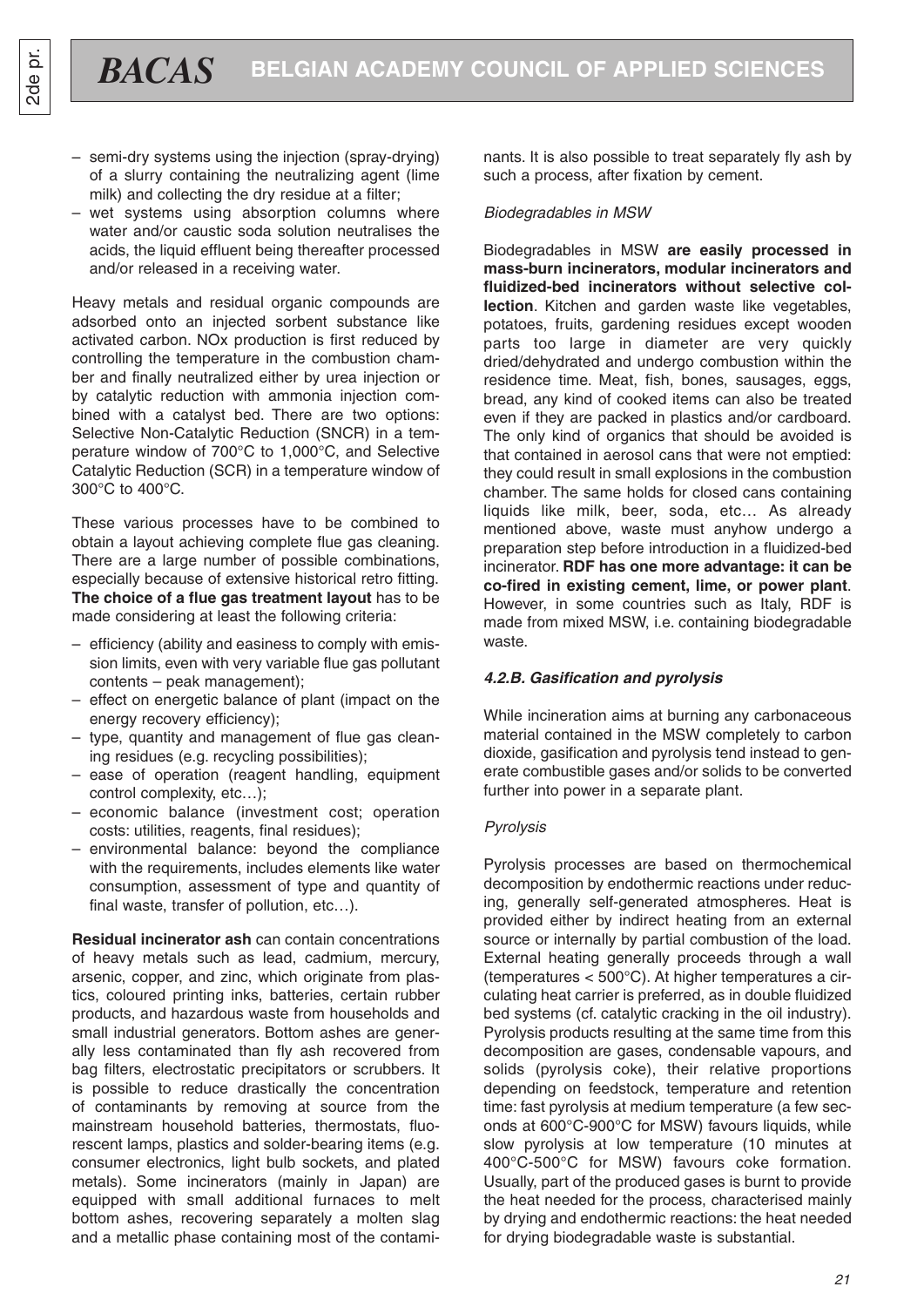Pyrolysis is by no means a new process: charcoal from wood is still being produced worldwide along prehistoric methods, and metallurgical coke is also produced since more than a century by heating coal externally in large furnaces. When MSW is the load, although coke produced by the process is considered as a secondary solid fuel, it is of very poor quality: low carbon content and rich in ash, sulphur, chlorine, heavy metals, etc… initially present in the MSW. Extensive purification is necessary to allow its use as secondary fuel, but this is very difficult to achieve, which reduces the significance of the process. Also, besides light gases, heavy condensable gases are produced (tar) and special care must be taken to avoid any clogging in the system.

ਨੂ  $\overline{\mathsf{e}}$ pr.

> For one Mg of dry carbonaceous material contained in MSW, slow pyrolysis generates typically 570 kg/Mg combustible gases (a complex mixture of non condensable gases like hydrogen, carbon monoxide, methane, etc… for about 380 kg/Mg; plus heavy hydrocarbons or tar for about 190 kg/Mg); and 430 kg/Mg coke. In the case of fast pyrolysis, the gas fraction is increased to 840 kg/Mg (730 kg/Mg heavy hydrocarbons and 110 kg/Mg non condensable gases), while coke production decreases to 160 kg/Mg.

Heating of the system can be provided

- from an external source (indirect heating) by combustion of part of the gases or of the coke produced by the process; heating with a double envelope gives low heat transfer coefficients and is restricted to slow pyrolysis
- by internal heating, burning part of the load eventually in a counter-current system or by heating reducing gases by a plasma (see a separate paragraph on the subject of plasma)
- by means of an intermediate heat transfer medium (sand, ceramic balls, molten salts, etc…) heated in an external loop.

Special pyrolysis operations are sometimes operated under vacuum (rubber tyres), or under hydrogen pressure (plastics, not for MSW).

A number of pyrolysis processes were tried, mainly for solid industrial residues, sludge from water purification, paper and cardboard residues, plastics, biomass and wood residue, tyres, etc… Only a few were devoted to MSW: as an example, a rotary kiln process based on French technology was implemented in Japan with a capacity of up to 70,000 Mg MSW per year. It is still in operation, but no more offered because of a lot of problems linked to kiln sealing, tar condensation, duct clogging, heat transfer and corrosion. Also, the heavy hydrocarbons must be cracked to lighter fractions: distillation only gives a lot of separate products, many of them without possible market.

#### *Gasification*

Gasification processes essentially proceed in two steps: pyrolysis followed by gasification of the solid residue (coke) and of the light and heavy hydrocarbons, resulting in so called synthesis gas by means of a gasification agent: either air/water vapour or oxygen/water vapour. Heating in the second step the carbonaceous solid residue produced by the first step, under an atmosphere containing water vapour and carbon dioxide instead of oxygen will avoid combustion of the gases evolved from the residue. Combined carbon in the residue will react with water vapour and carbon dioxide at 850°C-900°C in endothermic reactions generating carbon monoxide, hydrogen and methane.Working at low pressure (usually near 1 bar) and high temperature (850°C-900°C) generates a gas rich in carbon monoxide and hydrogen called **synthesis gas**. On the contrary, working at high pressure (10 bars -20 bars) with hydrogen injection, and at lower temperature (700°C) generates a gas rich in hydrocarbons, mainly methane (**hydro-gasification**). The heat necessary for the process is generated by burning a small part of the load either with air or with oxygen: the process is thermally self-sustaining. Depending on the amount of nitrogen introduced in the system, the final gas produced will be lean (< 8 MJ/Nm3) or semi-rich (8-18 MJ/Nm3) compared to natural gas (35 MJ/Nm3). The final gas can be recovered, eventually thermally cracked to suppress any heavy hydrocarbons (tar), purified and cooled (in a boiler) to feed a piston or a turbine engine, provided that the characteristics of the purified gas are satisfactory. By this process, any combined carbon in the coke disappears entirely and the final solid residue is inert.

The process is not new: gas generators were used at a large scale for more than a century to convert coal to carbon monoxide and hydrogen for public lighting and home heating. During World War II, the process was also used for cars, trucks, and even (German) tanks.

Today, various reactors were developed: rotating kiln, fixed bed and fluidized bed.

Differences arise from means used to support the solids in the reactor (grates), the respective flow directions of load and oxidant (counter-, co-, and crosscurrent), and the heat source to the reactor.

Commercially developed processes pertain to four classes:

- fixed bed gasification with extraction of final ashes, either "dry" or molten
- fluidized bed gasification (dense, atmospheric circulating, pressurized, rotating)
- entrained flow gasification
- two steps pyro-gasification.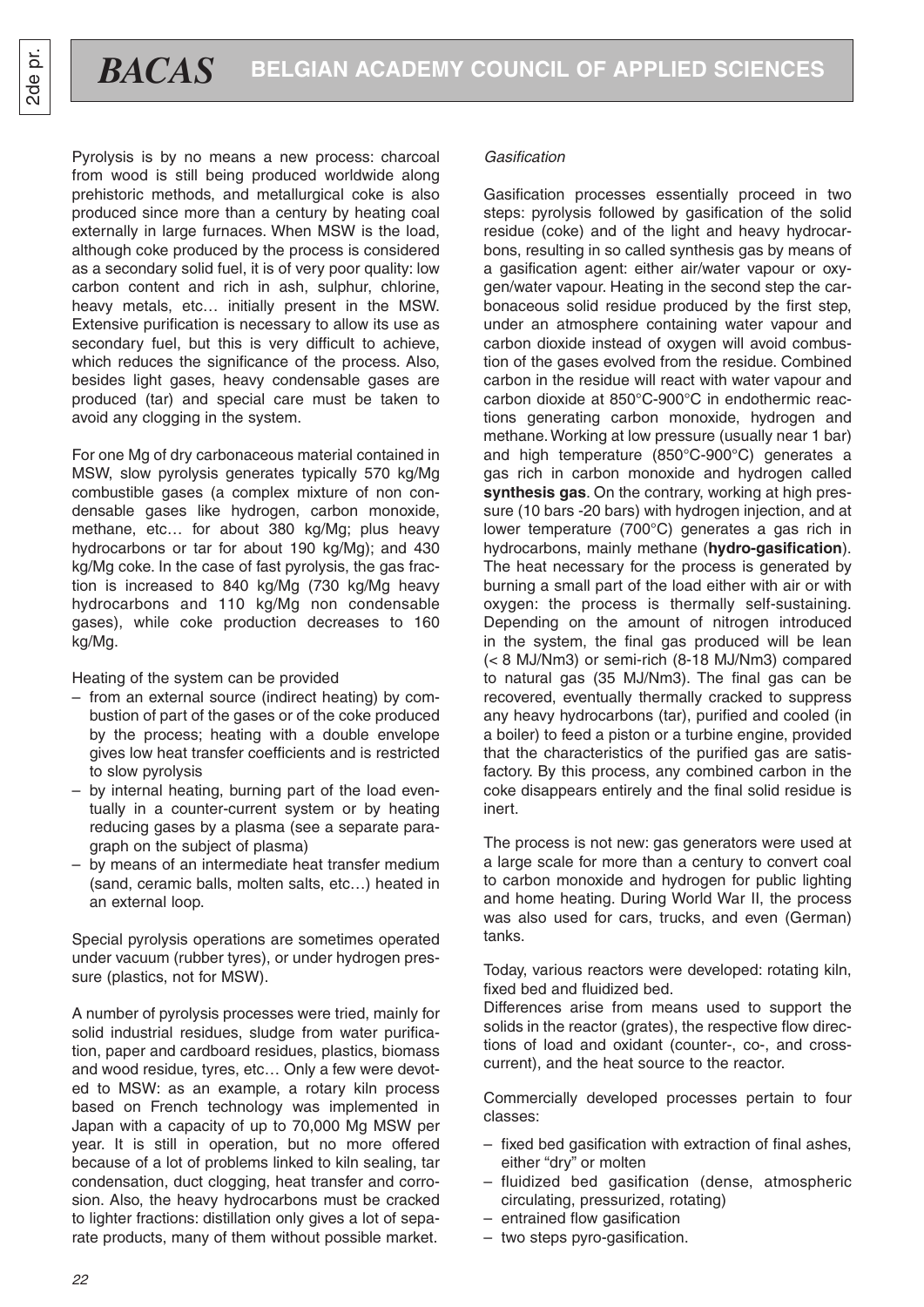Plasma processes will be dealt with in a separate paragraph.

ਨੂ  $\overline{\mathsf{e}}$  $\overline{\circ}$ 

> Most processes and reactors were developed to treat coal eventually bituminous, brown coal, petroleum coke, solid or liquid industrial residues, wood, wood residues, RDF, incineration residues, hospital residues, sludge, plastics residues, biomass, agriculture residues, crushed car residues, tyres, etc… **For MSW treatment there remain a few commercially operated processes**:

- a vertical shaft atmospheric pressure gasifier with co-current fixed bed developed by a big Japanese steel company, derived from blast furnace technology. After pre-processing, MSW is introduced with some lime (50 kg/Mg MSW) at the middle of the reactor acting as the pyrolyser, while coke (also 50 kg/Mg MSW) is introduced with combustion air at the lower part of the shaft, where temperature is high enough to obtain a molten slag and a molten metallic phase (bad iron). The upper part of the shaft works as a cocurrent gasifier. Besides gases, the outputs are granulated slag (90 kg/Mg MSW), iron (10 kg/Mg MSW) and fly ash (30 kg/Mg MSW), the latter being sent to landfill. This process is market leader for large scale MSW conversion in Japan. Plants capable of 110,000 tons MSW per year are in operation.
- another vertical shaft gasifier with fixed counter current bed working under pressure (24 bars) developed by a German engineering company, initially devoted to the treatment of coal or coke in connection with a British gas company, was further developed to treat various solid waste, including MSW at the scale of 250,000 Mg per year to produce synthesis gas (for the production of methanol). Bottom ashes are molten and recovered in water
- a pressurized (5 bar to 16 bar) rotating fluidized bed gasifier developed by a Japanese engineering company. The rotating bed allows separation of not combustible solids and of metal fractions to recycle. Temperature in the fluidized bed is between 600°C and 800°C. At the bottom of the shaft furnace, a cyclonic combustion chamber operated at high temperature (1,300°C to 1,500°C) allows sintering of fine ashes as granules. Furnaces capable of 50,000 Mg MSW per year are in operation in Japan. The process is offered for commercialisation in Europe.
- a two stages pyro-gasifier developed by a British engineering company. Two horizontal tubular pyrolysers making use of endless screws feed the intermediate coke to a vertical shaft gasifier. One furnace was installed in the United Kingdom in 2003 at the scale of 60,000 Mg MSW per year.

Of course, if the scope encompasses biomass and wood, the number of commercially operated processes is considerably enlarged.

As already mentioned, **pyrolysis of MSW is not successful so far**.

## **Considering only gasification (including pyrogasification), the expected advantages compared to mass-burn incineration** are

- a reduced volumetric flow (4,000 Nm3/Mg MSW for gasification instead of 6,000 Nm3/Mg MSW for incineration). This reduces the draft fan power requirements and, if a boiler is used to generate electricity, enhances its efficiency
- a wide flexibility with respect to their input (higher values of the lower heating value are acceptable)
- cleanliness of the residues, especially if they are molten
- excellent recovery of the metal values
- maximum diversion from landfill

### **Disadvantages** are as follows

- MSW must be pre-processed, adding to the plant complexity and to power expenditure. Rotating fluidized bed are advantageous with this respect: they need only a rough preparation of the load
- the heat content of the molten slag is normally lost
- fouling and corrosion problems are numerous
- investment and operating costs are higher
- counter current vertical shaft reactors show some internal sintering /melting of the load, leading to preferential gas paths and eventually blockage of the downward move of the load. Accordingly, the load must be carefully prepared
- humid waste is not adequate as feedstock in terms of energy production
- although some processes aim at feeding gas turbines, the required purification level of the gases is in that case very difficult to achieve. A better choice would be burning the gases in a boiler to generate electricity via a steam turbine, gas purification occurring via a flue gas cleaning system similar to that in use for mass-burn incineration.

There is a **lack of quantitative data for MSW treatment**. Total costs, including investment are often cited between 100 Euros/Mg and 150 Euros/Mg MSW.

# *Environmental impact of MSW gasification processes*

It is similar to that already mentioned for incineration. **Air emissions** could be worse than in incineration because of eventual leakage between the pyrolysis and the gasification steps of the process and also because a larger amount of metals is evaporated. **Residual solids** as bottom ashes are usually melted and granulated in water. In that case, they are inert. Fly ash must be further treated because it contains most of the hazardous materials.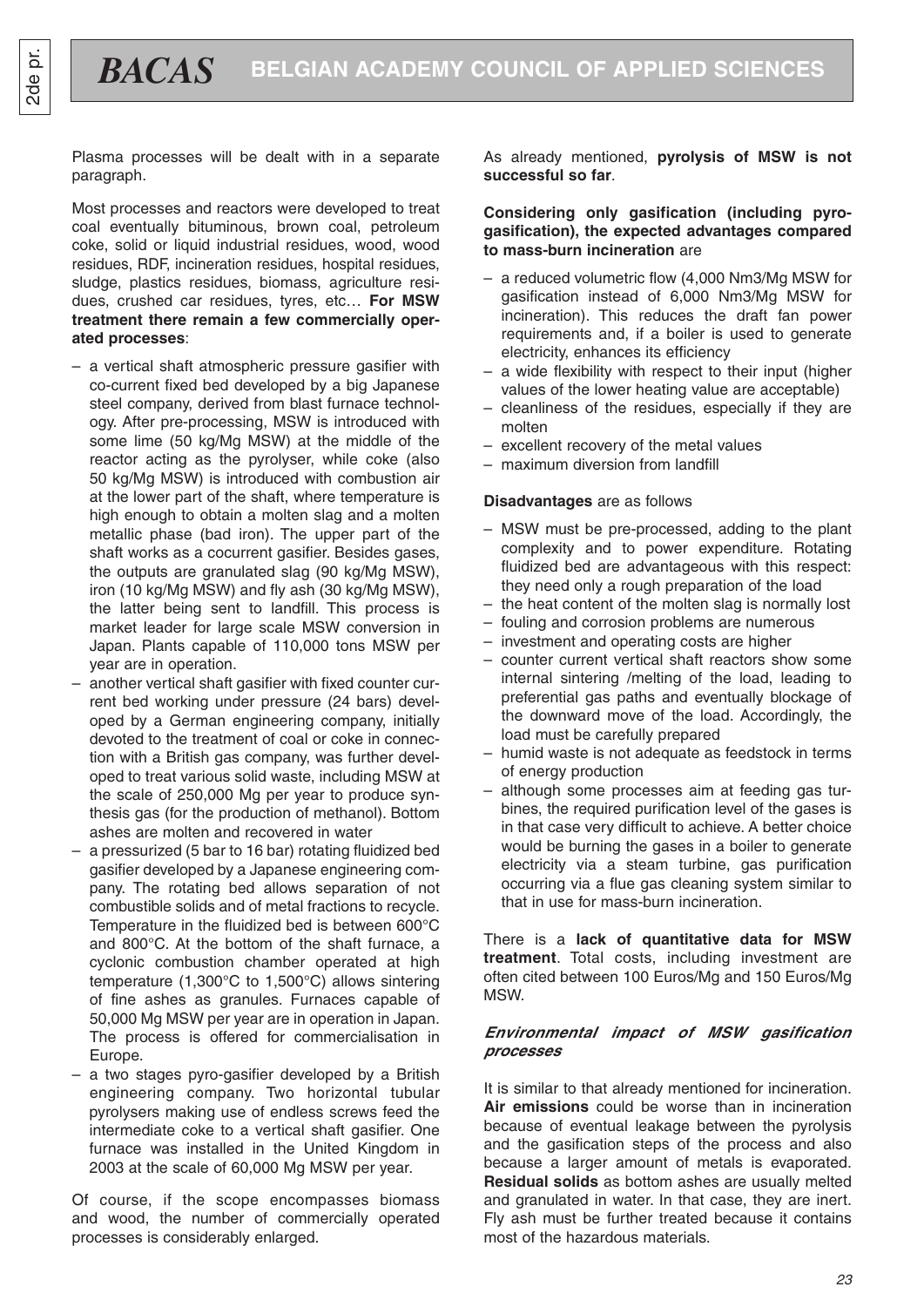**Biodegradables in MSW could be treated in some of the above-mentioned gasifiers without selective collection**. However, they must be compatible with the load preparation system and with the conditions prevailing in the pyrolysis part of the equipment. Other remarks are very similar to those presented above for incinerators.

# *4.2.C. Plasma processes*

ਨੂ  $\overline{\mathsf{e}}$ pr.

> At first sight, the idea to make use of an expensive energy like electricity to provide heat for the treatment of MSW seems surprising. However, plasma processing shows advantages like reducing gas flow and separating heating requirements from synthesis gas production that give sense to examining its capabilities further.

> Plasma is considered as the fourth state of matter besides solid, liquid and gas. In the universe, almost 99% of matter is in that state. In a laboratory, it is generally produced by electric discharge. Plasmas are gases containing atoms, molecules and ions in a fundamental or in an excited state, electrons and photons. Electrons are very light particles against ions and neutral atoms and molecules. They are strongly accelerated by electromagnetic fields and play a special role. There are various criteria allowing distinction between different types of plasma, but this is beyond the scope of this report. **All processes described in this section make use of thermal plasmas**. They are generated at pressures near atmospheric pressure (0.1 to 20 bars) mainly by electric arcs or by radio frequency discharges. At that pressure, particles collide very frequently and ionisation results mainly from a thermal effect, with elastic type collisions. At temperatures between 6,000 and 25,000 K, electron densities are between  $10^{20}$  and  $10^{24}$  m<sup>-3</sup>. In the bulk, plasmas are electrically neutral. Thermal plasmas are at thermodynamic equilibrium provided they include no reactant other than the plasma generating gases: electrons, ions and atoms are at the same temperature. Plasmas are electrical conductors due to the presence of electrically charged free particles. Electrical conductivity is in the range of one thousandth that of metallic copper.

> There are many industrial applications of thermal plasmas at moderate power (below 200-300 kW): cutting and welding metallic pieces, surface treatment and deposition, spheroidizing and purification of particles, chemical analysis, synthesis of nanopowders, etc… At higher power (between 0.5 and 100 MW) there are some applications in chemical synthesis and in extractive metallurgy. During the fourth part of the twentieth century, interest for their use in waste treatment started to grow.

> Recovery and purification of machining residues of high value added metals (titanium, zirconium and

super-alloys) as well as the treatment of steelmaking dust were first considered. Later, processes were developed for the treatment of toxic liquids like PCB, CFC and HCFC; of solid waste like contaminated soils, weakly radioactive nuclear residues, various army residues including destruction of conventional ammunition, asbestos fibres, industrial chlorinated residues, metallurgical slags, medical residues, all kind of waste on board of ships, etc…

Many improvements were introduced to plasma generators. However, there are power limits for each type. Radio frequency plasma torches remain under 400 kW.

Metallic direct current plasmas torches are built like water-cooled hollow cylinders and the electric discharge occurs either between two inside successive electrodes (cathode and anode), the discharge being blown out as a plasma "flame" protruding from the torch (blown arc), or between only a cathode built in the torch and the load of the furnace (transferred arc). Cathodes may be made of either thoriated tungsten (hot cathode) or of copper (water cooled cold cathode). In the latter case, a rotating magnetic field ensures that the hot spot on the cathode is always moving.

Superimposing a high frequency component on the direct current for a short while helps to shorten the time necessary to initiate the arcing (a few seconds). A maximum power of 3 MW per plasma torch can be achieved in both cases. Both radio frequency and metallic direct current torches can be operated with almost any kind of gas: argon, helium, hydrogen, nitrogen, methane, carbon monoxide, carbon dioxide, oxygen, air and mixtures. Much higher power values (100 MW) can be obtained with direct current graphite hollow electrodes working with axial injection of a nonoxidant gas like nitrogen. It should also be mentioned that some cold cathode metallic plasma torches working with alternating current are also available, up to 3 MW.

# **Concerning MSW, a few processes were developed at commercial scale**:

– in Japan, an American electric engineering company installed an 8 MW MSW treatment plant capable of 300 Mg per day, working as a counter current vertical shaft gasifier, fed from the top. Coke is necessary to obtain a stable bed above the plasma torches, ensuring a relatively constant temperature. Below the torches, temperature reaches 1500- 1700°C to obtain a metallic phase and a slag phase in the molten state. Above the coke bed, air is injected for a secondary combustion to generate hydrogen and carbon monoxide. After dust separation by a cyclone, the flue gases are sent to a boiler to generate steam to produce electricity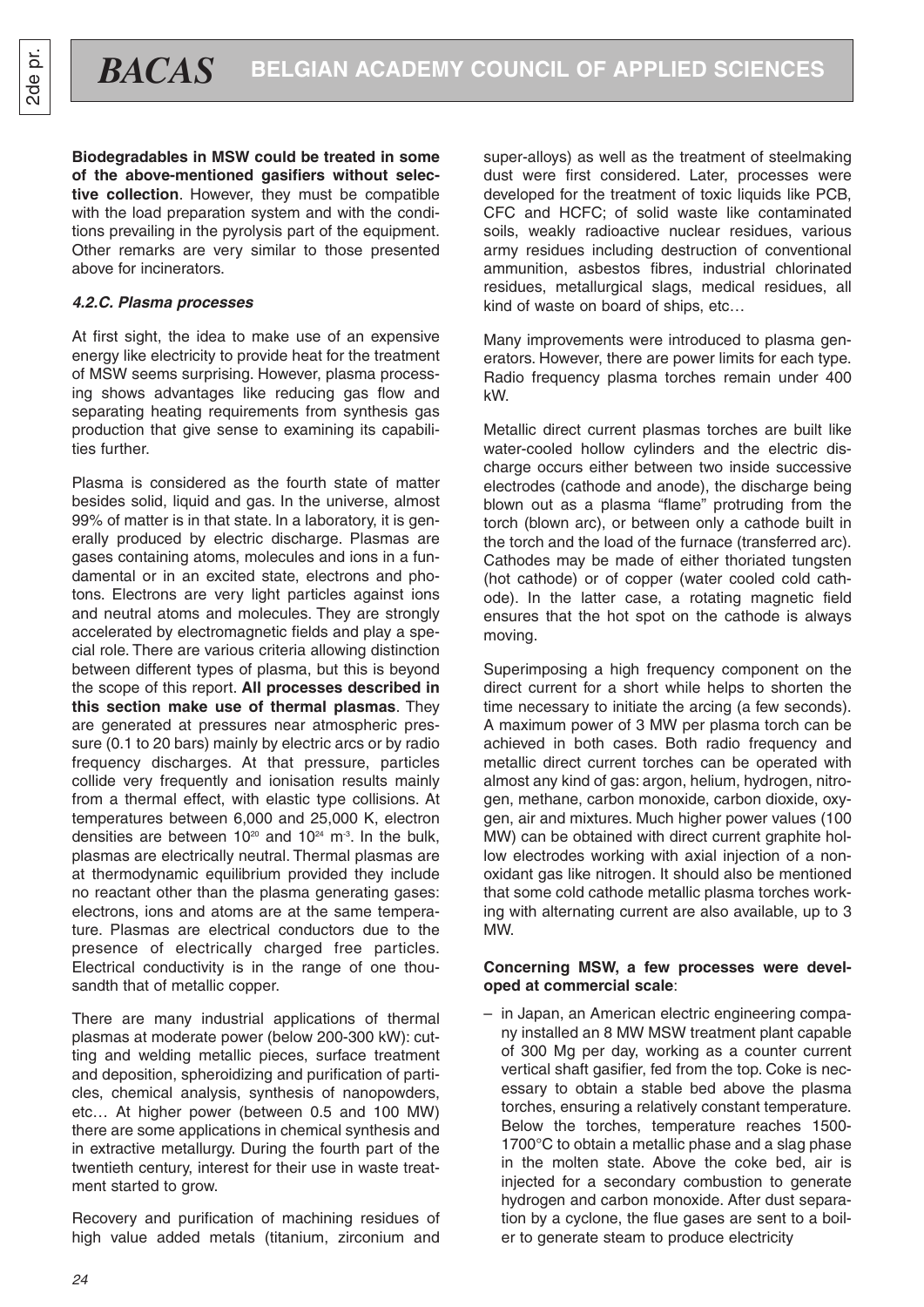– another process makes use of a furnace inspired from an arc steelmaking furnace where the graphite electrodes are replaced by arc blown plasma torches. The load is introduced via an endless screw feeder. Water vapour is injected in the reactor that works like a gasifier. Secondary water vapour is injected to cool down the gases at their exit from the furnace

ਨੂ  $\overline{\mathsf{e}}$  $\overline{\circ}$ 

- another process makes use of a cylindrical arc furnace with two graphite electrodes fed with direct current and generating the electric arc between them above a molten slag. Three other graphite electrodes dip in the molten slag for further heating with alternating current by Joule effect in the slag
- in France, a plasma torch gasifier aiming to treat 50,000 Mg MSW per year is under construction in Morcenx. It should produce enough synthesis gas to generate 12 MW electrical power.

**Vitrification of fly ash coming from MSW incinerators in plasma torch furnaces is more common**. They contain alkaline salts, heavy metals and chlorinated or fluorinated organic compounds. Accordingly, they must be dumped in hazardous waste landfills after stabilization by means of hydraulic binders. A first plasma plant capable of 2,500 Mg per year was built at Cenon (near Bordeaux - France) in 1995 and was successful. At least ten plants are presently in use in Japan, based either on the French technology or on an American one.

**Advantages** claimed by plasma torch processes promoters are

- the heating energy delivered by the torch is independent of the nature of the wastes: any change in MSW composition can be faced easily
- the heating energy available at temperatures above organic compounds dissociation is much larger than with combustion processes
- there is no need for an excess of air like in normal combustion
- the total flow of gases is minimum. However, for copper cathodes, the minimum air flow is in the range of 0.1 kg/MW, and plasma temperatures are between 6,000 and 10,000 °K
- decomposition of organic materials occurs at high speed and it is easy to generate synthesis gas by controlled injection of air or of oxygen in the reactor
- the bottom glass obtained from the mineral part of the waste could be recycled
- reactors are relatively small, allowing compact plant design, eventually mobile
- plasma torches can be switched on or off in a few seconds only

#### **Disadvantages** are

– short life time of copper electrodes (500 to 3,000 hours)

- high power density results in high load evaporation losses
- large amount of dust can be carried along, due to strong turbulence of the gas flow
- possible generation of nano-particles if the very high temperature zone of the plasma flame hits the load
- flue gas cleaning necessitates special consideration: very quick cooling at the exit of the furnace in order to avoid generating new complex hazardous organic molecules; special care for NOx and for heavy metals
- high investment and operating costs
- in the case of MSW containing 30% humidity, the plasma reactor working as a gasifier and delivering the synthesis gas to a conventional coal-fired power plant, taking into account the global efficiency for converting heat of combustion to electricity, the energetic ratio between electric power delivered by the power plant and electric power consumed by the plasma furnace is only around two.

There is a **lack of reliable quantitative data** for MSW treatment. However, here are some estimated data appearing in literature:

- investment between 120 Euros and 280 Euros per annual Mg MSW at the scale of 1,000 Mg MSW per day; the most favourable case is when the synthesis gas is fed in a coal-fired power plant to replace part of the coal, assuming that the flue gas cleaning of the power plant does not need any change to accommodate the new feed
- electric power needed to generate synthesis gas from MSW at 30% humidity: 600 kWh/Mg
- operating costs, besides investment, are cited between 25 Euros and 80 Euros per Mg MSW, depending largely on the cost of electricity.

**The environmental impact of plasma treatment of MSW** should be similar to that mentioned for incineration. **Air emissions** could be worst because of the very high temperature generated by the plasma torches, resulting in heavy metals evaporation and possibly in nano-particles generation, very difficult to recover by the flue gas cleaning system. **Residual solids** recovered at the bottom of the furnace as vitrified glass could be recycled, as well as the eventual metallic phase, reducing landfill concern. However, flying ashes remain a problem as hazardous materials.

**Biodegradables in MSW could be considered for plasma treatment**, but this does not look very attractive due to high investment and operating costs.

# **4.3. Low temperature processes.**

**These processes are not able to treat MSW as such. They can only cope with biodegradables contained in MSW, and necessitate either separate**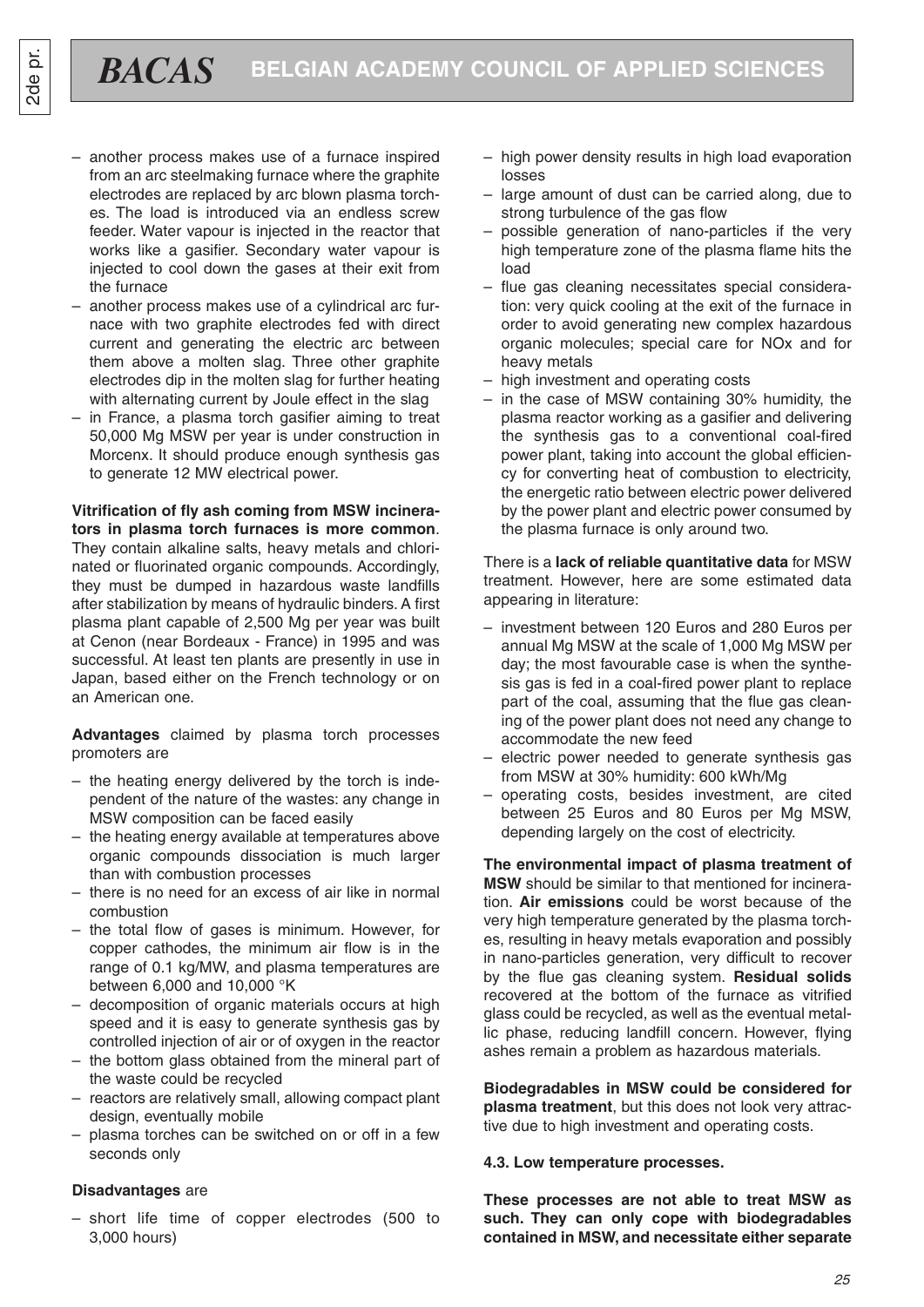## **collection of these biodegradables at the source or adequate selective sorting of MSW before loading in the process.**

There are two possibilities: aerobic treatment (composting) or anaerobic digestion (biomethanisation). The two processes depend on microorganisms for their correct functioning.

# *4.3.A. Composting*

According to the above-mentioned Solid Waste Management Sourcebook issued by the United Nations Environment Programme (see: incineration), composting solid waste for use as a soil amendment, fertilizer or growth medium is important in many countries. Some Asian countries have a long tradition, while Western Europe avail of a range of modern technologies. However, composting is the waste management option with the highest rate of failed facilities worldwide, due to high operation and management costs, high transportation costs, lack of markets and/or poor quality product as a result of poor presorting (especially plastic and glass fragments), poor understanding of the composting process and competition from chemical fertilizers. It is accordingly necessary to build enough knowledge to avoid mistakes.

To start with, it must be clearly stated that **composting does not allow the recovery of a substantial amount of energy** from the partial oxidation of the biodegradables in MSW.

# *Scientific considerations*

From a scientific standpoint, composting is part of the global biogeochemical cycles of our planet. During each cycle, mineral elements from soil and air are captured by plants and later by animals during their growth to constitute part of their organic materials. After their death, they go back to the environment to be used again by other plants and animals after going through complex processes. The main biogeochemical cycles in the biosphere deal with carbon, water, nitrogen, phosphorus and sulphur. **The two main cycles for composting are carbon and nitrogen**.

The carbon dioxide contained in the atmosphere or dissolved in water delivers the **carbon** necessary to constitute organic materials contained in plant material and other living bodies. It is first captured by chlorophyll containing plants to be transformed by photosynthesis into carbohydrates (sugars) and further in protides (proteins) and lipids (fats). These substances feed animals and other organisms containing no chlorophyll, such as mushrooms. All living organisms respire and reject carbon dioxide in the atmosphere. After their death, the remains undergo decomposition

and are mineralized by other living organisms. Finally, carbon is recycled as carbon dioxide. This process occurs also for all residues coming from living organisms like dejections and secretions.

For **nitrogen**, the major reservoir is the atmosphere, almost 80% of which is molecular nitrogen.To be used by living organisms, it must first be mineralized. Microorganisms, living freely in the soil or in symbiosis with legumes are able to break the molecular bond, fix nitrogen in an organic form and provide it to their host plants or release it in the soil. Other microorganisms transform it, successively, into soluble ammonium-, nitrite- and nitrate- nitrogen. Plants generally absorb it in the latter form, even if the nitrogen comes from decaying organic matter in the soil, such as manure or compost.The absorbed nitrogen is used to synthesize amino-acids and proteins. The organic nitrogen in dead plants and animals is mineralised by bacterial consortia and converted in a series of steps to nitrates that are taken up again by plant roots. Under anaerobic conditions, part of it may be transformed to molecular nitrogen or nitrous oxide and released to the atmosphere (denitrification).

Whereas most organic residues feed microorganisms with all nutrients necessary for their growth, **there is still an optimum value of the carbon to nitrogen (C/N) ratio**.

The ideal value to start the composting process is C/N = 30. If the ratio is higher than 50, the time necessary for composting will be too long because some microorganisms will start consuming other dead microorganisms instead of decomposing the waste. At the end of the composting process, the ratio C/N in the compost is around 15: **compost is an intermediate state between death of living organisms and their final mineralization**. It contains not only minerals but also enough organic materials and a number of living microorganisms and even insects necessary to feed plants. It should be stated that **these living organisms are no pathogens**: they are only able to decompose plants and animal wastes.

During the process of composting, **it is necessary that both water and oxygen (air) reach easily the organic materials** undergoing decomposition, otherwise anaerobic conditions will occur with generation of methane, 30 times more efficient than carbon dioxide as greenhouse gas. Also, carbon dioxide evolution and venting must be easy. Accordingly, a composting bed must be highly porous (not too much water, between 40% and 60%) and must be regularly turned up. It is advantageous to alternate layers of various kinds: grass (high nitrogen content), finely ground wooden parts (high carbon content), vegetables and weed (more equilibrated C/N ratio), manure (if available, well equilibrated C/N ratio provided it contains enough straw), etc…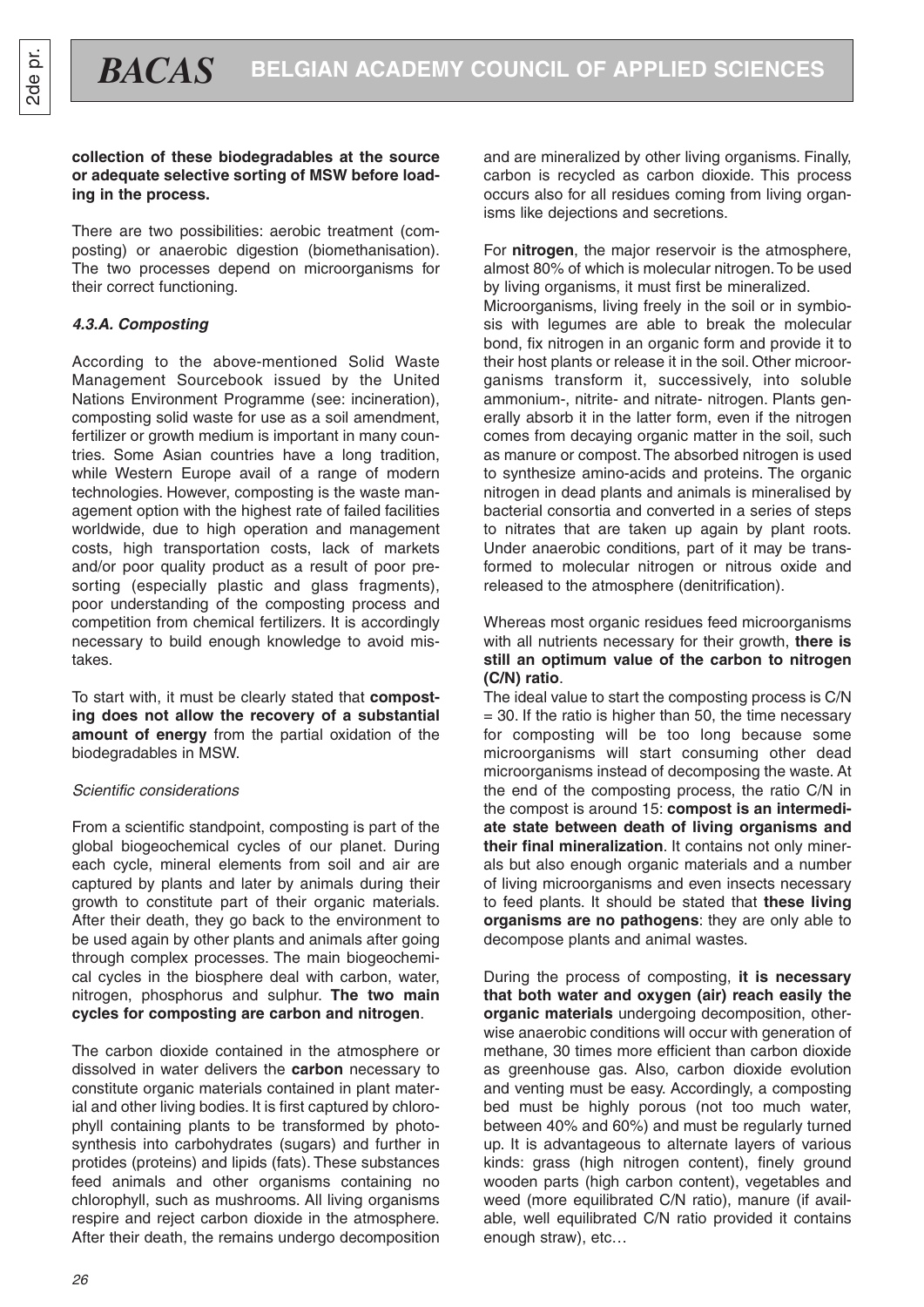During composting, there is an initial steep increase in **temperature**: easily degradable materials undergo decomposition through the action of bacteria during the first days raising the temperature up to 60-65°C after approximately 10 days. It is essential to reach high enough a temperature to kill all pathogen microorganisms and destroy all undesirable seeds. After this maximum, the decomposition process goes further under the action of the remaining microorganisms and insects, involving progressively parts that are not so finely divided in the waste, and temperature decreases slowly. After each turning of the bed, there is an increase in temperature.

After a period of 3 months, the temperature remains under 30°C. The process is not completed at that stage and must go on (for instance in a static pile) for several months.

**Unpleasant odours** occur only during the first days of the composting process when the protein content (from meat, diary products and certain vegetables) of the load is too high. This is a major objection against the process, even if smells can be attenuated, e.g. using compost or bark filters or operating in a confined building. It is accordingly recommended to avoid these types of organic waste while collecting selectively for composting.

# *Practical considerations*

ਨੂ  $\overline{\mathsf{e}}$  $\overline{\circ}$ 

> In practice, a certain number of **conditions** are **necessary for composting to be successful**. Some **depend on the scale** at which the process occurs. Usually, composting processes are divided in two categories: decentralized and centralized composting.

# **Decentralized composting**

**Home composting, also called backyard composting** covers already different ways to proceed.

– **When the amount of biodegradable matter is small and contains only kitchen residues, worm composting** (also called vermicomposting or vermiculture) is a favoured option. Redworms and earthworms break down compostables by eating them. Biochemical decomposition occurs via bacteria and chemicals in the worm's digestive system. The worms take care of aeration by digging galleries. The only remaining care is to ensure appropriate humidity. Special containers are commercially available. Some of them allow recovery of the liquid aqueous residue: after diluting 10 times with water, this is a valuable fertilizer for green plants.

Vermiculture does not kill all pathogens: some viruses and parasites can survive the process. The input materials must accordingly be selected to avoid any risk: no meat or dairy products.

– **When the garden is very small (less than 30 m2 )**, or if worm composting is not favoured, **barrel** **composting** should be used. Suitable barrels are commercially available. They must allow good aeration from the bottom and have a ventilated lid to protect the load from rain. The barrel should receive heat from the sun. It is necessary to add some wooden chips if only kitchen residues are processed, to maintain a favourable C/N ratio.

- **When the garden has a medium size (30 to 100 m2 )**, **box or silo composting** prevails. At least two boxes are easily built one against the other e.g. with wooden boards, leaving enough apertures for air to circulate easily. The two cubes have open bottom to allow access to the compost for living organisms coming from the earth beneath. Turning of the bed is needed. After 3 months, part of the compost of one box should be transferred to the other to start another compost. Finally, after 6 months the compost is ready for screening and use as a soil amendment or fertilizer.
- **When the garden is larger than 100 m2** , **pile composting** should be considered.

It is operated like for larger facilities (see below).

– **Collective composting (neighbourhood-, block-, or business-scale composting)** provides a waste management opportunity to a small group of people living or working in the same area: households, shops, institutions, etc… Composting is done on unused land beside community gardens, or in parks. These sites usually process less than 5 Mg of waste per day. The site must be accessible to all who want to use them, be clearly designated with signs easy to interpret, be sited with the agreement of the surrounding land users, have adequate fencing or control to prevent their becoming an open dump, and have appropriate soil to absorb the leachate. A compost monitor or supervisor should be responsible for maintaining order and cleanliness. Back up from the municipal government is needed to remove undesired items and for turning the piles.

**Decentralized composting at the village and community scale** usually process between 2 Mg and 50 Mg of waste a day. The guidelines are the same as above, but the site must accommodate more turning, processing, and storage than at smaller scales.

# **Centralized composting**

– **Centralized composting at the municipal scale** refers to composting animal and plant wastes from multiple sources, where the wastes are transported from several points to a facility that can often receive between 10 Mg to 200 Mg per day. Siting the compost facility is a formal process including technical and environmental assessment of the potential sites; a formal evaluation and selection involving all stakeholders; a formal remediation or compensation programme to minimize and/or compensate for nuisance effects of traffic, odour,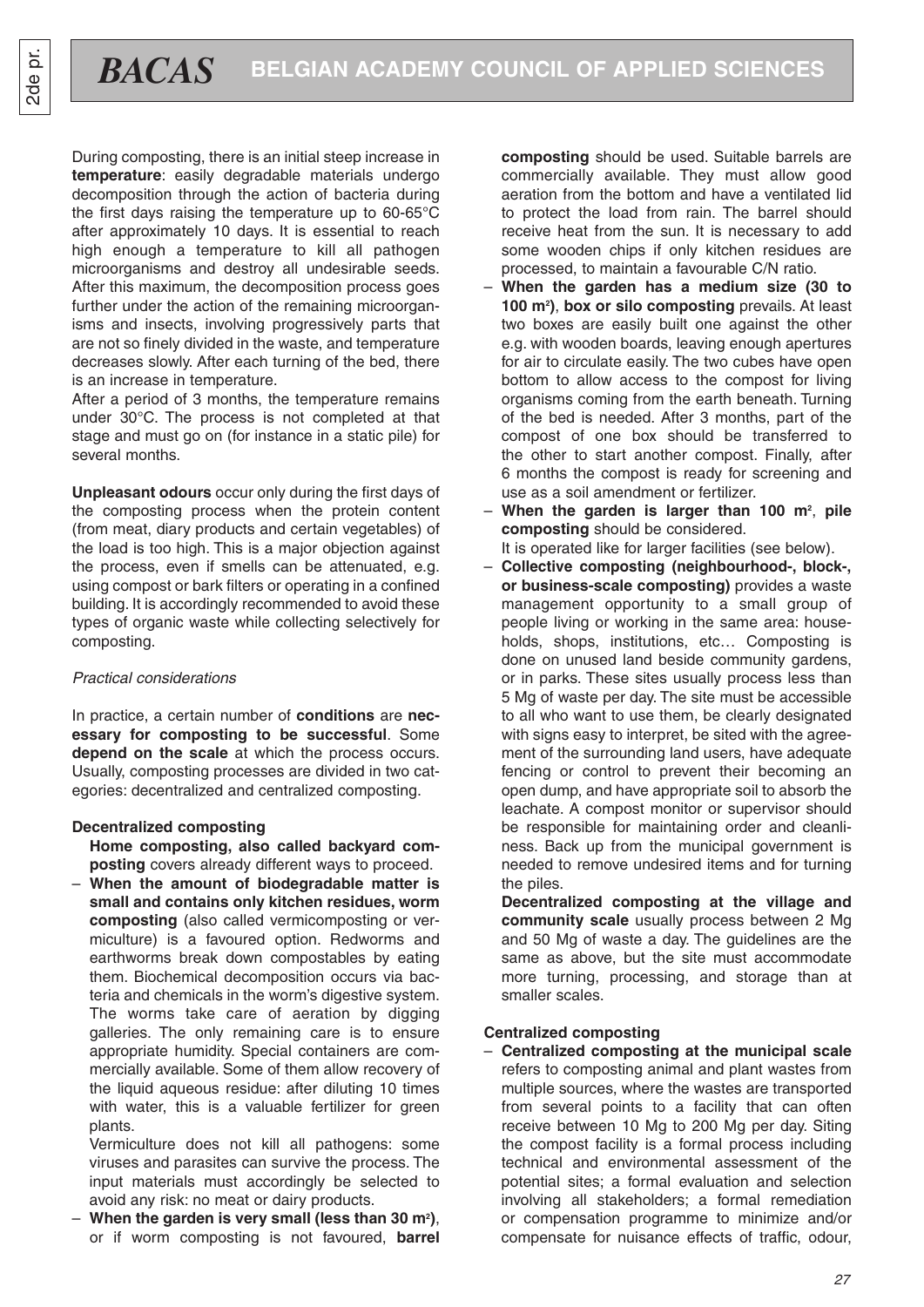leachate and noise; a separate collection and/or pre-processing system; and a formal system for using and/or marketing the finished compost.

ਨੂ  $\overline{\mathsf{e}}$  $\overline{\circ}$ 

> – **Centralized composting at the regional scale** deals with facilities capable of more than 50 Mg and as much as 1,000 Mg per day. In addition to the siting and design requirements cited above, agreements between the various participating municipalities or jurisdictions must be reached including waste delivery and – very important – the uses and outlets of the finished compost.

# **All large scale composting facilities should include**

– **a pre-processing stage**, necessary to create the conditions for bacterial action. It includes three separate types of operations: separation or removal of oversize, non-compostable, or dangerous materials; size reduction (chipping, grinding, or shredding) to create many small particles suitable to sustain bacterial action; blending and compounding to adjust the C/N ratio, moisture content, or structure of the materials to be composted. Mechanical preprocessing is often the most costly part of the composting system and also the most vulnerable to breakdown. Source separation and separate collection is necessary to minimize preprocessing

– **one of the available composting systems**:

- **windrow and active pile systems**, simple and easy to manage. The size of the windrows must be large enough to allow adequate heat build-up. Their shape is related to the type of aeration and the type of equipment used to aerate. They can be either open or covered depending on climate and moisture content of the waste. The spacing of the windrows depends on the site and on the equipment used for turning: crews with shovel and rakes, or more often bulldozer, tractor or windrow turning machine
- **static pile systems** do not turn the windrows: they are aerated continuously or periodically using blown air fed through channels built into the pad on which the piles sit
- **in-vessel systems** represent a higher technology approach: much of the composting process is carried out inside a large, enclosed chamber in which mechanical mixing and/or forced aeration are performed where moisture, air and temperature can be controlled. The residence time in the vessel is between 3 days and 30 days, followed by a period of 21 days to 180 days of active composting in an active or a static pile. Once the active composting is completed, the material is stored in piles or windrows for curing for up to 2 years.
- **appropriate leachate recovery and treatment** to avoid problems linked to high levels of biological oxygen demand and phenols, plus eventual heavy metals and undesired chemical organic

compounds present when inputs other than selected biodegradables from MSW are accepted ( sewage sludge, manure, residues from the food industry, domestic or industrial waste water,…).

**For the composting process to succeed**, it is absolutely necessary to sort out the input stream, avoiding plants with seeds (the seeds only start to decompose above 60°C and could remain in the final compost, resulting in undesired plants growing where the compost is spread), any plant treated with chemicals, plants residue showing any kind of disease (should be burnt), large pieces of wood (more than a few millimetres in diameter: would take too much time to compost); cat litter except if fully biodegradable, coal cinder (too rich in mineral salts and acts in the compost as a weed killer), plastics and textiles, glass, metals, paper and cardboard (could be composted, but can be recycled instead), sand and soil. Should also be avoided meat, diary products and cooked items (source of bad odours, generate pathogens, and attract undesirable flies and rodents). Of course, unopened cans or boxes must be rejected.

# **The advantages of composting are**

- generation of a solid soil amendment and/or fertilizer of high quality when fed only with well selected biodegradables; in that case, the leachate has also rich fertilizer properties
- in the case of home composting and collective composting, the process occurs at the source of the waste, reducing the waste stream volume and the associated costs; in that case, total costs are minimum
- reduction of transport needs and the associated  $CO<sub>2</sub>$  emissions in the case of decentralized composting
- the weight of waste that is suitable for composting is reduced by the process: 100 kg of waste give 30 kg to 40 kg of compost

# **The disadvantages of composting** are

- there is no energy recovery: there is in fact energy consumption
- for medium or large scale composting, preprocessing is needed and is a source of malfunctions
- people must be trained for the process to succeed: compost monitors are needed
- for small scale composting, leachate must be absorbed by the soil underneath; if it is not, it should be recovered and treated (if left running as a surface stream, it could be a vector of pathogens): this is compulsory at large scale
- bad odours are generated by the incoming stream or during the first stages of the process (can be partially tackled by using bio-filters if these activities occur in a closed building)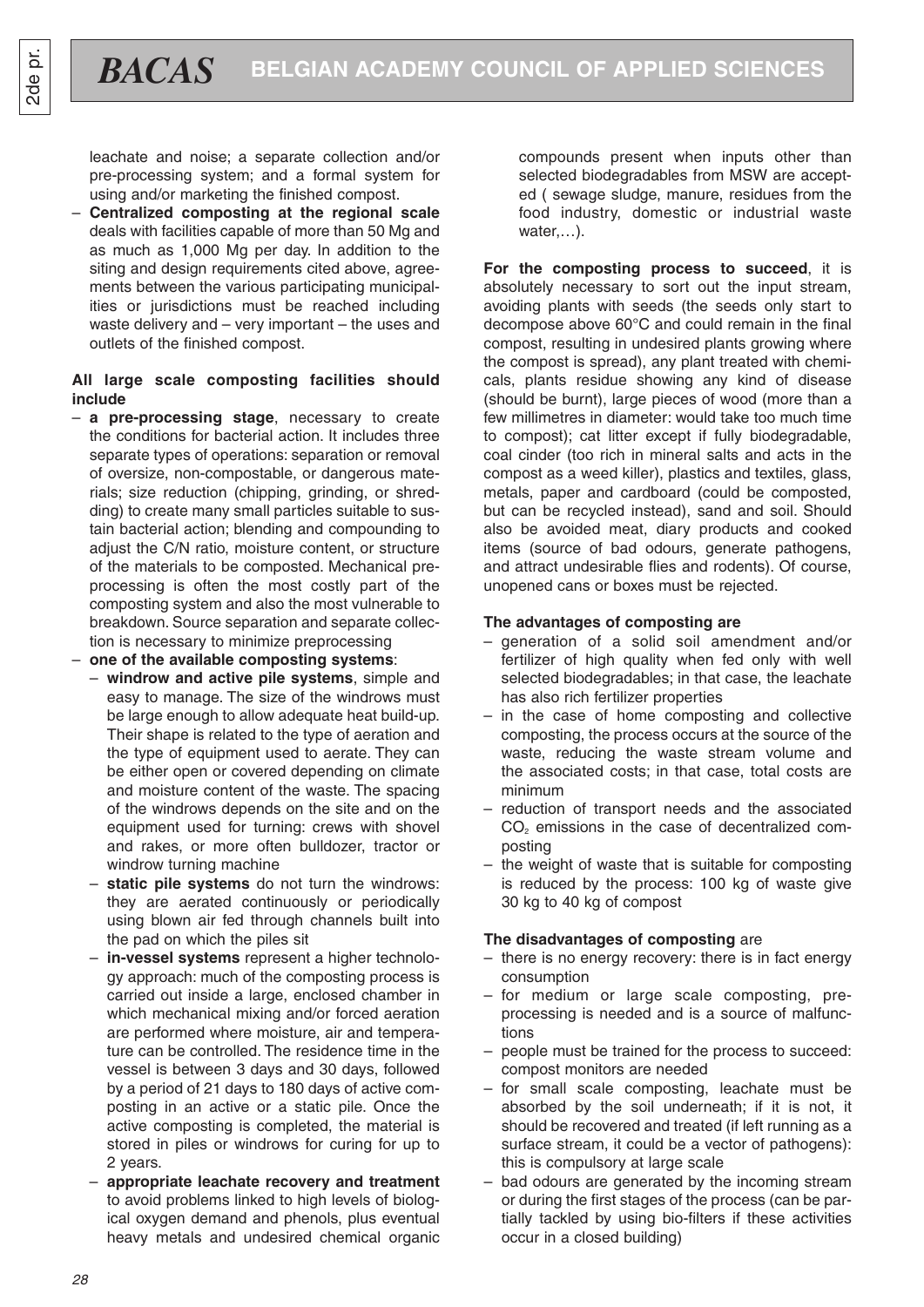– there does not seem to be a real commercial market for the final compost, due to mistrust by farmers and the public in general because of uncertain quality level; this is reinforced by the occasional practice of adding metalcontaining sewage sludge to the material used for composting

ਨੂ  $\overline{\mathsf{e}}$ pr.

> There is a **lack of reliable cost data** for composting. This is not surprising because the ground belongs usually to a local public authority, handling equipment for feeding the windrows and for turning them also belongs to that authority and is used for other activities (except for large composting plants). This is also the case for the manpower. Despite that, operating costs are evaluated between 35 Euros/Mg and 75 Euros/Mg of feed. When leachate treatment is necessary, the costs are substantially higher. As the process is slow, large ground surfaces are needed. Energy consumption is around 50 kWh/Mg of waste. The price of good quality compost could reach 14 Euros/Mg.

> **The environmental impact of composting** is mainly linked to **bad odours** generated by the incoming stream and during the first stages of processing. Gas emissions and noise generated by the combustion engines used to power windrow turning machines and grinders add to the discomfort. If turning the windrows is not correctly done, anaerobic bacteria develop and methane evolves. **Rich leachate** production is important. It has high levels of biological oxygen demand (BOD) and phenols (by-product of the decomposition of the lignin in leaves). It poses few problems if absorbed into the ground or passed through a sand filter. High concentrations of BOD in runoff to surface water is on the contrary a problem because this can reduce the amount of dissolved oxygen in lakes and streams that is available for aquatic life. High organics content and highly mineralized nitrogen concentration could also be a problem (eutrophication). **An environmental problem due to compost use** is its possible role in transferring heavy metals and undesired chemicals to the soil (see above at appropriate leachate recovery and treatment).

Problems could also be linked to poor sorting of kitchen and garden waste, introducing contaminants to the final product (mainly metals, plastics and glass used for packaging).

**In summary, composting biodegradables contained in MSW is possible. However, they must be carefully sorted out, preferably at the source** (by householders). Home composting reduces the waste stream as well as costs (collection and treatment) for municipalities and should be encouraged. Large scale processing requires severe control. Marketing the final product remains a not so easy task.

# *4.2.B. Anaerobic digestion (biomethanisation)*

The first substances that were digested anaerobically were human and animal waste.

Such operations already appeared in the antiquity and countless small units have been operated in India and China, as well as in western farms. However, industrial operations need sufficient know-how.

During more than three decades, national and European Union subsidies helped financing R&D and demonstration plants, resulting sometimes in successful processes. Both technical difficulties and costs have hampered a more widespread application. The promise of green subsidies will probably give a positive impulse.

## *Scientific considerations*

To start with, it must be clearly stated that **anaerobic digestion allows recovery of only part of the potential oxidation energy** of biodegradables in MSW.

From a scientific standpoint anaerobic digestion, like composting, is also part of the global biochemical cycles of our planet, as already described above, and carbon and nitrogen cycles are again the two most important ones.

The term **digestion** refers to the process by which food is dissolved and chemically converted so that the cells of a living body can absorb the food to maintain its vital functions. Thereby, complex carbohydrates, fats, fibres and proteins are converted into simpler compounds before being assimilated into cells. During digestion, these organic compounds are reduced to monomer units by hydrolytic and other enzymes secreted by bacteria and glands.

The process of **anaerobic digestion** (AD) employs specialised bacteria to break down organic waste, converting it into **biogas** (a mixture of carbon dioxide and methane), and a stable semi-solid (**digestate**). In most cases, complex populations develop that are able to conduct consecutive processes capable to break down biodegradable waste in a sequence of **hydrolysis**, **acidogenesis** (formation of fatty acids), **acetogenesis** and eventually **methanogenesis**, in a balanced, steady and controllable fashion.

**These four consecutive steps normally proceed side by side**, but the first and the last ones are sometimes singled out because they may require specialized conditions, controls and auxiliaries. **Hydrolysis** may be conducted with separate aerobic, thermal, chemical or enzymatic means. **Acidogenic** bacteria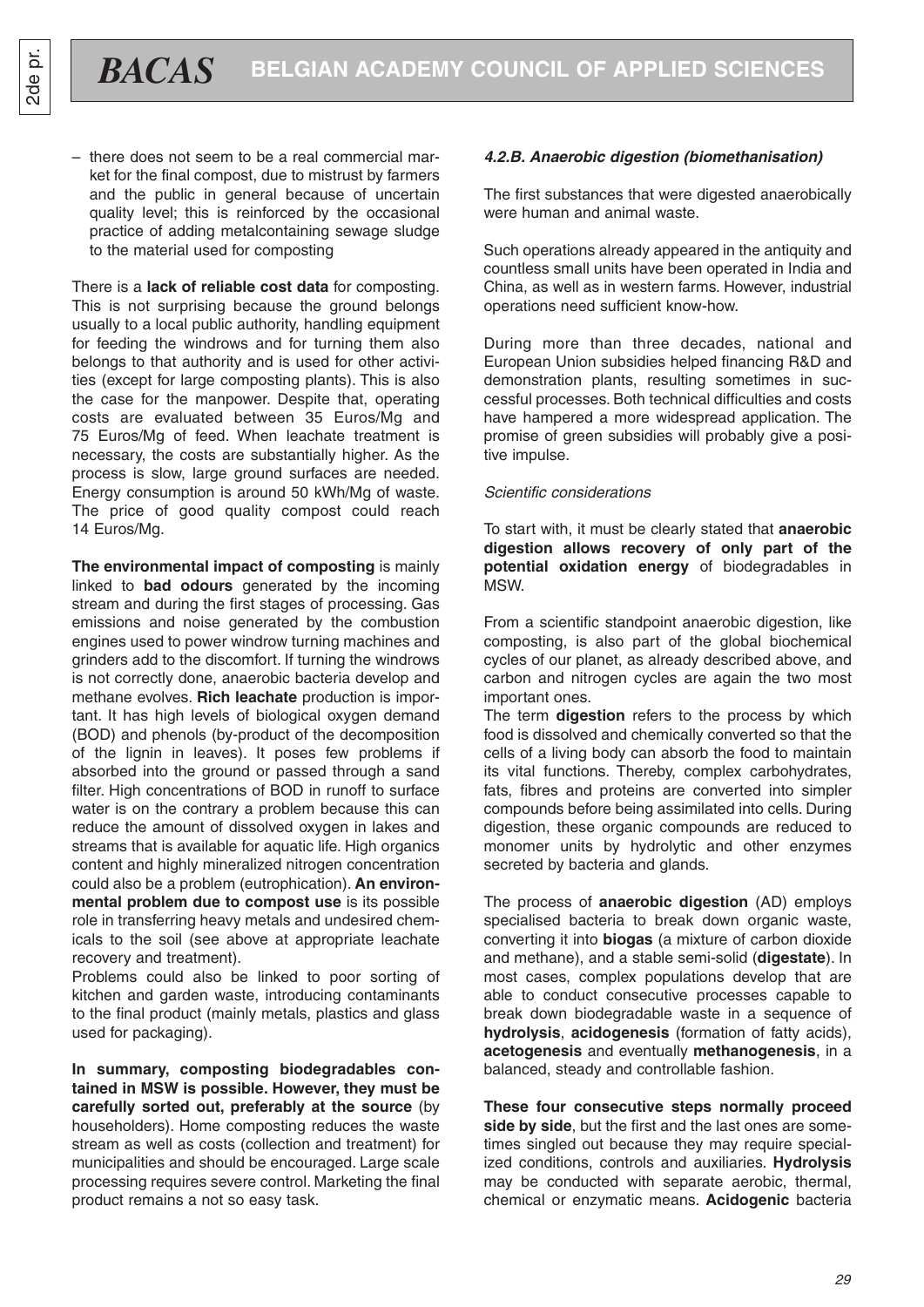then turn the products of hydrolysis into simple organic compounds, mostly short chain (volatile) acids or alcohols and acetone. The specific concentrations of products formed at this stage vary with the type of bacteria as well as with feed and conditions such as temperature and pH. **Acetogenesis** occurs through carbohydrate fermentation and other metabolic processes with acetate as the main product. Long chain fatty acids, formed from the hydrolysis of lipids, are oxidised to acetate or propionate and hydrogen gas is formed. Under standard conditions, the presence of hydrogen in the solution inhibits oxidation, so that bacteria consuming hydrogen are required to ensure the conversion of all acids. The transition from organic material to organic acids causes the pH of the system to drop. This is beneficial for acidogenic and acetogenic bacteria, but problematic for **methanogens**, which prefer neutral or slightly alkaline conditions and are very sensitive to abrupt changes: if the pH falls below 6, they cannot survive. Since they are slow to develop, they may fail to adapt to changes, e.g. in inlet temperature, concentration, or other conditions. Therefore, for the digester to remain stable an equilibrium based on complex interactions of several varieties of bacteria is required.

# *Practical considerations*

ਨੂ  $\overline{\mathsf{e}}$  $\overline{\circ}$ 

> Anaerobic digestion is conducted in a variety of modes and **processes**: batch or continuous, single, double or multiple steps (staged digesters), vertical or horizontal treatment units, static units or others, using various mixing methods, and "dry" (high solids) or "wet" (low solids concentration) digestion. A simple digester consists of a single, suitably shaped, static or mixed digester, in which the most desirable operating conditions are carefully maintained, yet in a robust manner.

# **Batch versus continuous processes**

- in the **batch process**, the substrate is sealed in the digester for the complete retention time. When unmixed, the content of the digester stratifies into layers of gas, scum, supernatant, an active layer, and stabilized solids at the bottom. Retention times range from 30 days to 60 days, with typically a biodegradable loading rate between 0.5 kg and 1.6 kg total volatile solids per cubic meter reactor volume per day. Long retention times, low biodegradables loading rates and the formation of a scum layer are obvious disadvantages. Also, the production of biogas follows a bell curve with time.
- in the **continuous process**, fresh material either continuously or periodically (e.g. daily) enters the tank and an equal amount of digested material is removed. Ideally, all processes occur at a fairly steady rate, resulting in a constant biogas production. Because of flow, there is some movement, material is somewhat more mixed and does not

become stratified so easily inside the tank. The removed effluent is, however, a mix of completely and partially digested material. Some of the more successful designs dictate the path of the digestate inside the chamber, or use either plug-flow or a cascade of consecutive units. Some designs take advantage of the successive phases of digestion, optimising each one under distinct conditions.

# **Single stage versus multiple stage digester**

- in a **single stage** digester, all bacteria inhabit the same volume and their relative growth rates are kept in balance. The operating conditions are not optimal for any bacteria, but are acceptable to all. The most crucial parameter is pH, kept close to neutral to ensure survival of methanogens.
- in a **multiple stage** digester, the substrate passes progressively through sequential chambers, where AD occurs in a staged approach. If two tanks are used, the first tank features hydrolysis, acidogenesis and acetogenesis, while the second optimizes methanogenesis conditions from volatile acids.

The first tank is heated to a uniform temperature and mixed and fed continuously. The pH is allowed to fall. The residence time in this chamber is 10 days to15 days. The second tank must maintain a higher pH and provide capacity for gas collection or storage. Two-stage digesters can be more efficient because the microorganisms have specific nutrient needs, growth capacities, and abilities to cope with environmental stress. In more complex, multiple stage digesters, each tank has a unique purpose and living environment, but this advantage is compensated by higher investment and operating costs.

– there are also **multiple stage systems with different criteria for solids and liquids**. Incoming waste is pulped, and the liquid, which contains soluble biodegradables, is sent immediately to a methane-producing tank. The remaining solid is hydrolized under more drastic operating conditions in a different tank, dewatered, and the liquid from that tank is also sent to the methane production tank. This system can take advantage of the significantly lower retention time required of liquids compared to solids.

# **Dry versus wet digestion**

– digestion is subdivided into two categories of solids content: **dry digestion**, with a typical dry solids (DS) content of 25-30% and **wet digestion**, with a DS value of less than 15%. When the feedstock is derived from MSW, both systems require adding water to the feedstock to lower the total solids (TS) content. A higher TS content leads to smaller, less costly digesters, but requires more expensive pumps and more maintenance. Systems will lower TS have better mixing and are amenable to codigestion with dilute feedstock like sewage sludge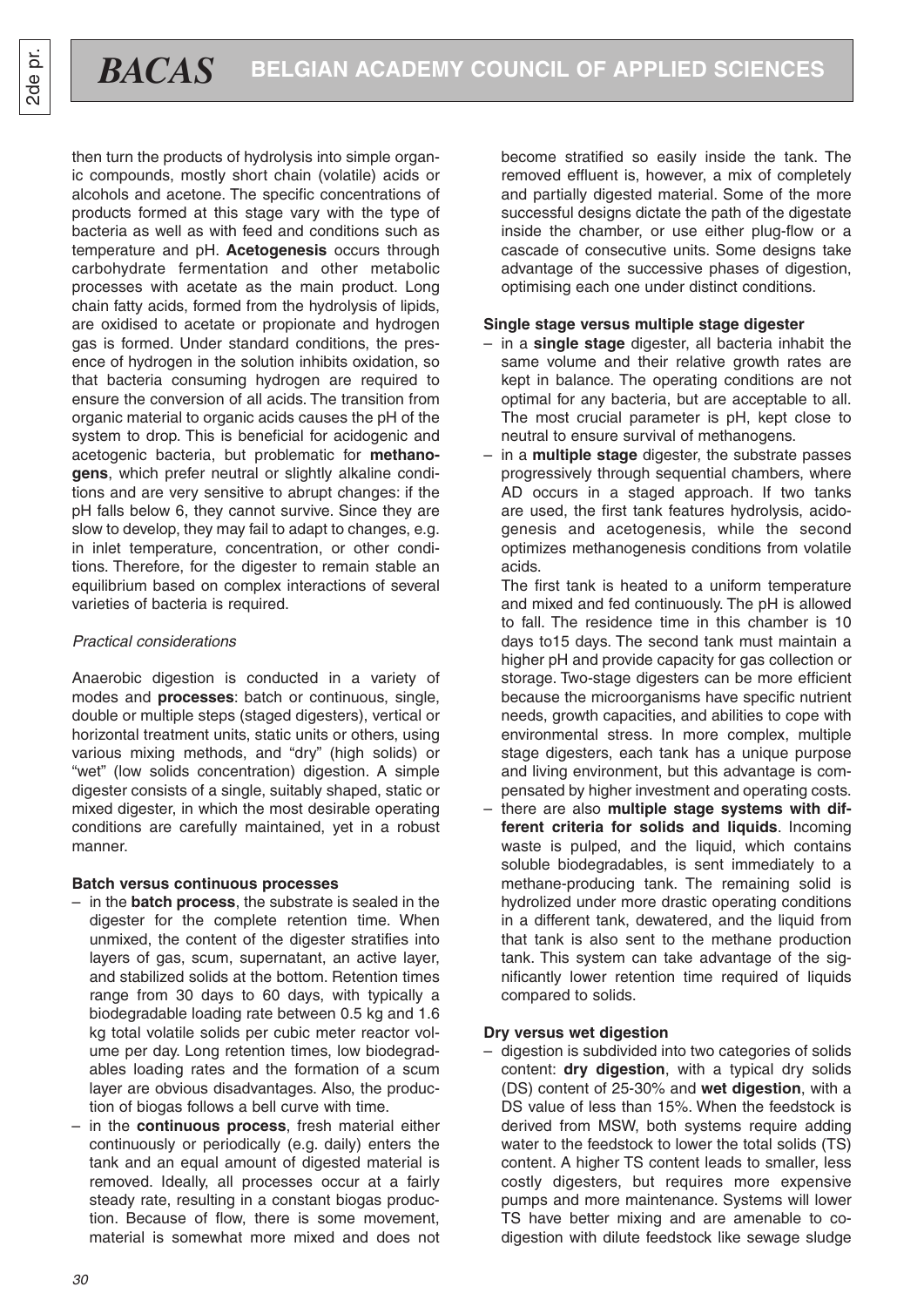or manure. They allow also easier settling of dense particles like sand and glass to the bottom.

for many waste streams, large amounts of water must be added to reduce the solids content, thereby adding to the cost of dewatering the digestate to reuse the process water.

## **Global flow and mixing**

ਨੂ  $\overline{\mathsf{e}}$  $\overline{\circ}$ 

- in a **gravity driven system**, the material is fed from the top into a vertical chamber and effluent is removed at the bottom, with gravity being the only driving force to bring the waste through the bacterial population living in the chamber. For this system, the ideal solids content is 2-10%. A **plug-flow digester** is suitable for higher solids content, because the more viscous material may move as a plug through the tank.
- mixing can take place as a result of the pathway the waste must travel before its removal. Some systems have interior walls that increase (static) mixing. More intense mixing results through the use of mechanical, hydraulic, or gas mixers to keep solids in suspension. Mechanical mixing is less common because of a difficult maintenance. Mixers also get wrapped with solids or entangled. Recirculating heated digested waste inoculates the fresh waste, improves mixing and ensures temperature control. Biogas is bubbled through the digester for mixing.

# **Control parameters**

- **control parameters** are of two types: physical (temperature, mixing, space loading rate, food to micro-organisms ratio) and chemical (Redox potential, pH, carbon to nitrogen ratio, nutrient balance and alkalinity). The following parameters are typically **monitored**: physical (temperature, pressure, residence times, flow rates, biogas production) and chemical (pH, volatile fatty acids, alkalinity and hydrogen).
- **temperature is the most critical process parameter**. Anaerobic bacteria survive from freezing to 70°C, but thrive best in either a **mesophilic** (25°C to 40°C, preferably 35°C) or a **thermophilic** range (50°C to 65°C, preferably <55°C). Thermophilic digestion allows higher loading rates and achieves a more complete pathogen destruction and degradation efficiency of the substrate, yet it is more sensitive to toxins and changes in the environment and less attractive from an energetic point of view. Furthermore, a month or more is required to establish a population. Mesophilic bacteria tolerate greater changes in their environment, including temperature.The stability of the mesophilic process makes it more popular, albeit at the expense of longer retention times.
- **pH is a major variable to be monitored and controlled**. The range of acceptable pH is theoretically from 5.5 to 8.5. However, most methanogens function only in a pH range between 6.7 and 7.4. A

falling pH can point toward acid accumulation, which typically occurs if there is an overload of volatile solids in the digester.The acidogenic bacteria then thrive, producing more organic acids and lowering the pH to a level lethal to methanogens. A declining methanogen population leads to further acid accumulation and action to restore process stability is required, such as recycling more water. Conversely, prolific methanogenesis may result in a higher concentration of ammonia, increasing the pH above 8.0, which will impede acidogenesis. This is opposed by adding fresh feedstock, spurring acidogenesis and acid formation. Maintaining pH is especially delicate at start-up because fresh water must undergo acid forming stages before any methane forming can begin.

- as with composting, the **optimum C/N ratio** is between 20 and 30.
- a **practical difficulty** is that the substrate in some cases is available only on a cyclic basis (e.g. in case of an annual harvest). In most plants feeding occurs once a day whereas residence times vary from 10 days to rather long time periods (one or more months). AD is a slow process and the **reactor concept and operating conditions must be carefully adjusted towards the feed** or the mix of feedstocks employed.

**Feedstocks, pre-and post-treatments, major outputs**

- **potential feedstocks** are from different origins: **agricultural origin** (animal waste, crop waste, dedicated energy crops), **industrial origin** (waste water, sludge, by-products) and **municipal origin** (sewage sludge, MSW).
- **bio-waste** contains components that are not readily available as substrates for anaerobic digestion. Consequently, **a substantial portion of potentially available carbon is not converted into methane** and the incompletely digested residues require additional processing prior to their return to the environment.
- some **pre-treatment and post-treatment** are often required: waste storage and pre-treatment (sorting, chopping, warming, acidification, mixing, recycling); biogas storage, treatment and upgrading (storage at low, medium, or high pressure, elimination of water and sulphur and nitrogen compounds, removal of carbon dioxide). **The treatment of biodegradable fractions from MSW necessitates selective collection of garden waste and kitchen waste, and/or mechanical sorting of residual MSW**. The most common treatment is separation (remove metals, glass, plastic, etc…) and shredding (to reduce size of the solids).
- **major output flows** are:
	- the **gas phase (biogas)**, with as quality criteria the biogas formation rate and the relative amount of the main compounds (methane and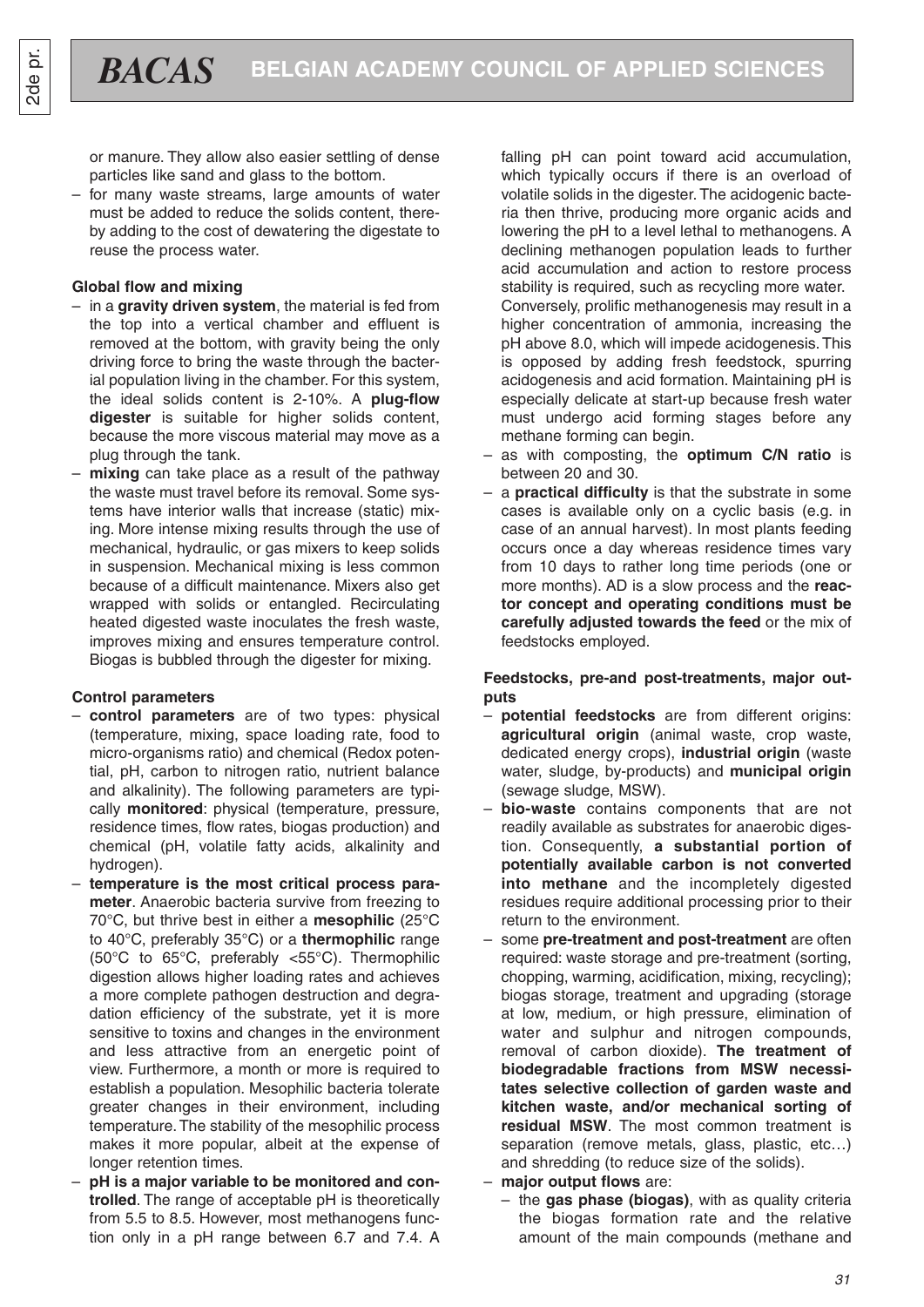carbon dioxide), the level of fatty acids and of acetic and formic acids, and the level of impurities (sulphur and nitrogen compounds, mainly as hydrogen sulphide and ammonia). Options of usage of the gas phase are heat generation, substitute natural gas (upgrading to pipeline quality is needed), power generation (spark ignited and Diesel engines), motion of motor vehicles, and combined heat and power generation. The gas phase strictly requires separation of entrained droplets and of condensable water vapour (using cooling, condensers and demisters), and also of corrosive gases. Before upgrading to pipeline quality, the pressure will be raised, generally to 10 to 30 bars, rendering the treatment operations more efficient and compact.

– the **solid and liquid effluents (digestate)**. Part of it is recycled with process water, with the aim of reducing the volume of effluent liquids; however, there are limits to recycling, since toxic or undesirable compounds, such as salts and heavy metals, should be sluiced out continuously or periodically. Success stories on a prosperous application of the resulting solids as a soil structure improving substrate are scarce and relatively less documented in AD literature. The digestate after aerobic post-treatment is a stable, organic humus-like material, the subsequent use of which depends on market conditions for compost and on the feedstock characteristics of the AD process. In the case of MSW the digestate will be contaminated with sand, plastics, heavy metals and eventually stable undesired organic molecules, severely limiting the scope of its eventual application.

# **Advantages of anaerobic digestion** are

- production of biogas that can be used for heat and/or power generation
- reduction of weight between the loaded biodegradable MSW and the digestate cake (for 100 kg MSW at 30% humidity, there remains 67 kg digestate cake at 45% humidity; or for 70 kg dry MSW, there remains 37 kg dry digestate cake). If there is no market for the digestate cake, there is anyhow some weight reduction of the residue to be landfilled (or incinerated)
- allows treating humid biodegradable waste

# **Disadvantages of anaerobic digestion** are

- although the process does not make use of pathogens, if bacteria or viruses of that type are introduced in the process, they will not be killed and will remain in the digestate; a post-treatment at 70°C during an hour is needed for sanitary reasons
- for the process to succeed, it is absolutely necessary to sort out the input stream (almost like for composting; the process is capable to treat meat,

but this should be avoided due to the odours during sorting out and preprocessing)

- bad odours are generated by the incoming waste and during sorting out and pre-processing (could be partially tackled by using bio-filters if these activities occur in a closed building)
- being a slow process, relatively large plants are necessary, to be maintained under moist and corrosive conditions
- there does not seem to be any true commercial market for the final compost (see above at composting) or digestate; there are however special agreements with farmers who provide manure and straw to the plant and are obliged to recover the final digestate
- the process concentrates heavy metals and undesirable chemical compounds eventually present in the input in the final digestate or compost.

Following are some **approximate data for anaerobic digestion** (which should be defined for each specific case; plants are capable to treat between 20,000 Mg/y to 100,000 Mg/y):

– **biogas production**

depends largely on the type of feedstock (from 25 m3 /Mg for bovines manure to 800 m3 /Mg for waste grease; source: IRCO); however, production speeds are very different. For biodegradables in MSW, values fall between 80 m<sup>3</sup>/Mg to 150 m<sup>3</sup>/Mg of waste feedstock

– **biogas composition**

after purification, contains from 50 to 80% methane, usually 65%; remainder mainly carbon dioxide with trace elements of other gases like hydrogen sulphide, siloxanes, ammonia, water vapour and organochlorines

- **biogas net calorific value** at 65% methane, approximately 24 MJ/m<sup>3</sup>N
- **electrical power to sell**

as approximately 30% of the electrical power is used for the plant itself, there remains between 70 kWh/Mg to 200 kWh/Mg of waste treated. For biodegradables in MSW, values are above 100 kWh/Mg (source: ACR+).

– **digestate and/or compost**

they are very difficult to sell, due to poor quality: in Flanders, prices vary from 1 Euro/Mg to 2.5 Euros/Mg

– **investment costs**

350 to 500 Euros per annual Mg of feedstock

– **operating costs**

after separate collection, 70 Euros/Mg to 150 Euros/Mg of feedstock; the additional cost for source sorting and separate collection ranges widely between 15 Euros/Mg and 135 Euros/Mg

**Without subsidies**, including so called "green certificates" for the electricity produced, **the process is not economically viable**.

ਨੂ  $\overline{\mathsf{e}}$  $\overline{\circ}$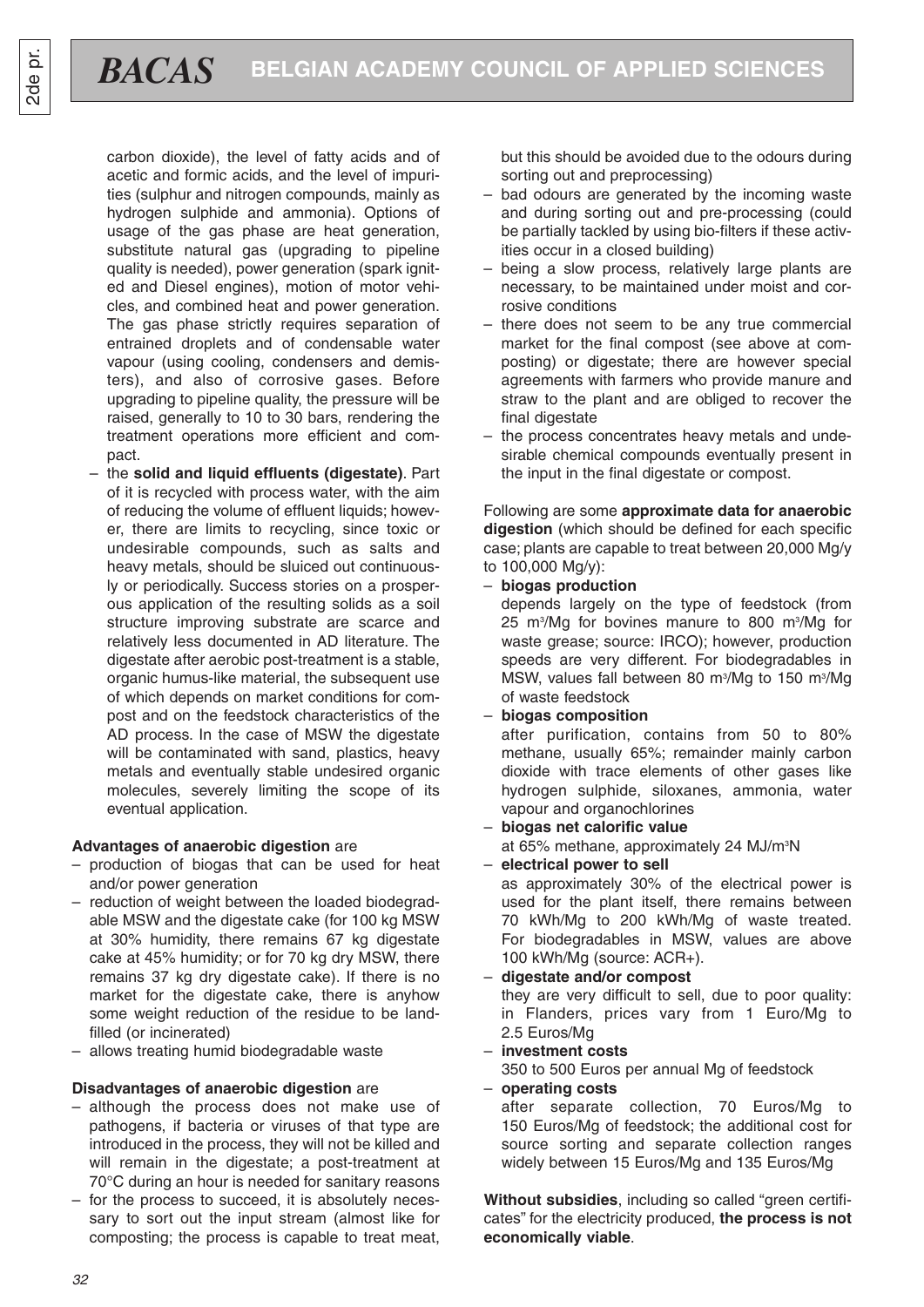**The environmental impact of anaerobic digestion** is mainly linked to **bad odours** generated by the incoming stream and during the first stages of processing. Biofilters in the roof of buildings can somewhat reduce the emissions. Despite of that, all plants are built at a certain distance from cities, though not too far to enable the use of the cooling water of power generators for urban heating (loss of one degree temperature for each km).

ਨੂ  $\overline{\mathsf{e}}$ pr.

> **Environmental problems due to compost or liquid digestate use** are linked to the potential convey of heavy metals and of undesired chemicals to the soil and also to poor properties as soil amendment.

> I**n summary, the anaerobic digestion of biodegradables in MSW is possible. However, they must be carefully sorted out, preferably at the source, and the technique is economically dependent on subsidies.**

Recently, **biochar has received increased interest**. The idea is to remove water from the digestate and to perform pyrolysis on the remaining solids. The process is in fact similar to the production of charcoal from wood. Biochar sequestrates carbon very efficiently under an almost inert form, and can be used for soil amendment.

However, its production requires additional funds to cover investments and operational costs, consumes energy, produces  $CO<sub>2</sub>$ , and concentrates further heavy metals present in the digestate in the biochar, while the destruction of undesirable organic molecules depends on the temperature conditions prevailing during pyrolysis.

Biochar production applied to other biodegradables than those found in MSW is mentioned in the literature, but falls beyond the scope of this report.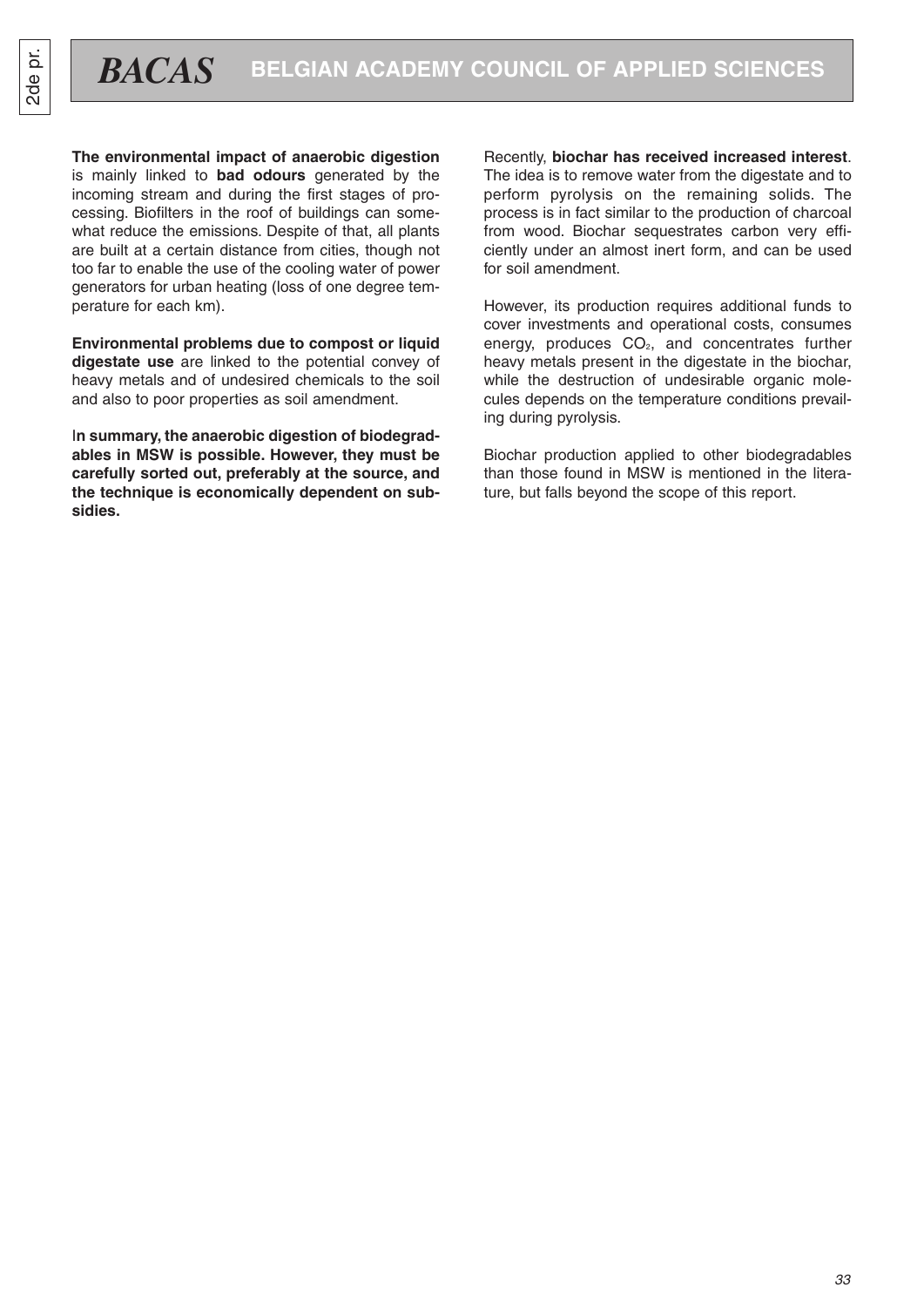### Chapter 5

## **DISCUSSION**

### **5.1. Preliminary remarks**

ਨੂ  $\overline{\mathsf{e}}$  $\overline{\circ}$ 

> It should be clearly stated that all processes considered in this report deal with chemistry and biochemistry and necessarily follow the principles of mass conservation. Accordingly, **any chemical element present in the incoming stream will anyhow be present in the outputs in the same quantity**. It could be present though, in different chemical compounds and/or under another physical form.

> Whatever the process considered in this report, any carbon present in the biodegradables in MSW will end as carbon dioxide, eventually after combustion of biogas (some methane could be released in the atmosphere e.g. in poorly aerated composting operations) and despite some short term carbon sequestration in the case of composting or biomethanisation. **None of these processes can claim any 'ab initio' "green house" effect advantage. Detailed Life Cycle Assessment (LCA) should be carried out to compare specific cases**.

> From a thermodynamic standpoint, as enthalpy is a function of state, **for any reaction starting with the same agents and ending with the same products, the total enthalpy change (heat of reaction) remains the same, whatever the path followed**. Accordingly, consider a combustion reaction starting with biodegradables in MSW and ending with  $CO<sub>2</sub>$ and  $H_2O$  and showing a net calorific effect called  $Q$ . If this process is split into two partial processes, with the first of the two exothermic with a net calorific effect q, then the net calorific effect for the second partial will be reduced to Q-q. This is the case for biogas combustion.

Most flawed waste policies forget and leave out thermodynamics.

Whatever the process, people tend to have "**not in my backyard" (NIMBY)** emotional reactions against it. In this report, these **reactions are ruled out if the technology does not justify them**.

The following discussion is divided into two parts: the first considers only scientific, technological, economical and environmental factors; the second legal or regulatory considerations.

### **5.2. Scientific, technological, economical and environmental considerations**

Economic comparison between the different processes is difficult because the net results of the process (the boundaries of the system) are not identical. More over, various subsidies or local conditions influence the investment and operating costs.

Accordingly, a general but sound discussion should be based mainly on the merits of the processes with respect to reliability, possible material and/or energy recovery, decrease of volume and/or weight of residues eventually to be dumped in landfills, environmental impacts, and capability to treat correctly the biodegradables contained in MSW after or without preliminary sorting out.

**Starting with high temperature processes**, **incineration** appears as a fully mature technology. The process is reliable; it leads to satisfactory energy recovery (economic especially if the steam produced can be delivered to a nearby electric power plant); there is a strong decrease in volume and/or weight of residues to be dumped in landfills; European directives guarantee now a very low level of environmental impact, especially due to efficient flue gas cleaning systems; and it is capable to treat correctly the biodegradables in MSW without any need for a preliminary sorting out neither at the source nor before feeding the furnace at the plant. Of course, vegetable matter having a high water content, it is at the lower end of the lower heating value in the feed of the furnace; but this is an advantage because the mean lower heating value of the load introduced in the incinerators has steadily increased with time and approaches values at which it would be necessary to decrease the rate of combustion. Improvements could deal with further processing of the bottom residues and of the fly ash: the advantage is that all heavy metals could be recovered in a separate molten phase and/or condensate suitable for eventual recycling through adequate metallurgical treatment. It should also be emphasized that incineration allows destruction of most undesirable organic chemicals.

Other high temperature processes are more questionable: **pyrolysis and gasification cannot be assessed as being reliable and proven in Europe, even though the Japanese experience appears more positive**. More time is needed for the largest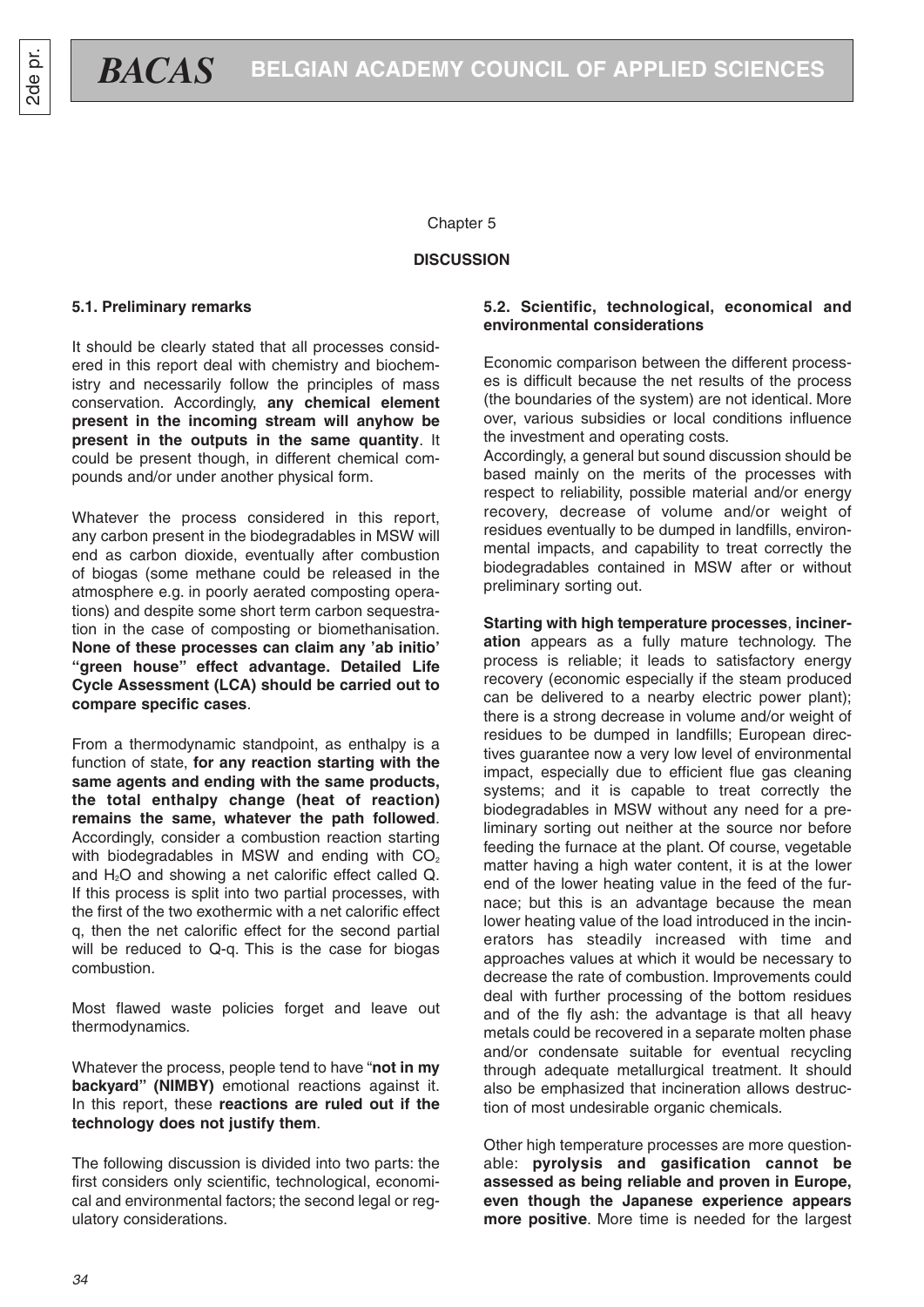scale European plants to demonstrate their capabilities. **Plasma processes** suffer from their need for electric power consumption: this is a high cost energy, and in most cases generates carbon dioxide for its production. These processes could be of interest for small quantities of special types of waste.

ਨੂ  $\overline{\mathsf{e}}$ pr.

> **Low temperature processes** are also of interest and have been operated for a long time. **Composting** as well as **anaerobic digestion** will concentrate any heavy metal or undesirable organic chemicals present in the incoming stream in the compost and its leachate for the first one, and in the liquid digestate or in the dried compost for anaerobic digestion. As a result, although high concentrations would kill the active microorganism and block the production, people who should use it, especially farmers, are very reluctant to do so. Accordingly, there is no real market for these products. If nobody wants them, they should go either to landfills or, if the remaining lower heating value is high enough, to incineration. Anyway, both processes need efficient sorting out and pre-processing of the incoming stream. Moreover, a number of failures have been reported due to various malfunctions either of the process or of the equipment. Both processes are able to treat biodegradables contained in MSW.

> However, preliminary sorting out is needed, preferably at the source. Backyard or locally decentralized composting should be encouraged. Anaerobic digestion is interesting because of energy recovery for heating and/or for electric power generation. It operates at best with feedstock coming from agriculture: in that case, the quality of the incoming stream is under control and farmers are less reluctant to spread the digestate on their fields. However, the digestate has a lower agricultural value than the feedstock because of a reduced C/N ratio, mineralization of nitrogen and loss of soil amendment properties. Extra costs for selective collection of biodegradables sorted at source in MSW are very high. Carbon dioxide generated during handling and transportation must also be taken into consideration.

> **Without subsidies**, a further **comparison** can be made **between incineration and anaerobic digestion**, considering both processes under their best operational conditions: a mass-burn incinerator producing steam fed to a nearby electric power station, and an anaerobic digestion plant with a feedstock coming mainly from agriculture and producing electricity by means of spark ignition engines.

> For the incinerator capable to treat between 150,000 Mg/y to 450,000 Mg/y MSW, investment costs are between 300 and 360 Euros per annual Mg of waste; operating costs including capital charges are approximately of 100 Euros per Mg of waste without

supplement for feeding biodegradables contained in the MSW; 450 kWh/Mg to 500 kWh/Mg of waste are sold to the distribution network.

For the anaerobic digestion plant capable to treat between 20,000 Mg/y to 100,000 Mg/y biodegradable feedstock, investment costs are between 350 and 500 Euros per annual Mg of waste; operating costs in the case of selective collection are between 70 Euros/Mg and 150 Euros/Mg of waste, but source sorting and selective collection add between 15 Euros/Mg and 135 Euros/Mg of waste, so that if only 20% of the feed comes from biodegradables in MSW, the total operating costs should be between 73 Euros/Mg and 177 Euros/Mg of waste; 70 kWh/Mg to 200 kWh/Mg of waste (more than 100 kWh/Mg for biodegradables in MSW) are sold to the distribution network.

**Accordingly, an incinerator shows an economical advantage versus anaerobic digestion and also produces more electrical energy**. This is not surprising: the incinerator needs neither a selective collection nor sorting out of biodegradables contained in MSW; concerning energy, in an incinerator all the organics are burnt to  $CO<sub>2</sub>$  whereas in anaerobic digestion, only part of the carbon is finally burnt through biogas combustion and moreover, as the digestion is exothermic, the thermal energy to be recovered from methane is also reduced for a given amount of carbon contained in the feedstock and finally converted to CO<sub>2</sub>. The difference increases with the proportion of biodegradables in MSW.

#### **5.3. Legal considerations**

Directive 2008/98/EC introduces in its Article 4, point 1, **a hierarchy in five steps** to apply as a priority order in waste prevention and management legislation and policy

- (a) prevention
- (b) preparing for re-use
- (c) recycling
- (d) other recovery, e.g. energy recovery
- (e) disposal.

However, in the same Article, point 2, it is stated that "Member States shall take measures to encourage the options that deliver the best overall environmental outcome. This may require specific waste streams departing from the hierarchy…" Further in the same Article, point 2, "Member States shall take into account the general environmental protection principles of precaution and sustainability, technical feasibility and economic viability, protection of resources as well as the overall environmental, human health, economic and social impacts, …"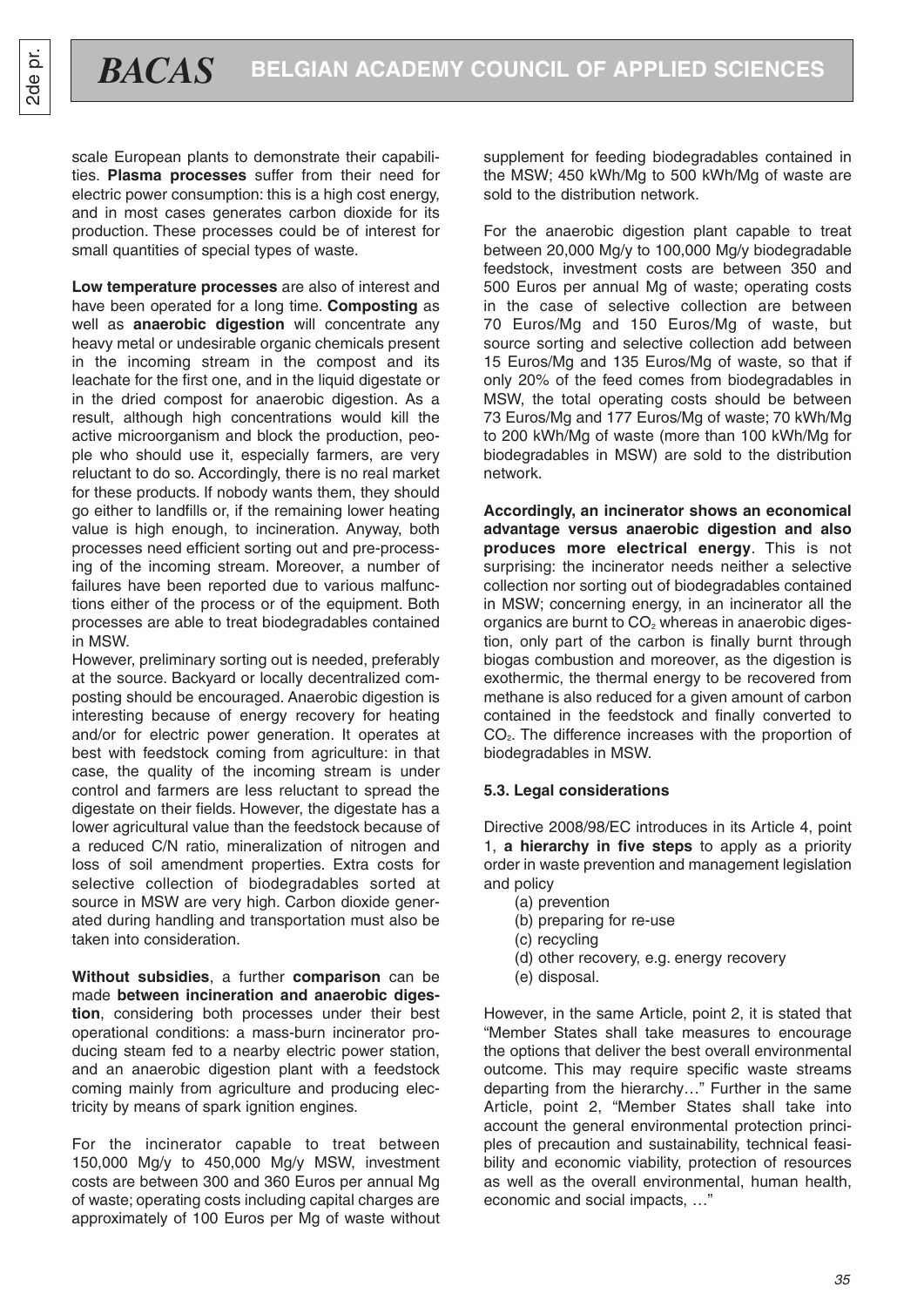### **Accordingly, the hierarchy is not mandatory and for instance economical or technical considerations could justify departing from it.**

ਨੂ  $\overline{\mathsf{e}}$ pr.

> Everybody would agree with processes dealing with **prevention**. The first efficient way to reduce the biodegradables fraction in MSW consists in leaving freshly cut grass on the lawn, and leaves and branches of bushes and trees on the spot after grinding. The second is home-, collective-, and possibly small scale decentralized composting provided the feedstock is not collected by municipal services and the compost is used on the spot. However, some training is necessary (compost monitors). Of course, decreasing kitchen waste by improving the behaviour of people dealing with food is also very efficient. All these methods reduce the extent of the waste stream.

> In Chapter I, Article 3 Definitions "13. "**Re-use**" means any operation by which products or components that are not waste are used again for the same purpose for which they were conceived". This is **not applicable to biodegradables in MSW**. In the same Article 3 Definitions "14. "**Preparing for re-use**" means checking, cleaning or repairing recovery operations, by which products or components of products that have become waste are prepared so that they can be re-used without any other preprocessing".

> Again, this is **not applicable to biodegradables in MSW**.

In the same Chapter I, Article 3 Definitions "17. "**Recycling**" means any recovery operations by which waste materials are reprocessed into products, materials or substances whether for the original or other purposes. It includes the reprocessing of organic materials but **does not include energy recovery** and the reprocessing into materials that are to be used as fuels or for backfilling operations". This is **applicable to the biodegradables collected selectively from MSW**. According to the hierarchy, this would give the **priority to large scale composting facilities**, provided that the quality of the compost is such that people agree to make use of it.

That does not seem to be the case. **Up to now there are no European standards for compost quality**. However, a survey by ACR+ (Municipal Waste in Europe – Collection Environnement – Victoires Editions – Paris –  $2009$  – p. 185) shows that concentrations of heavy metals in compost from Member States are high: for instance for lead between 100 ppm and 180 ppm. The "Arrêté du Gouvernement wallon" of 18 June 2009 authorizes to incorporate in the feedstock for composting, biomaterials containing up to 500 ppm of lead. The same concentrations are accepted for final digestates from biomethanisation (see Table 3 in the "Arrêté du Gouvernement wallon" in preparation as introduced in Chapter 2 of this report).

In the same Chapter I, Article 3 Definitions "15 "**Recovery**" means any operation the principal result of which is waste serving a useful purpose by replacing other materials which would otherwise have been used to fulfil a particular function, or waste being prepared to fulfil that function, in the plant or in the wider economy.

Annex II sets out a non-exhaustive list of recovery operations." **This is applicable to the biodegradables in MSW**. In this particular case, as mentioned in R1 of Annex II "Use principally as a fuel or other means to generate energy", **biomethanisation and incineration are included**. **There are many constraints on incineration** (Directive 2000/76/EC; BREF documents linked to Directive 2008/1/EC; and a formula in Directive 2008/98/EC Annex II R1 imposing minimum values for the efficiency for incinerators to be considered as "energy recovery" plants). **No similar constraints appear for anaerobic digestion or for composting**.

In the same Directive, Chapter III Waste Management Article 22 "Bio-waste" "Member States shall take measures, **as appropriate**, and in accordance with Articles 4 (waste hierarchy) and 13 (protection of human health and the environment), to **encourage**:

- (a) the **separate collection of bio-waste with a view to the composting and digestion of bio-waste**;
- (b) the treatment of bio-waste in a way that fulfils a high level of environmental protection;
- (c) the use of environmentally safe materials produced from bio-waste."

The same article mentions that **an assessment will be performed, leading to eventual "setting of minimum requirements for bio-waste management and quality criteria for compost and digestate …**".

Taking into account all legal constraints, it can be concluded that **separate collection of bio-waste is not mandatory**, and that large scale composting appears in the hierarchy in preferred position compared to biomethanisation and incineration considered as energy recovery systems. **Owing to the facts that composts and digestates do not show so far satisfactory properties, and that biomethanisation delivers less energy than incineration (essentially massburn), the latter should be preferred**.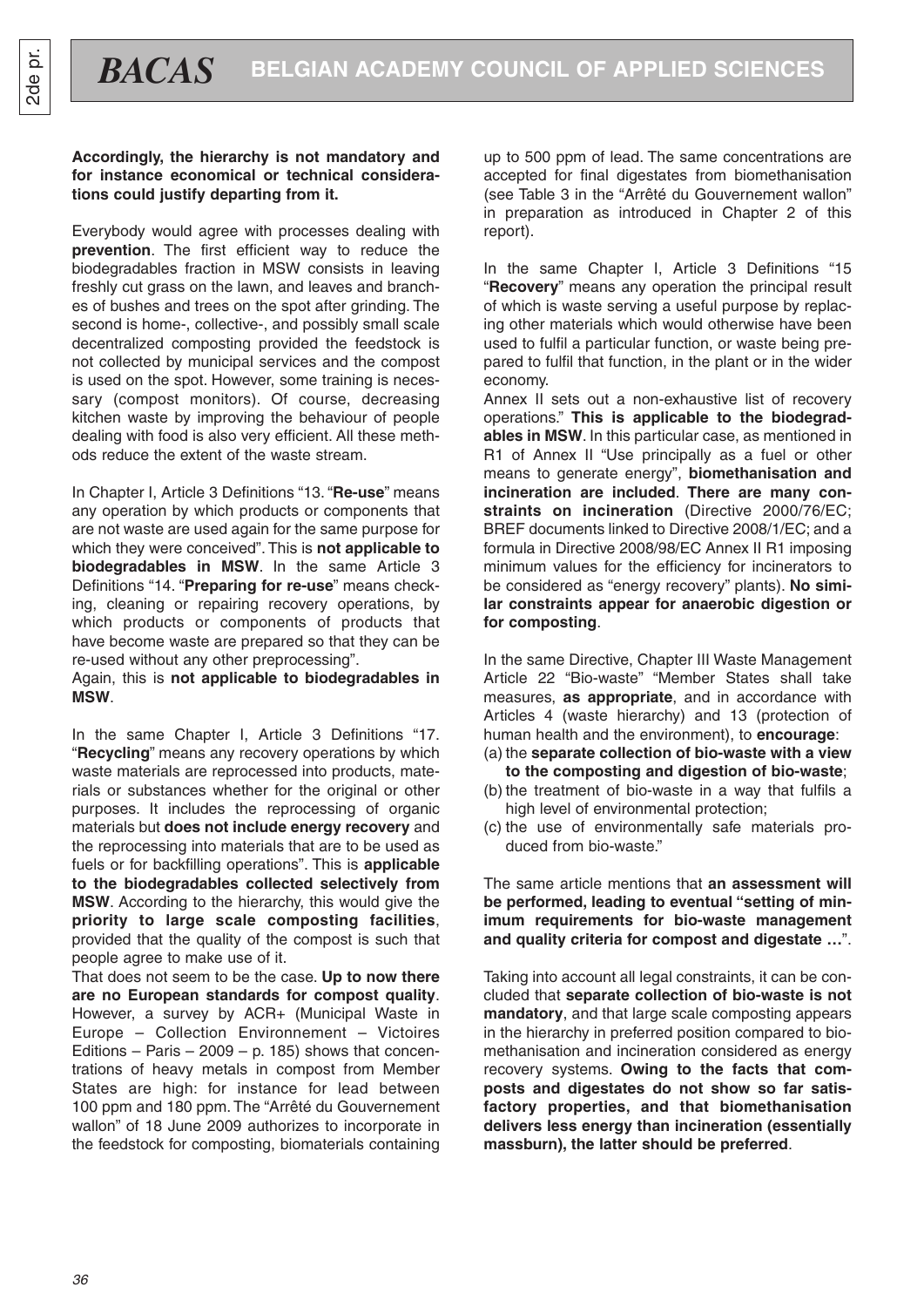## Chapter 6

# **CONCLUSIONS.**

# **The initial question was "MSW: What to do with biodegradables"? The final answer is as follows, keeping in mind that**:

ਨੂ  $\overline{\mathsf{e}}$  $\overline{\circ}$ 

- none of the available processes can claim any greenhouse effect advantage as the final products are anyway  $CO<sub>2</sub>$  and  $H<sub>2</sub>O$
- maximum energy recovery is obtained by incineration, followed by biomethanisation; composting consumes energy.
- biomethanisation has the advantage of producing gas that could be used for automotive vehicles; technical and economical constraints remain to be studied
- incineration is the only available process satisfying all the "best available techniques" criteria
- although Directive 2008/98/EC introduces a hierarchy in 5 steps, step 2 (preparing for re-use) is not applicable to biodegradables in MSW; the hierarchy is not mandatory: technical and economical feasibility and environmental factors must be taken into account; if there were markets for composts and digestates, the hierarchy would give an advantage to composting and place at the same level biomethanisation and incineration.

The directive also encourages selective collection of bio-waste; again, this is not mandatory.

Accordingly, **priority** should be given in all circumstances to **reducing the amount of biodegradables contained in MSW**: decrease kitchen waste by improving the behaviour of people dealing with food (buy no more than you can eat; if there are remains from a meal, keep them at low temperature and cook them again for another meal; buy items without unnecessary packing); leave freshly short cut grass on the lawn, and leaves and branches of bushes and trees on the spot after grinding; encourage home-, collective-, and possibly small scale decentralized composting provided the feedstock is not collected by municipal services and that the compost is used on the spot. For efficient composting, some training is needed (compost monitors).

For garden and park waste directly collected and brought by citizens or by the park owners to special large containers park, they can be used either for large scale composting or for biomethanisation.

**For what is left as biodegradables in MSW, a decision has to be taken whether or not to proceed to** **their separate collection at the source**. The following points should be considered:

- (a) the costs of separate management of this special waste stream from the collection point to the plant where it will be used as a feedstock, not only in terms of expenditure (investment in modified trucks; eventual intermediate storage; land area; man power) but also in terms of impact on the environment  $(CO<sub>2</sub>$  emissions; odours; recovery and eventual treatment of liquids)
- (b) the interest of feeding that waste to a large scale composting plant (no energy recovery: energy consumption instead; lack of control on the content of the collected bags could result in problems with the composting process and products; need to establish a contract with the composting plant owner concerning processing fees and possible uses of the final compost)
- (c) the interest of feeding that waste to a biomethanisation plant (partial energy recovery; lack of control on the content of the collected bags could result in problems with the process and products; need to establish a contract with the plant owner concerning processing fees and possible uses of the final liquid digestate or solid compost)
- (d) the interest of not proceeding to the separate collection at the source and instead feed the MSW containing the biodegradables as such in an incinerator, preferably mass-burn (high energy recovery mainly as electric power and/or for urban heating; minimum amount of residues to landfill; low environmental impact due to EU directives; concentration of heavy metals in separate residues and destruction of most undesirable organic chemicals)

# **Further points of interest are**:

- citizens have already to cope with a large number of source separations. Sorting out is not so easy. It is not evident that it will be done properly, even when another difficult source separation and the associated costs are accepted.
- large scale composting is not that easy to operate successfully. The final compost is usually contaminated with heavy metals and undesirable organic chemicals. Accordingly, people, and especially farmers, are reluctant to use compost as soil amendment or fertilizer.
- anaerobic digestion (biomethanisation) is not economically viable without substantial subsidies. It allows partial energy recovery, but requires expen-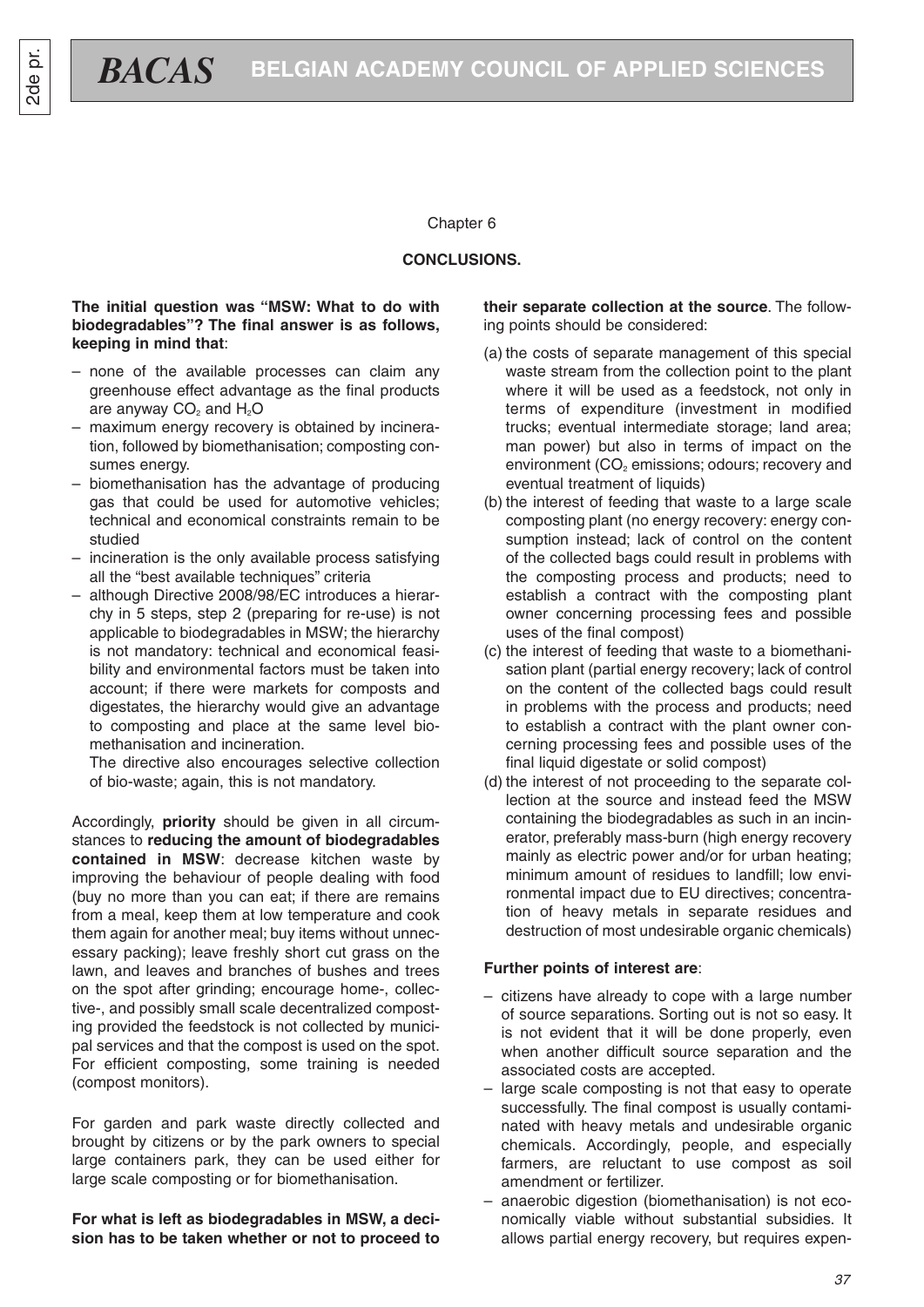sive sorting out and pre-processing of the incoming stream. The final liquid digestate and/or solid compost show the same problems of contamination as already mentioned. On top of that, soil amendment properties are lost (except perhaps if biochar is produced from the digestate, but as already explained, this would be expensive and lead to further concentration of heavy metals)

ਨੂ  $\overline{\mathsf{e}}$ pr.

> A true market does not seem to exist for compost and digestate. If they must go to landfill, the volume and weight reduction is too small. Their incineration would be more interesting, but in that case unsorted incineration would be more advantageous.

if no subsidies are involved, incineration is economically more advantageous than anaerobic digestion, and the advantage grows when the percentage of biodegradables coming from MSW in the feed increases. Also, the amount of electrical energy produced is in favour of incineration.

# **Final recommendations are as follows**:

- the bio-waste suitable for anaerobic digestion is largely over evaluated in the literature; it should be estimated again taking into account technical, economical and environmental factors. Feeding the gases from biomethanisation to automotive vehicles should be further investigated
- new EU directives and BREF documents are needed for composting and anaerobic digestion. They should define the minimum quality requirements for composts and/or digestates. Current practice of introducing various contaminated waste (sewage sludge, industrial residues, etc…) in the feedstock should be drastically reduced or even suppressed.

Water effluents should be treated. Any new legislation should aim at protecting not only the upper layers of soil in the short term, but also the deep underground soil and water in the long term. It should be remembered that on the long term soil contamination is more dangerous than air contamination, although less visible

- incineration (especially mass-burn) is the only MSW treatment process allowing to recover heavy metals and to destroy most of the undesirable organic chemicals with a very small amount of hazardous waste to landfill. It is also the only process satisfying to all conditions required for a best available technique. European Directives and BREF documents introduce already many constraints on the process. Instead of looking for additional constraints like efficiency limits imposed to incinerators qualified as energy recovery centres, it would be better to encourage further treatment of bottom residues and of fly ashes aiming at zero landfill and recovery of metals by chemical or metallurgical processing. Detailed flying ash analysis would probably identify costly and less common chemical elements of industrial interest. Research dealing with the last two points should be encouraged
- some more time is needed for correctly evaluating pyrolysis and gasification processes
- plasma processes should be further evaluated for the treatment of specific waste available in small quantities
- many industrial processes should be equipped with proven flue gas cleaning systems.The same should also be envisaged for wood burning systems.